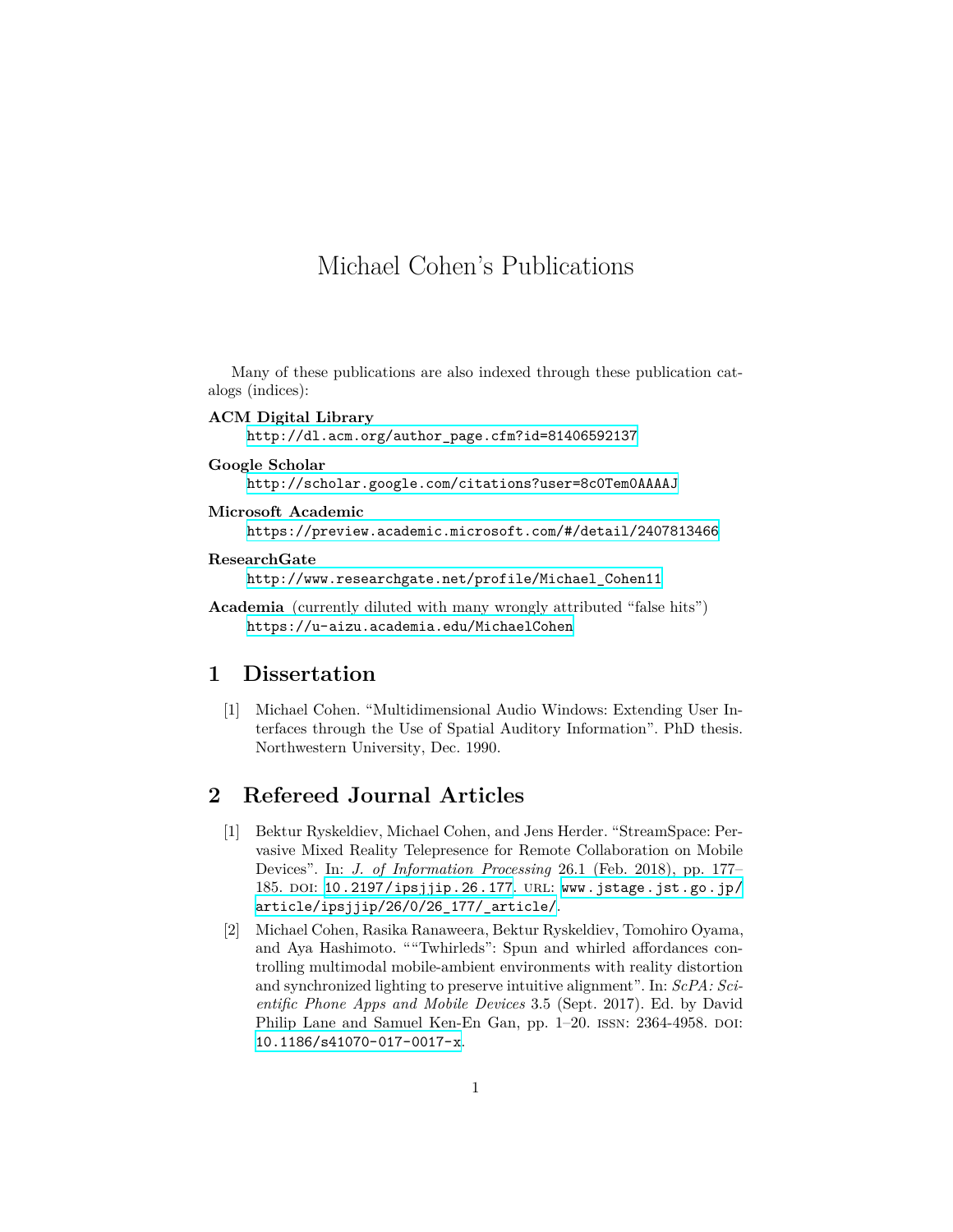- [3] Rasika Ranaweera and Michael Cohen. "Gestural Interface for Conducting Virtual Concerts". In: *IEEJ Trans. on Electronics, Information and Systems (C)* 136.11 (2016), 1567–1573. issn: 1348-8155 (online), 0385- 4221 (print). DOI: [10.1541/ieejeiss.136.1567](http://dx.doi.org/10.1541/ieejeiss.136.1567).
- [4] Michael Cohen, Blanca Mancilla, and John Plaice. "Zebrackets: A Score of Years and Delimiters". In: *TUGboat: Communications of the TEX Users Group* 37.2 (2016). Ed. by Barbara Beeton and Karl Berry, pp. 214– 221. url: <https://www.tug.org/TUGboat/tb37-2/tb116cohen.pdf>.
- [5] Michael Frishkopf, Michael Cohen, and Rasika Ranaweera. "Curating Ethnomusicology in Cyberworlds for Ethnomusicological Research: 'World Music in Wonderland'". In: *Ethnologies (Exhibiting Soundscapes; Exposer les paysages sonores)* 37.1 (2015). Ed. by Marcia Ostashewski and Michael Frishkopf, pp. 119-132. ISSN: 1481-5974. DOI: [10.7202/](http://dx.doi.org/10.7202/1039658ar) [1039658ar](http://dx.doi.org/10.7202/1039658ar). url: <https://id.erudit.org/iderudit/1039658ar>.
- [6] Rasika Ranaweera, Michael Cohen, and Michael Frishkopf. "Narrowcasting and Multipresence for Music Auditioning and Conferencing in Social Cyberworlds". In: *Presence: Teleoperators and Virtual Environments* 24.3 (Summer 2015). Ed. by Eugene Ch'ng, pp. 220–242. issn: 1054-7460. DOI: [10.1162/PRES\\\_a\\\_00232](http://dx.doi.org/10.1162/PRES\_a\_00232).
- [7] Boris Veytsman and Michael Cohen. "New multibibliography package *nmbib*". In: *TUGboat: Communications of the TEX Users Group* 36.2 (2015). Ed. by Karl Berry and Barbara Beeton. [http://www.ctan.org/](http://www.ctan.org/pkg/nmbib) [pkg/nmbib](http://www.ctan.org/pkg/nmbib), [http://ftp.jaist.ac.jp/pub/CTAN/macros/latex/](http://ftp.jaist.ac.jp/pub/CTAN/macros/latex/contrib/nmbib/) [contrib/nmbib/](http://ftp.jaist.ac.jp/pub/CTAN/macros/latex/contrib/nmbib/), pp. 133–135. url: [https://www.tug.org/members/](https://www.tug.org/members/TUGboat/tb36-2/tb113veytsman-nmbib.pdf) [TUGboat/tb36-2/tb113veytsman-nmbib.pdf](https://www.tug.org/members/TUGboat/tb36-2/tb113veytsman-nmbib.pdf).
- [8] Michael Cohen, Yannis Haralambous, and Boris Veytsman. "The Multibibliography Package". In: *TUGboat: Communications of the TEX Users Group* 34.3 (2013). Ed. by Karl Berry and Barbara Beeton. [http://](http://www.ctan.org/pkg/multibibliography) [www.ctan.org/pkg/multibibliography](http://www.ctan.org/pkg/multibibliography), [ftp://ftp.dante.de/tex](ftp://ftp.dante.de/tex-archive/macros/latex/contrib/nmbib/nmbib.pdf)[archive/macros/latex/contrib/nmbib/nmbib.pdf](ftp://ftp.dante.de/tex-archive/macros/latex/contrib/nmbib/nmbib.pdf), pp. 901–904. url: <http://tug.org/TUGboat/tb34-3/tb108cohen.pdf>.
- [9] Michael Cohen, Rasika Ranaweera, Hayato Ito, Shun Endo, Sascha Holesch, and Julián Villegas. ""Twin Spin": Steering Karaoke (or anything else) with Smartphone Wands Deployable as Spinnable Affordances". In: *MC*<sup>2</sup>*R: SIGMOBILE Mobile Computing and Communications Review* 16.4 (Feb. 2013), pp. 4-5. ISSN: 1559-1662. DOI: 10.1145/2436196. [2436199](http://dx.doi.org/10.1145/2436196.2436199).
- [10] Senaka Amarakeerthi, Chamin Morikawa, Tin Lay Nwe, Liyanage C. De Silva, and Michael Cohen. "Cascaded Subband Energy-Based Emotion Classification". In: *IEEJ Trans. on Electronics, Information and Systems* 133.1 (Jan. 2013), pp. 200-210. DOI: [10.1541/ieejeiss.133.200](http://dx.doi.org/10.1541/ieejeiss.133.200).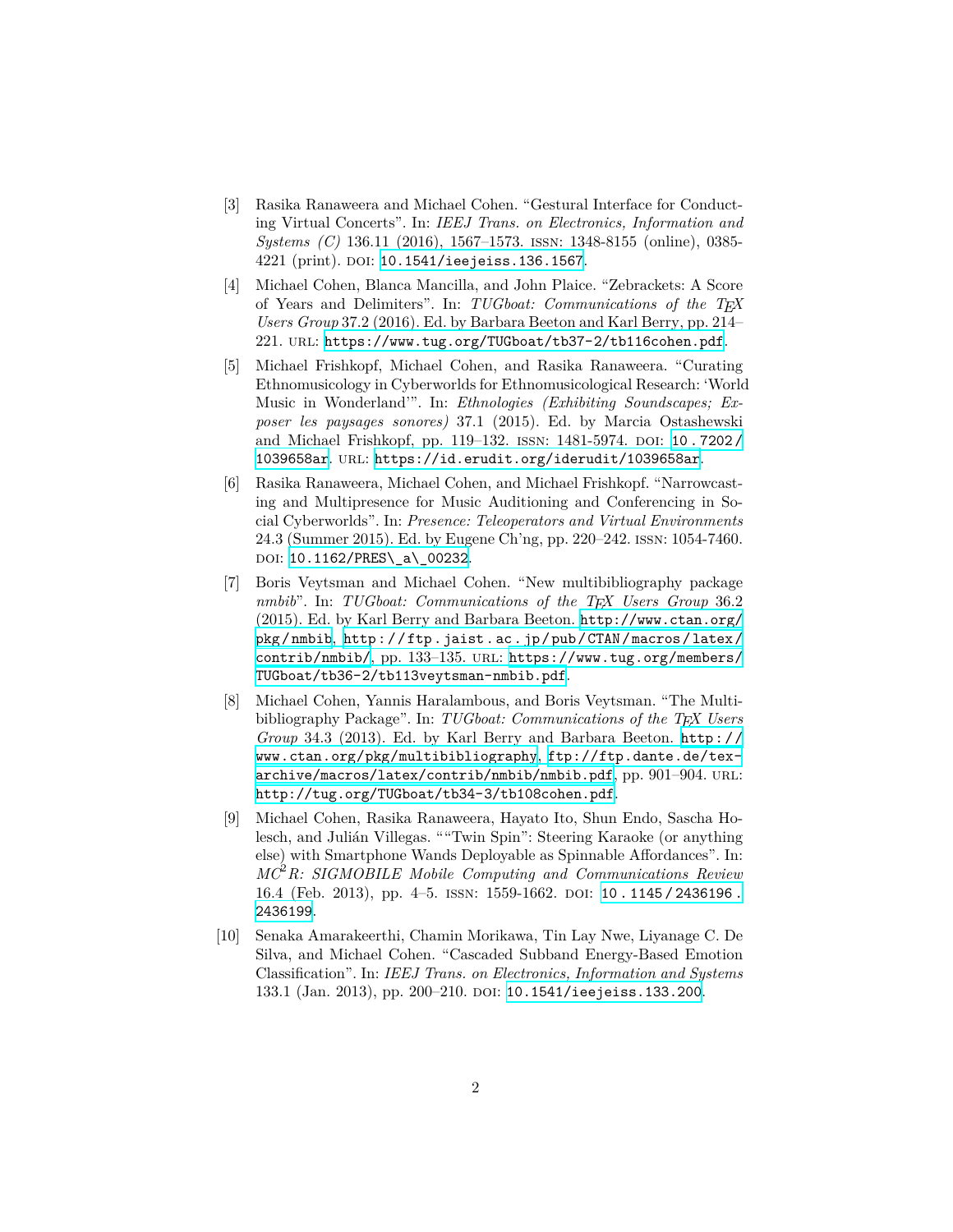- [11] Wai-Man Pang, Jing Qin, Michael Cohen, Pheng-Ann Heng, and Kup-Sze Choi. "Fast Rendering of Diffusion Curves with Triangles". In: IEEE *Computer Graphics and Applications* 32.4 (July/August 2012), pp. 68– 78. doi: [10.1109/MCG.2011.86](http://dx.doi.org/10.1109/MCG.2011.86). url: [http://www.computer.org/](http://www.computer.org/csdl/mags/cg/2012/04/mcg2012040068-abs.html) [csdl/mags/cg/2012/04/mcg2012040068-abs.html](http://www.computer.org/csdl/mags/cg/2012/04/mcg2012040068-abs.html).
- [12] Julián Villegas and Michael Cohen. "Roughness Minimization Through Automatic Intonation Adjustments". In: *JNMR: J. of New Music Research* 39.1 (2010). Ed. by A. Marsden, pp. 75–92. doi: [10.1080/09298211003642480](http://dx.doi.org/10.1080/09298211003642480). url: <http://www.tandfonline.com/doi/full/10.1080/09298211003642480>.
- [13] Michael Cohen, Owen Noel Newton Fernando, Uresh Chanaka Dumindawardana, and Makoto Kawaguchi. "Duplex Narrowcasting Operations for Multipresent Groupware Avatars on Mobile Devices". In: *IJWMC: Int. J. of Wireless and Mobile Computing* 3.4 (2009), pp. 280–287. issn: 1741-1084, 1741-1092. DOI: [10.1504/IJWMC.2009.029348](http://dx.doi.org/10.1504/IJWMC.2009.029348).
- [14] Mohammad Sabbir Alam, Michael Cohen, Julián Villegas, and Ashir Ahmed. "Narrowcasting for Articulated Privacy and Attention in SIP Audio Conferencing". In: *JMM:* **J***. of* **M***obile* **M***ultimedia* 5.1 (Mar. 2009). Ed. by Qun Jin and Tomoya Enokido, pp. 12–28. issn: 1550-4646. DOI: [2011043.2011046](http://dx.doi.org/2011043.2011046). URL: [https://www.riverpublishers.com/](https://www.riverpublishers.com/journaldownload.php?file=RP_Journal_1550-4646_512.pdf) [journaldownload.php?file=RP\\_Journal\\_1550-4646\\_512.pdf](https://www.riverpublishers.com/journaldownload.php?file=RP_Journal_1550-4646_512.pdf).
- [15] Michael Cohen and Hiroshi Saito. "Existential Quantifiers in Mathematica for Narrowcasting Predicate Calculus". In: *3D Forum: J. of Three Dimensional Images* 22.2 (June 2008), pp. 55–58. issn: 1342-2189. url: <http://jglobal.jst.go.jp/public/20090422/200902289181169720>.
- [16] Mohammad Sabbir Alam, Michael Cohen, and Ashir Ahmed. "Articulated Narrowcasting for Privacy and Awareness in Multimedia Conferencing Systems and Design for Implementation Within a Sip Framework". In: *JVRB:* **J***. of* **V***irtual* **R***eality and* **B***roadcasting* 5.14 (Jan. 2008). DOI: [10.20385/1860-2037/5.2008.14](http://dx.doi.org/10.20385/1860-2037/5.2008.14).
- [17] Michael Cohen, Noor Alamshah Bolhassan, and Owen Newton Fernando. "A Multiuser Multiperspective Stereographic QTVR Browser Complemented by Java3D Visualizer and Emulator". In: *Presence: Teleoperators and Virtual Environments* 16.4 (Aug. 2007). issn 1054-7460, pp. 414–438. DOI: [10.1162/pres.16.4.414](http://dx.doi.org/10.1162/pres.16.4.414).
- [18] Julián Villegas, Michael Cohen, and Yuuta Kawano. "Harmonic Stretching with the Helical Keyboard". In: *3D Forum: J. of Three Dimensional Images* 20.1 (Mar. 2006), pp. 29–34. issn: 1342-2189.
- [19] Owen Noel Newton Fernando, Kazuya Adachi, Uresh Duminduwardena, Makoto Kawaguchi, and Michael Cohen. "Audio Narrowcasting and Privacy for Multipresent Avatars on Workstations and Mobile Phones". In: Ieice *Trans. on Information and Systems* E89-D.1 (Jan. 2006). [http:](http://i-scover.ieice.org/iscover/page/ARTICLE_TRAN_E89-D_1_73) [/ / i - scover . ieice . org / iscover / page / ARTICLE \\_ TRAN \\_ E89 - D \\_](http://i-scover.ieice.org/iscover/page/ARTICLE_TRAN_E89-D_1_73) [1\\_73](http://i-scover.ieice.org/iscover/page/ARTICLE_TRAN_E89-D_1_73), pp. 73–87. issn: 0916-8532 (print), 1745-1361 (online). doi: [10.](http://dx.doi.org/10.1093/ietisy/e89-d.1.73)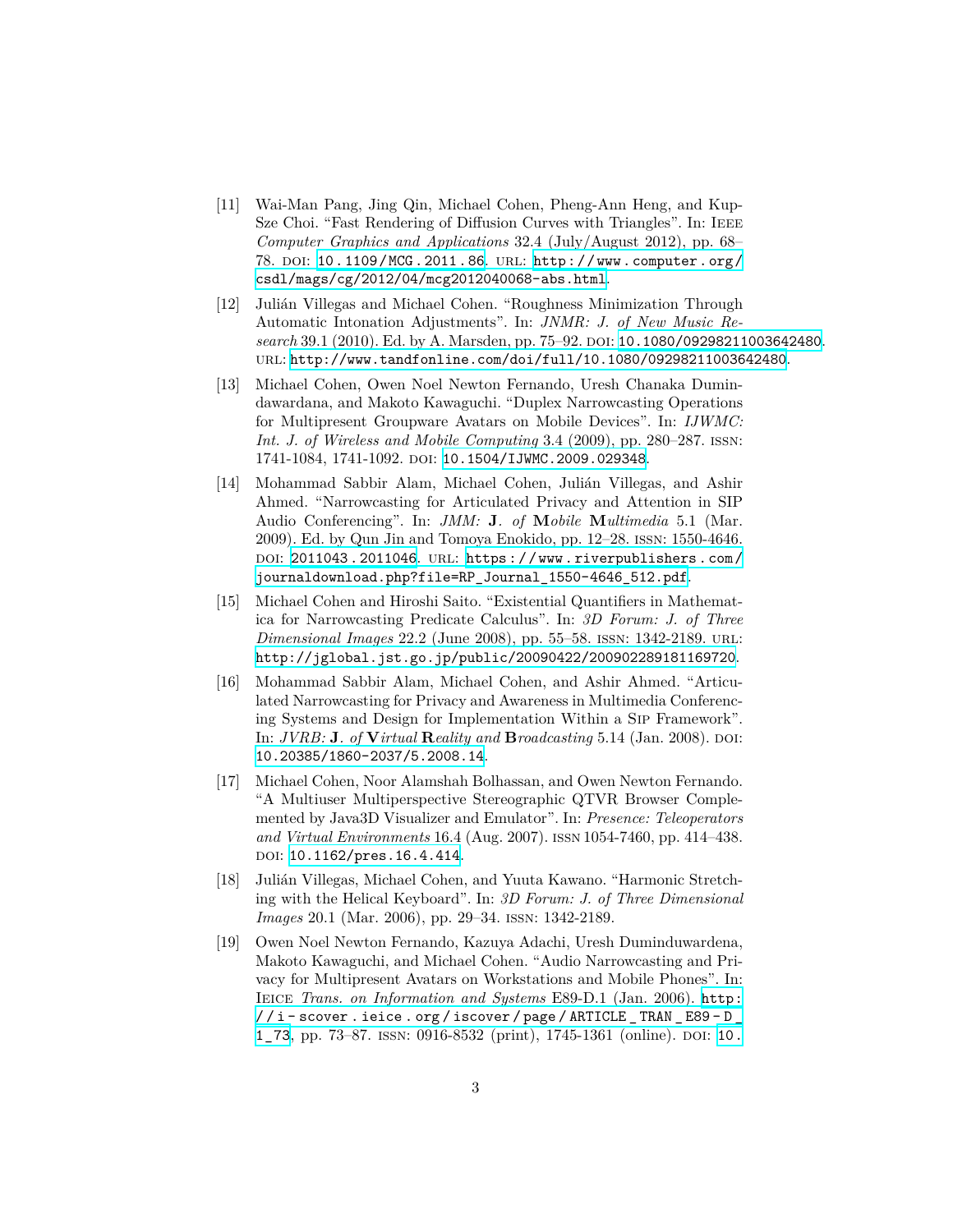[1093/ietisy/e89-d.1.73](http://dx.doi.org/10.1093/ietisy/e89-d.1.73). url: [https://www.researchgate.net/](https://www.researchgate.net/publication/220241524) [publication/220241524](https://www.researchgate.net/publication/220241524).

- [20] Wenxi Chen, Daming Wei, Shuxue Ding, Michael Cohen, Hui Wang, Shigeru Tokinoya, and Naotoshi Takeda. "A Scalable Mobile Phone-Based System for Multiple Vital Signs Monitoring and Healthcare". In: *JPCC: J. of Pervasive Computing and Communications* 1.2 (June 2005), pp. 157-163. DOI: [10.1108/17427370580000121](http://dx.doi.org/10.1108/17427370580000121). URL: [http://www.](http://www.emeraldinsight.com/doi/abs/10.1108/17427370580000121) [emeraldinsight.com/doi/abs/10.1108/17427370580000121](http://www.emeraldinsight.com/doi/abs/10.1108/17427370580000121).
- [21] Chandrajith Ashuboda Marasinghe, Stephen G. Lambacher, Michael Cohen, and Minetada Osano. "Interpretation of *Kansei* Properties in Perceptual Space". In: *3D Forum: J. of Three Dimensional Images* 18.4 (Dec. 2004), pp. 86–90. issn: 1342-2189.
- [22] Charith N.W. Giragama, William L. Martens, Dishna R. Wanasinghe, and Michael Cohen. "Perceptual Attributes of Musical Timbre for Controlling Effects Processing". In: *Kansei Engineering International* 5.1 (2004). issn 1884-5231 (online), 1345-1928 (print), pp. 11–18. doi: [10.](http://dx.doi.org/10.5057/kei.5.11) [5057/kei.5.11](http://dx.doi.org/10.5057/kei.5.11). url: [https://www.jstage.jst.go.jp/article/](https://www.jstage.jst.go.jp/article/kei1999/5/1/5%5F1%5F11/%5Farticle) [kei1999/5/1/5%5F1%5F11/%5Farticle](https://www.jstage.jst.go.jp/article/kei1999/5/1/5%5F1%5F11/%5Farticle).
- [23] Charith Giragama, William Martens, Dishna Wanasinghe, Michael Cohen, and Chandrajith Marasinghe. "Language Universals: Cross-lingual Comparison of Topic Dependent Adjectives". In: *J. of Universal Language* 5 (Mar. 2004), pp. 21–46. issn: 1598-6381. url: [http://www.](http://www.unish.org) [unish.org](http://www.unish.org).
- [24] Alamshah Bolhassan, Michael Cohen, and William L. Martens. " $VR_4U_2C$ : A Multiuser Multiperspective Panorama and Turnorama Browser Using QuickTime VR and Java Featuring Multimonitor and Stereographic Display". In: *TVRSJ: Trans. Virtual Reality Society of Japan* 9.1 (Mar. 2004), pp. 69–78. issn: 1344-011X. url: [http : / / www . vrsj . org /](http://www.vrsj.org/transaction/archive/#9_1) [transaction/archive/#9\\_1](http://www.vrsj.org/transaction/archive/#9_1).
- [25] Uresh Chanaka Duminduwardena, Kazuya Adachi, Owen Noel Newton Fernando, Makoto Kawaguchi, and Michael Cohen. "Narrowcasting Operations for Multipresent Chatspace Avatars in Collaborative Virtual Environments". In: *3D Forum: J. of Three Dimensional Images* 18.1 (Mar. 2004), pp. 129–135. issn: 1342-2189.
- [26] Ashuboda Marasinghe, Stephen Lambacher, William Martens, Michael Cohen, Charith Giragama, Susantha Herath, and Garry Molholt. "Universal Perceptual Attributes for Perception of American English Vowels by English and Japanese Native Speakers and Implications to Language Typology". In: *J. of Universal Languages* 4.2 (Sept. 2003), pp. 117–145. issn: 1598-6381. url: <http://www.unish.org>.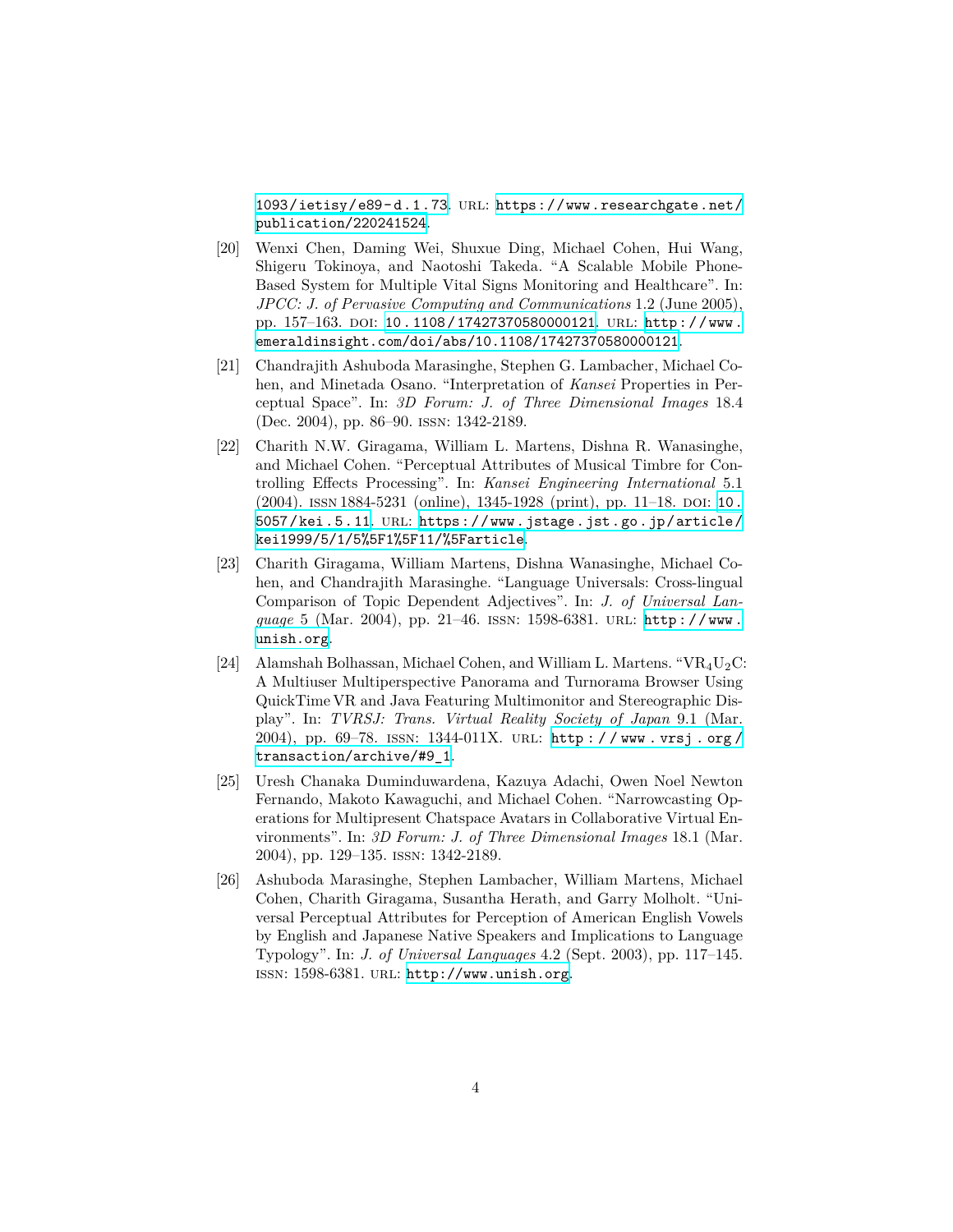- [27] Chandrajith Ashuboda Marasinghe, William L. Martens, Stephen Lambacher, Michael Cohen, Susantha Herath, and Ajith P. Madurapperuma. "Relating to a Common Perceptual Space for American English Vowels to Multilingual Verbal Attributes". In: *3D Forum: J. of Three Dimensional Images* 17.4 (Dec. 2003), pp. 144–149. issn: 1342-2189.
- [28] Wenxi Chen, Michael Cohen, and Daming Wei. "Ubiquitous Health Monitoring and Management Using Mobile Telephony". In: *3D Forum: J. of Three Dimensional Images* 17.1 (Mar. 2003), pp. 104–108. issn: 1342- 2189.
- [29] Michael Cohen. "The Internet Chair". In: *IJHCI: Int. J. of Human-Computer Interaction* 15.2 (2003). Ed. by Steve Mann and Woodrow Barfield, pp. 297-311. ISSN: 1044-7318. DOI: 10.1207/S15327590IJHC1502 [7](http://dx.doi.org/10.1207/S15327590IJHC1502_7). url: [https://www.tandfonline.com/doi/abs/10.1207/S15327590IJHC1502\\_](https://www.tandfonline.com/doi/abs/10.1207/S15327590IJHC1502_7) [7](https://www.tandfonline.com/doi/abs/10.1207/S15327590IJHC1502_7).
- [30] Owen Newton Fernando, Michael Cohen, Noor Alamshah Bolhassan, Dishna Wanasinghe, and Toshifumi Kanno. "Mobile Control in Cyberspace of Image-based & Computer Graphic Scenes and Spatial Audio Using Stereo QTVR and Java3D". In: 3D Forum: J. of Three Dimensional Im*ages* 16.4 (Dec. 2002), pp. 101–106. issn: 1342-2189.
- [31] Jens Herder and Michael Cohen. "The Helical Keyboard: Perspectives for Spatial Auditory Displays and Visual Music". In: *JNMR: J. of New Music Research* 31.3 (2002). Ed. by Gunnar Johannsen and Giovanni De Poli, pp. 269-281. ISSN: 0929-8215. DOI: [10.1076/jnmr.31.3.269.14180](http://dx.doi.org/10.1076/jnmr.31.3.269.14180).
- [32] Noor Alamshah Bolhassan and Michael Cohen. "A Multiuser Multiperspective Panoramic Browser Using QuickTime VR and Java". In: *3D Forum: J. of Three Dimensional Images* 16.1 (Mar. 2002), pp. 77–83. issn: 1342-2189.
- [33] Toshifumi Kanno and Michael Cohen. "An Architecture for Collaborative Virtual Environments". In: *3D Forum: J. of Three Dimensional Images* 16.1 (Mar. 2002), pp. 166–174. issn: 1342-2189.
- [34] Yutaka Nagashima and Michael Cohen. "Distributed Virtual Environment Interface for a Mobile Phone". In: *3D Forum: J. of Three Dimensional Images* 15.4 (Dec. 2001), pp. 102–106. issn: 1342-2189.
- [35] Takashi Mikuriya, Masataka Shimizu, and Michael Cohen. "A Collaborative Virtual Environment Featuring Multimodal Information Controlled by a Dynamic Map". In: *3D Forum: J. of Three Dimensional Images* 15.1 (Mar. 2001), pp. 133–136. issn: 1342-2189.
- [36] Michael Cohen. "Exclude and Include for Audio Sources and Sinks: Analogs of mute & solo are deafen & attend". In: *Presence: Teleoperators and Virtual Environments* 9.1 (Feb. 2000), pp. 84–96. ISSN: 1054-7460. DOI: [10.1162/105474600566637](http://dx.doi.org/10.1162/105474600566637).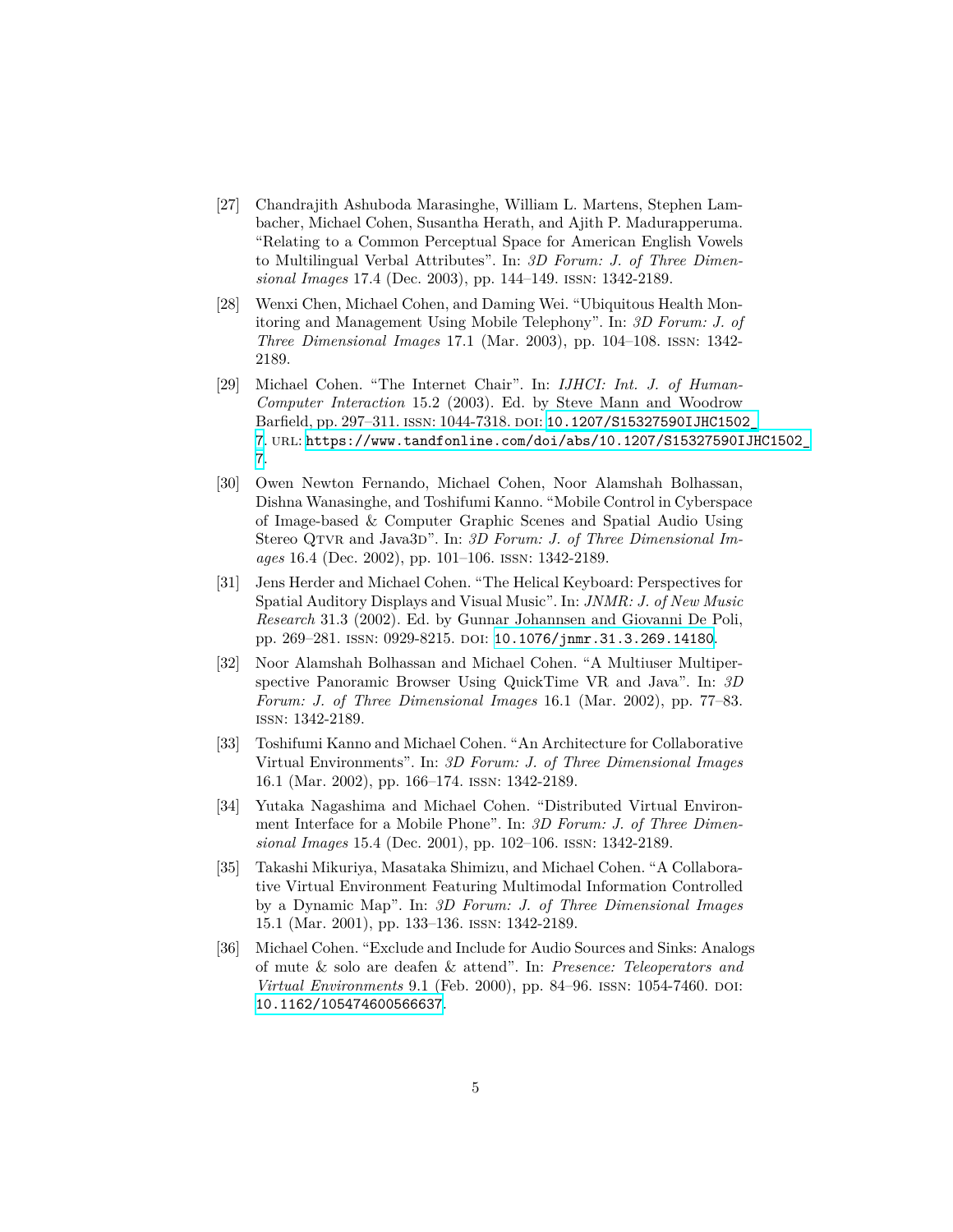- [37] Katsumi Amano, Fumio Matsushita, Hirofumi Yanagawa, Michael Cohen, Jens Herder, William Martens, Yoshiharu Koba, and Mikio Tohyama. "A Virtual Reality Sound System Using Room-Related Transfer Functions Delivered Through a Multispeaker Array: the PSFC at the University of Aizu Multimedia Center". In: *TVRSJ: Trans. Virtual Reality Society of Japan* 3.1 (Mar. 1998), pp. 1–12. issn: 1344-011X. URL: [https://www.jstage.jst.go.jp/article/tvrsj/3/1/3{\\\_](https://www.jstage.jst.go.jp/article/tvrsj/3/1/3{\_}KJ00007553462/{\_}pdf) [}KJ00007553462/{\\\_}pdf](https://www.jstage.jst.go.jp/article/tvrsj/3/1/3{\_}KJ00007553462/{\_}pdf).
- [38] Michael Cohen and Nobuo Koizumi. "Virtual Gain for Audio Windows". In: *Presence: Teleoperators and Virtual Environments* 7.1 (Feb. 1998), pp. 53–66. ISSN: 1054-7460. DOI: [10.1162/105474698565523](http://dx.doi.org/10.1162/105474698565523). URL: [http:](http://www.mitpressjournals.org/doi/abs/10.1162/105474698565523#.V9KDroW7rnI) [//www.mitpressjournals.org/doi/abs/10.1162/105474698565523#](http://www.mitpressjournals.org/doi/abs/10.1162/105474698565523#.V9KDroW7rnI) [.V9KDroW7rnI](http://www.mitpressjournals.org/doi/abs/10.1162/105474698565523#.V9KDroW7rnI).
- [39] Woodrow Barfield, Michael Cohen, and Craig Rosenberg. "Visual and Auditory Localization as a Function of Azimuth and Elevation". In: *Int. J. of Aviation Psychology* 7.2 (1997), pp. 123–138. issn: 1050-8414.
- [40] Shigeaki Aoki, Michael Cohen, and Nobuo Koizumi. "Design and Control of Shared Conferencing Environments for Audio Telecommunication". In: *Presence: Teleoperators and Virtual Environments* 3.1 (Winter 1994), pp. 60-72. ISSN: 1054-7460. DOI: [10.1162/pres.1994.3.1.60](http://dx.doi.org/10.1162/pres.1994.3.1.60).
- [41] Michael Cohen. "Cybertokyo: a Survey of Public Vrtractions". In: *Presence: Teleoperators and Virtual Environments* 3.1 (Winter 1994), pp. 87– 93. ISSN: 1054-7460. DOI: [10.1162/pres.1994.3.1.87](http://dx.doi.org/10.1162/pres.1994.3.1.87).
- [42] Michael Cohen. "Adaptive character generation and spatial expressiveness". In: *TUGboat: Communications of the TEX Users Group* 15.3 (Sept. 1994), pp. 192–198. url: [http://www.tug.org/TUGboat/tb15- 3/](http://www.tug.org/TUGboat/tb15-3/tb44cohen.pdf) [tb44cohen.pdf](http://www.tug.org/TUGboat/tb15-3/tb44cohen.pdf).
- [43] Michael Cohen. "Throwing, Pitching, and Catching Sound: Audio Windowing Models and Modes". In: *IJMMS: J. of Person-Computer Interaction* 39.2 (Aug. 1993), pp. 269-304. ISSN: 0020-7373. DOI: [10.1006/](http://dx.doi.org/10.1006/imms.1993.1062) [imms.1993.1062](http://dx.doi.org/10.1006/imms.1993.1062). url: [https://www.sciencedirect.com/science/](https://www.sciencedirect.com/science/article/pii/S002073738371062X) [article/pii/S002073738371062X](https://www.sciencedirect.com/science/article/pii/S002073738371062X).
- [44] Michael Cohen. "*Zebrackets*: a Pseudo-dynamic Contextually Adaptive Font". In: *TUGboat: Communications of the TEX Users Group* 14.2 (July 1993), pp. 118–122. issn: 0896-3207. url: [http : / / www . tug . org /](http://www.tug.org/TUGboat/Articles/tb14-2/tb39cohen.pdf) [TUGboat/Articles/tb14-2/tb39cohen.pdf](http://www.tug.org/TUGboat/Articles/tb14-2/tb39cohen.pdf).
- [45] Michael Cohen. "Integrating Graphical and Audio Windows". In: *Presence: Teleoperators and Virtual Environments* 1.4 (Fall 1992), pp. 468– 481. ISSN: 1054-7460. DOI: [10.1162/pres.1992.1.4.468](http://dx.doi.org/10.1162/pres.1992.1.4.468).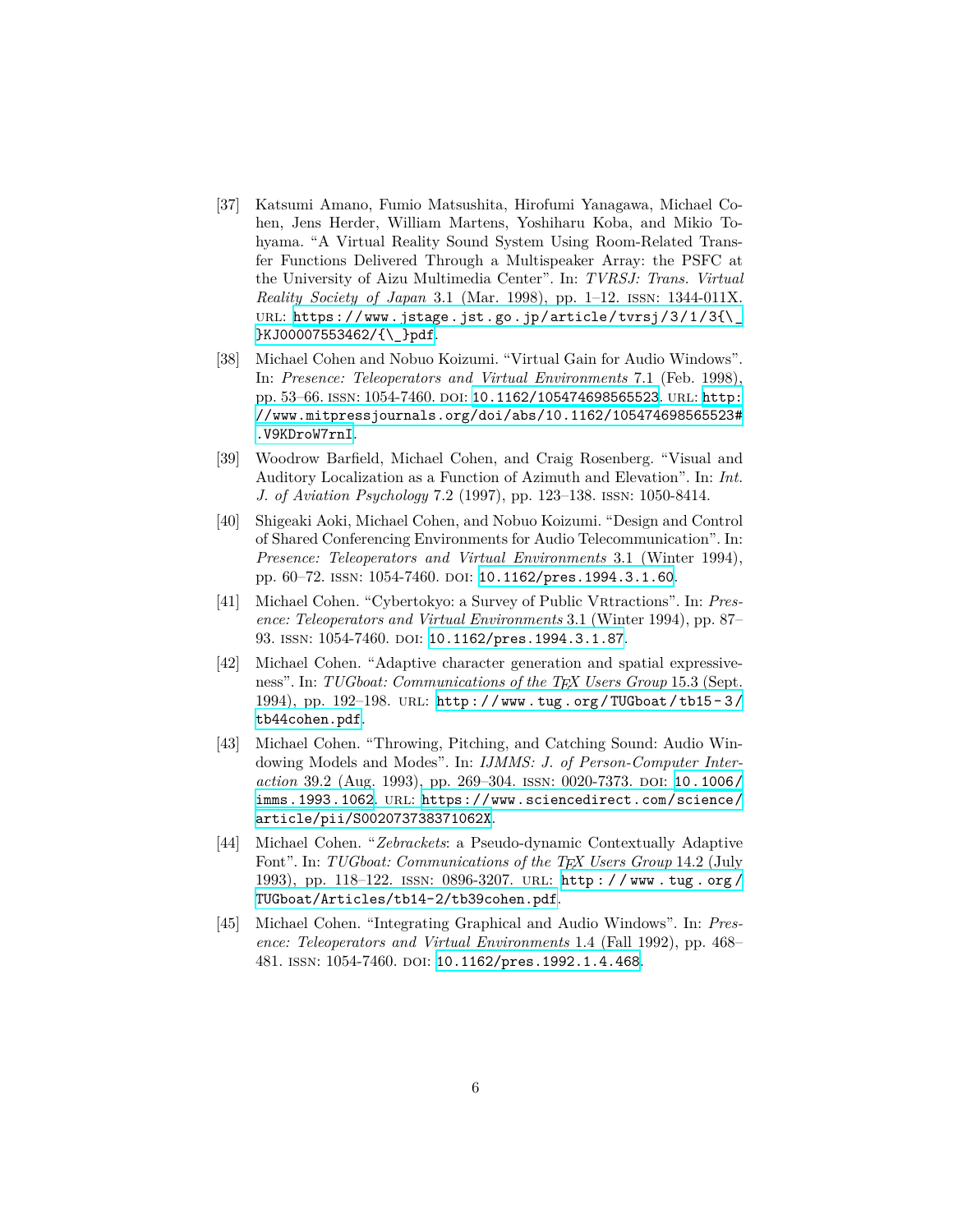- [46] Michael Cohen. "Blush and Zebrackets: Two Schemes for Typographical Representation of Nested Associativity". In: *Visible Language* 26.3-4 (Summer/Autumn 1992). Ed. by Sharon Helmer Poggenpohl, pp. 436– 449. url: [http://visiblelanguagejournal.com/articles/article/](http://visiblelanguagejournal.com/articles/article/884/) [884/](http://visiblelanguagejournal.com/articles/article/884/).
- [47] Nobuo Koizumi and Michael Cohen. "Audio Windows for Audio Telecommunication (in Japanese)". In: *NTT R&D* 41.11 (Nov. 1992), pp. 1313– 1320. issn: 0915-2326.
- [48] Michael Cohen and Nobuo Koizumi. "*Exocentric Control of Audio Imaging* in Binaural Telecommunication". In: Ieice *Trans. on Fundamentals of Electronics, Communications and Computer Sciences* E75-A.2 (Feb. 1992), pp. 164–170. issn: 0916-8508. url: [http://search.ieice.org/](http://search.ieice.org/bin/index.php?category=A&lang=E&curr=1) [bin/index.php?category=A&lang=E&curr=1](http://search.ieice.org/bin/index.php?category=A&lang=E&curr=1).
- [49] Michael Cohen and Lester F. Ludwig. "Multidimensional audio window management". In: *IJMMS: J. of Person-Computer Interaction* 34.3 (Mar. 1991), pp. 319–336. issn: 0020-7373. doi: [10 . 1016 / 0020 - 7373\(91 \)](http://dx.doi.org/10.1016/0020-7373(91)90023-Z) [90023-Z](http://dx.doi.org/10.1016/0020-7373(91)90023-Z). url: [https://www.sciencedirect.com/science/article/](https://www.sciencedirect.com/science/article/pii/002073739190023Z) [pii/002073739190023Z](https://www.sciencedirect.com/science/article/pii/002073739190023Z).
- [50] Lester F. Ludwig, Natalio C. Pincever, and Michael Cohen. "Extending the Notion of a Window System to Audio". In: *(*Ieee*) Computer* 23.8 (Aug. 1990), pp. 66-72. ISSN: 0018-9162. DOI: [10.1109/2.56873](http://dx.doi.org/10.1109/2.56873). URL: <http://www.computer.org/csdl/mags/co/1990/08/index.html>.

### **3 Invited Journal Articles**

- [1] Michael Cohen. "Multimodal Machinema at the University of Aizu". In: *AIS SIGHCI Newsletter (Assoc. for Information Systems, Special Interest Group on Human-Computer Interaction)* 12.1 (July 2013). Ed. by Gregory Moody, pp. 10-11. URL: [http://sighci.org/uploads/](http://sighci.org/uploads/SIGHCI%20Newsletters/AIS%5FSIGHCI%5FNewsletter%5Fv12%5Fn1.pdf#page=10) [SIGHCI%20Newsletters/AIS%5FSIGHCI%5FNewsletter%5Fv12%5Fn1.](http://sighci.org/uploads/SIGHCI%20Newsletters/AIS%5FSIGHCI%5FNewsletter%5Fv12%5Fn1.pdf#page=10) [pdf#page=10](http://sighci.org/uploads/SIGHCI%20Newsletters/AIS%5FSIGHCI%5FNewsletter%5Fv12%5Fn1.pdf#page=10).
- [2] Julián Villegas and Michael Cohen. "Exploring Tonal Music Through Operational Research Methodology". In: *JORSJ: J. of the Operations Research Society of Japan* 54.9 (Sept. 2009). Ed. by Hiroshi Toyoizumi, pp. 554–562. issn: 0030-3674. url: [http://www.orsj.or.jp/english/](http://www.orsj.or.jp/english/index.html) [index.html](http://www.orsj.or.jp/english/index.html).
- [3] Michael Cohen and Norbert Győrbiró. "Personal and Portable, Plus Practically Panoramic: Mobile and Ambient Display and Control of Virtual Worlds". In: *Innovation Magazine: The Singapore Magazine of Research, Technology and Education* 8.3 (2008). Ed. by Lawrence Wong Wai Choong, Michael S. Brown, and Adrian David Cheok, pp. 33–35. URL: [http://www.innovationmagazine.com/innovation/volumes/v8n3/](http://www.innovationmagazine.com/innovation/volumes/v8n3/preserved-docs/contents.pdf) [preserved-docs/contents.pdf](http://www.innovationmagazine.com/innovation/volumes/v8n3/preserved-docs/contents.pdf).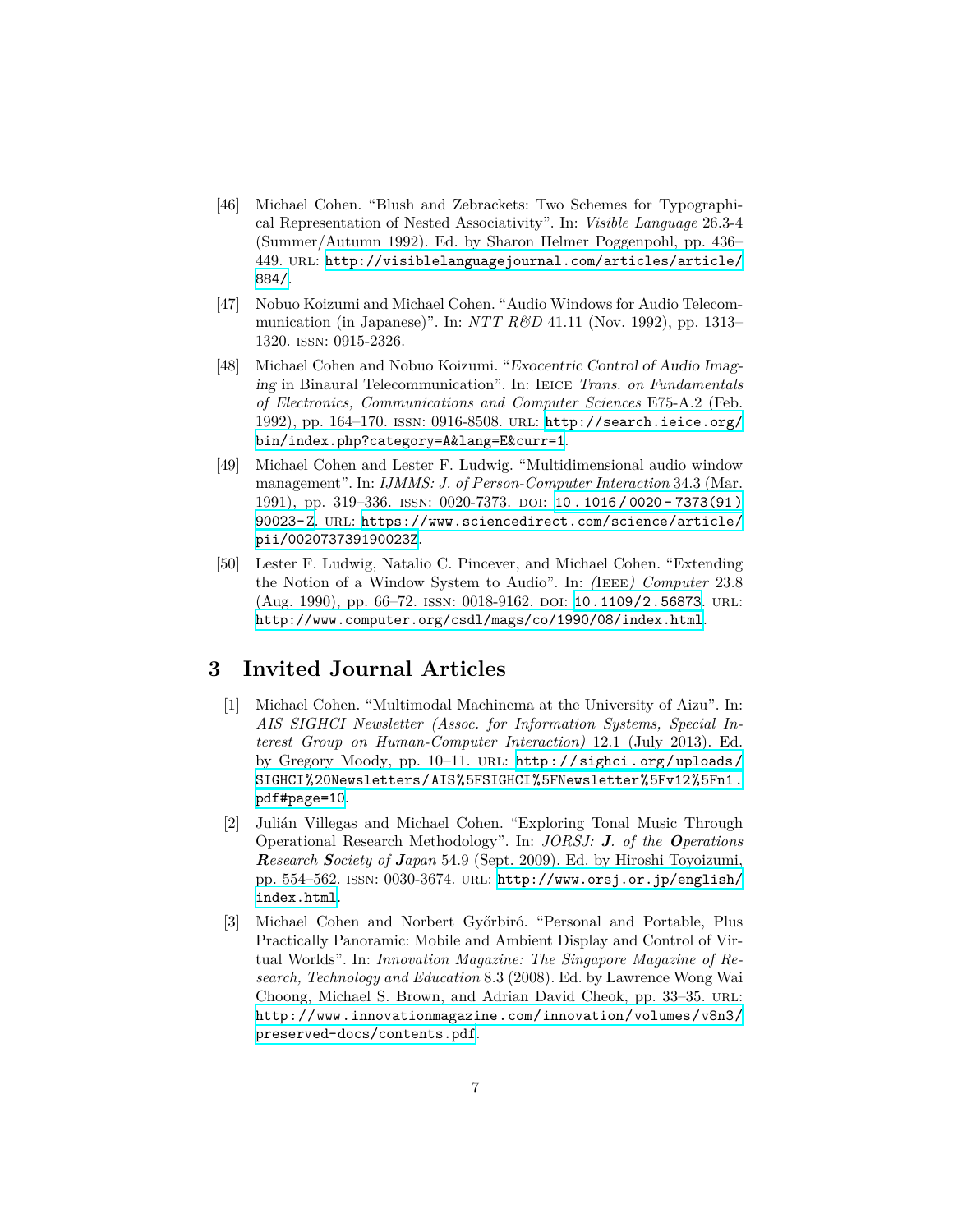- [4] Masahiro Sasaki, Michael Cohen, Noor Alamshah Bolhassan, and Kazuya Adachi. "Virtual Reality at Matsushita Electric Works". In: *JVRSJ:* **J***. of the* **V***irtual* **R***eality* **S***ociety of* **J***apan* 9.1 (Mar. 2004), p. 42. issn: 1342-6680. url: <http://journal.vrsj.org/9-1/s42.pdf>.
- [5] William L. Martens and Michael Cohen. "Virtual Acoustic Research at the University of Aizu". In: *JVRSJ: J. of the Virtual Reality Society of Japan* 6.3 (Dec. 2001), pp. 261–269. issn: 1342-6680. url: [http://www.](http://www.vrsj.org) [vrsj.org](http://www.vrsj.org).
- [6] Michael Cohen and William L. Martens. "Spatial Media Research at the University of Aizu". In: *JVRSJ: J. of the Virtual Reality Society of Japan* 6.2 (Sept. 2001), pp. 52–57. issn: 1342-6680. url: [http://www.vrsj.](http://www.vrsj.org) [org](http://www.vrsj.org).
- [7] Michael Cohen. "Review of the 2<sup>nd</sup> Int. Symp. on Mixed Reality Keynote Address by David Mizell— Tools vs. Clothing: Competing Visions of the Future of Augmented Reality and Wearable Computers". In: *JVRSJ:* **J***. of the* **V***irtual* **R***eality* **S***ociety of* **J***apan* 6.1 (June 2001), pp. 51–52. issn: 1342-6680. url: <http://www.vrsj.org>.
- [8] Michael Cohen, Jens Herder, and William L. Martens. "Cyberspatial Audio Technology". In: *J. Acous. Soc. Jap.* 20.6 (Nov. 1999), pp. 389– 395. issn: 0388-2861.
- [9] Michael Cohen, Jens Herder, and William L. Martens. "Cyberspatial Audio Technology". In: *J. Acous. Soc. Jap.* 55.10 (Oct. 1999). (In Japanese), pp. 730–731. issn: 0388-2861.
- [10] Michael Cohen. "Besides Immersion: Overlaid Points of View and Frames of Reference; Using Audio Windows to Analyze Audio Scenes". In: *3D Forum: J. of Three Dimensional Images* 9.5 (Nov. 1995), pp. 21–30. issn: 1342-2189.

#### **4 Refereed Conference Papers**

- [1] Isuru Jayarathne, Michael Cohen, Michael Frishkopf, and Gregory Mulyk. "Relaxation "sweet spot" exploration in pantophonic musical soundscape using reinforcement learning". In: *IUI: Intelligent User Interfaces*. Los Angeles, Mar. 2019. URL: [https://iui.acm.org/2019/acceptedpapers.](https://iui.acm.org/2019/acceptedpapers.html#posterpaper) [html#posterpaper](https://iui.acm.org/2019/acceptedpapers.html#posterpaper).
- [2] Bektur Ryskeldiev, Toshiharu Igarashi, Junjian Zhang, Yoichi Ochiai, Michael Cohen, and Jens Herder. "Spotility: Crowdsourced Telepresence for Social and Collaborative Experiences in Mobile Mixed Reality". In: *CSCW: Proc. ACM Int. Conf. on Systems, Man, and Cybernetics*. Jersey City, NJ; USA, Nov. 2018. isbn: 978-1-4503-6018-0/18/11. doi: [10.1145/](http://dx.doi.org/10.1145/3272973.3274100) [3272973.3274100](http://dx.doi.org/10.1145/3272973.3274100).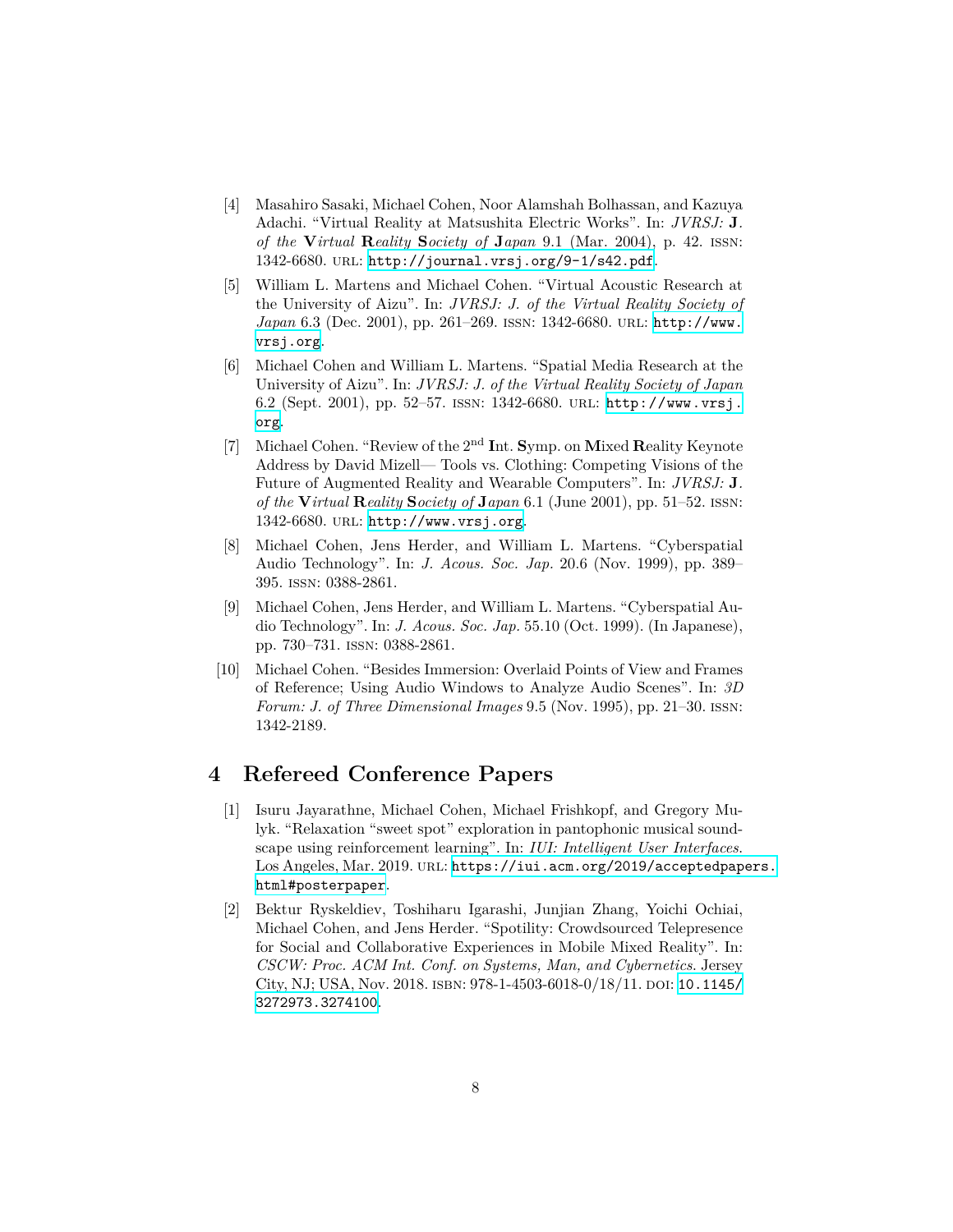- [3] Bektur Ryskeldiev, Michael Cohen, Jens Herder, and Yoichi Ochiai. "ReactSpace: Spatial-Aware User Interactions for Collocated Social Live Streaming Experiences". In: *SMC: Proc. IEEE Int. Conf. on Systems, Man, and Cybernetics*. Miyazaki, Japan, Oct. 2018, pp. 724–728. DOI: [10.1109/](http://dx.doi.org/10.1109/SMC.2018.00132) [SMC.2018.00132](http://dx.doi.org/10.1109/SMC.2018.00132).
- [4] Michael Cohen and Hiromasa Kojima. "Multipresence and Autofocus for Interpreted Narrowcasting". In: *AES: Audio Engineering Society Int. Conf. on Spatial Reproduction — Aesthetics and Science*. Tokyo, Aug. 2018. url: <http://www.aes.org/e-lib/browse.cfm?elib=19653>.
- [5] Yasuto Murakami, Takamasa Kawagoe, Michael Cohen, and Shigeo Takahashi. "Depth-Enhanced Tag Cloud Maps". In: *Proc. IV: Int Conf. on Information Visualisation.* Salerno, Italy, July 2018. DOI: [10.1109/iV.](http://dx.doi.org/10.1109/iV.2018.00031) [2018.00031](http://dx.doi.org/10.1109/iV.2018.00031).
- [6] Bektur Ryskeldiev, Yoichi Ochiai, Michael Cohen, and Jens Herder. "Distributed Metaverse: Creating Decentralized Blockchain-based Model for Peer-to-peer Sharing of Virtual Spaces for Mixed Reality Applications". In: *Proc. Augmented Human*. Seoul, Feb. 2018. isbn: 978-1-4503-5415- 8/18/02. doi: [10.1145/3174910.3174952](http://dx.doi.org/10.1145/3174910.3174952).
- [7] Bektur Ryskeldiev, Michael Cohen, and Jens Herder. "Demo: Applying Rotational Tracking and Photospherical Imagery to Immersive Mobile Telepresence and Live Video Streaming Groupware". In: *SIGGRAPH Asia Symp. on Mobile Graphics and Interactive Applications*. Bangkok, Nov. 2017, pp. 5.1–5.2. ISBN: 978-1-4503-5410-3/17/11. DOI: [10.1145/](http://dx.doi.org/10.1145/3132787.3132813) [3132787.3132813](http://dx.doi.org/10.1145/3132787.3132813). url: <https://youtu.be/ayzOvjGqdj8>.
- [8] Isuru Jayarathne, Michael Cohen, and Senaka Amarakeerthi. "Survey of EEG-Based Biometric Authentication". In: *iCAST: Proc. 8th Int. Conf. on Awareness Science and Technology*. Taichung, Taiwan, Nov. 2017. doi: [10.1109/ICAwST.2017.8256471](http://dx.doi.org/10.1109/ICAwST.2017.8256471).
- [9] Anh T. Pham, Truong C. Thang, Julian Villegas, and Michael Cohen. "VLC-based Smart Supermarket (SMARTKet): Key Concepts and Enabling Technologies". In: *GCCE: Proc. IEEE 6th Global Conference on Consumer Electronics*. Nagoya, Oct. 2017. url: [http:/ /www.ieee](http://www.ieee-gcce.org/2017)[gcce.org/2017](http://www.ieee-gcce.org/2017).
- [10] Michael Cohen. "Demo: Smartphone Rigging with GUI Control Emulation for Freeware Rapid Prototyping of Mixed Virtuality Scenes". In: *SIGGRAPH Asia Symp. on Mobile Graphics and Interactive Applications*. Macao, Dec. 2016. ISBN: 978-1-4503-4551-4/16/12. DOI: [10.1145/](http://dx.doi.org/10.1145/2999508.2999511) [2999508.2999511](http://dx.doi.org/10.1145/2999508.2999511). url: [https://dl.acm.org/citation.cfm?id=](https://dl.acm.org/citation.cfm?id=2999511) [2999511](https://dl.acm.org/citation.cfm?id=2999511).
- [11] Michael Cohen, Yousuke Nagayama, and Bektur Ryskeldiev. "Metering "Black Holes": Networking Stand-Alone Applications for Distributed Multimodal Synchronization". In: *Proc. ICMI: ACM Int. Conf. on Multimodal Interaction*. Tokyo, Nov. 2016, 396–397. isbn: 978-1-4503-4556- 9/16/11. doi: [10.1145/2993148.2998530](http://dx.doi.org/10.1145/2993148.2998530).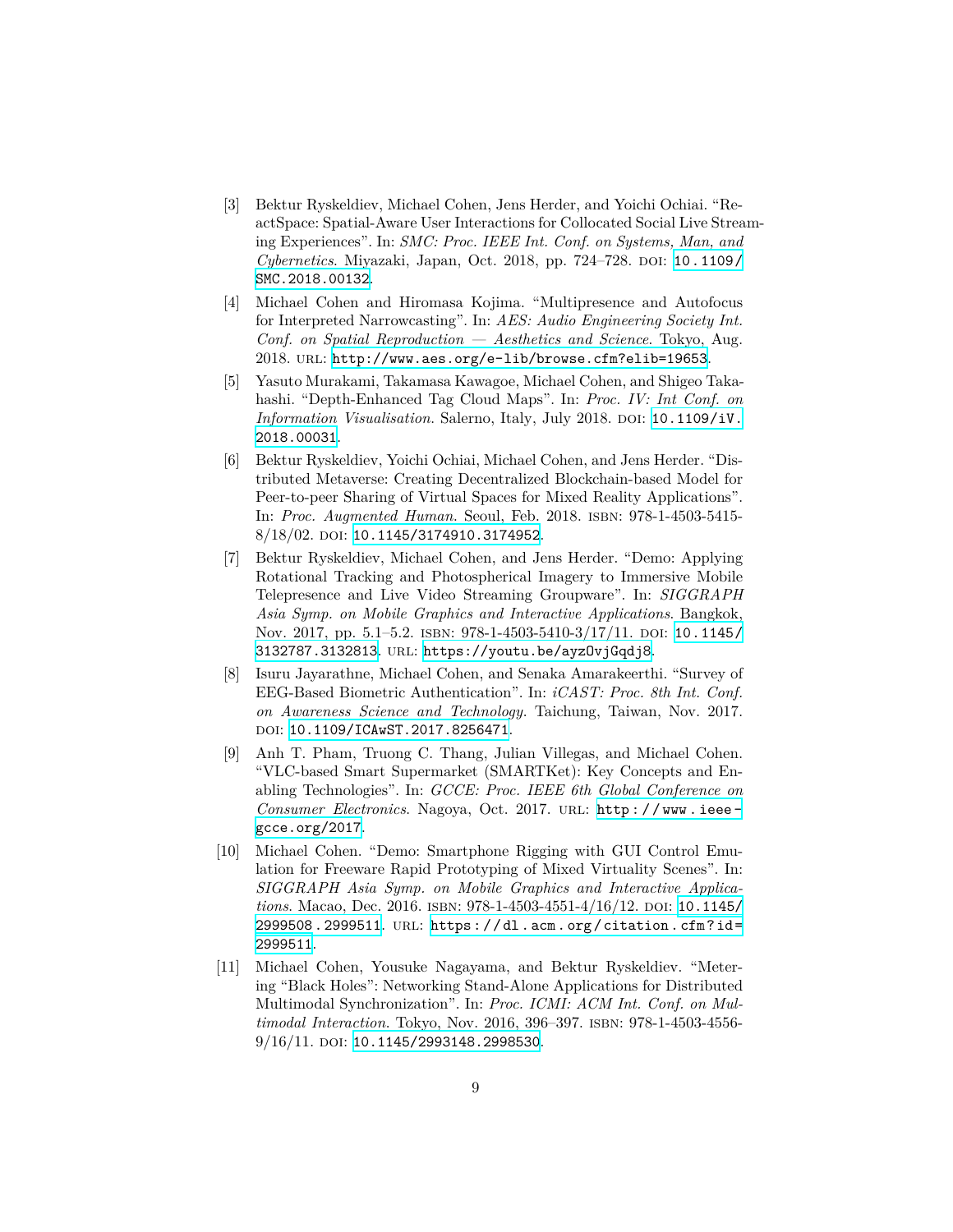- [12] Isuru Jayarathne, Michael Cohen, and Senaka Amarakeerthi. "BrainID: Development of a Biometric EEG-Based Authentication System". In: *IEMCON: Proc. 7th IEEE Annual Information Technology, Electronics and Mobile Communication Conf.* Vancouver, Oct. 2016, pp. 1–6. ISBN: 978-1-5090-0996-1 (Xplore Compliant), 978-1-5090-0995-4 (USB), 978-1- 5090-0997-8 (PoD: Print on Demand). DOI: [10.1109/IEMCON.2016.](http://dx.doi.org/10.1109/IEMCON.2016.7746325) [7746325](http://dx.doi.org/10.1109/IEMCON.2016.7746325). url: <http://ieee-iemcon.org>.
- [13] Michael Cohen, Blanca Mancilla, and John Plaice. "Zebrackets: A Score of Years and Delimiters". In: *TUG: TEX Users Group Meeting*. Ed. by Karl Berry. Toronto, July 2016.
- [14] Naoki Tsukida, Bektur Ryskeldiev, and Michael Cohen. ""Lights, Camera, Action!": ambient lighting extending photospherical display". In: *Proc. VRCAI: Int. Conf. on Virtual Reality Continuum and Its Applications in Industry*. Demonstration. Kobe, Oct. 2015.
- [15] Bektur Ryskeldiev, Michael Cohen, and Julián Villegas. "Rendering spatial audio through dynamically reconfigurable smartphone loudspeaker arrays". In: *Proc. VRCAI: Int. Conf. on Virtual Reality Continuum and Its Applications in Industry*. Poster. Kobe, Oct. 2015. url: [http://www.](http://www.cg.ces.kyutech.ac.jp/conference/vrcai2015) [cg.ces.kyutech.ac.jp/conference/vrcai2015](http://www.cg.ces.kyutech.ac.jp/conference/vrcai2015).
- [16] Michael Cohen, Tomohiro Oyama, and Naoki Tsukida. "Exocentric Visualization of "Reality Distortion" Interface to Interpret Egocentric Reprojection Perspective". In: *Proc. ICAT-EGVE: Int. Conf. on Artificial Reality and Telexistence and the Eurographics Symp. on Virtual Environments*. Ed. by M. Imura, P. Figuroa, and B. Mohler. Demonstration. Kyoto, Oct. 2015. url: <http://www.ic-at.org/2015/>.
- [17] Zhi-Yong Qiu, Qiangfu Zhao, and Michael Cohen. "Restoration and Enhancement of Panoramic Imagery Based on Image Subjects Captured at Different Focal Distances". In: *Proc. IEEE iCAST: Int. Conf. on Awareness Science and Technology*. [http://www.neuq.edu.cn/index/](http://www.neuq.edu.cn/index/meeting/iCAST2015/) [meeting/iCAST2015/](http://www.neuq.edu.cn/index/meeting/iCAST2015/). Qinhuangdao, China, Sept. 2015, pp. 184–189. doi: [10.1109/ICAwST.2015.7314044](http://dx.doi.org/10.1109/ICAwST.2015.7314044). url: [http://ieeexplore.ieee.](http://ieeexplore.ieee.org/stamp/stamp.jsp?tp=&arnumber=7314044&isnumber=7314003) [org/stamp/stamp.jsp?tp=&arnumber=7314044&isnumber=7314003](http://ieeexplore.ieee.org/stamp/stamp.jsp?tp=&arnumber=7314044&isnumber=7314003).
- [18] Michael Cohen and Tomohiro Oyama. "Exocentric Rendering of "Reality Distortion" User Interface to Illustrate Egocentric Reprojection". In: *Proc. SUI: ACM Symp. on Spatial User Interaction*. Poster demonstration. Los Angeles, Aug. 2015, p. 130. ISBN: 978-1-4503-3703-8. DOI: [10.1145/2788940.2794357](http://dx.doi.org/10.1145/2788940.2794357).
- [19] Michael Cohen. "Hierarchical Narrowcasting". In: *Proc. HCII: Int. Conf. on Human-Computer Interaction– DAPI: Int. Conf. on Distributed, Ambient and Pervasive Interactions*. Ed. by Norbert Streitz and Panos Markopoulos. LNCS 9189. Los Angeles, Aug. 2015, pp. 274–286. isbn: 3- 319-20803-9, 978-3-319-20803-9. doi: [10.1007/978-3-319-20804-625](http://dx.doi.org/10.1007/978-3-319-20804-625).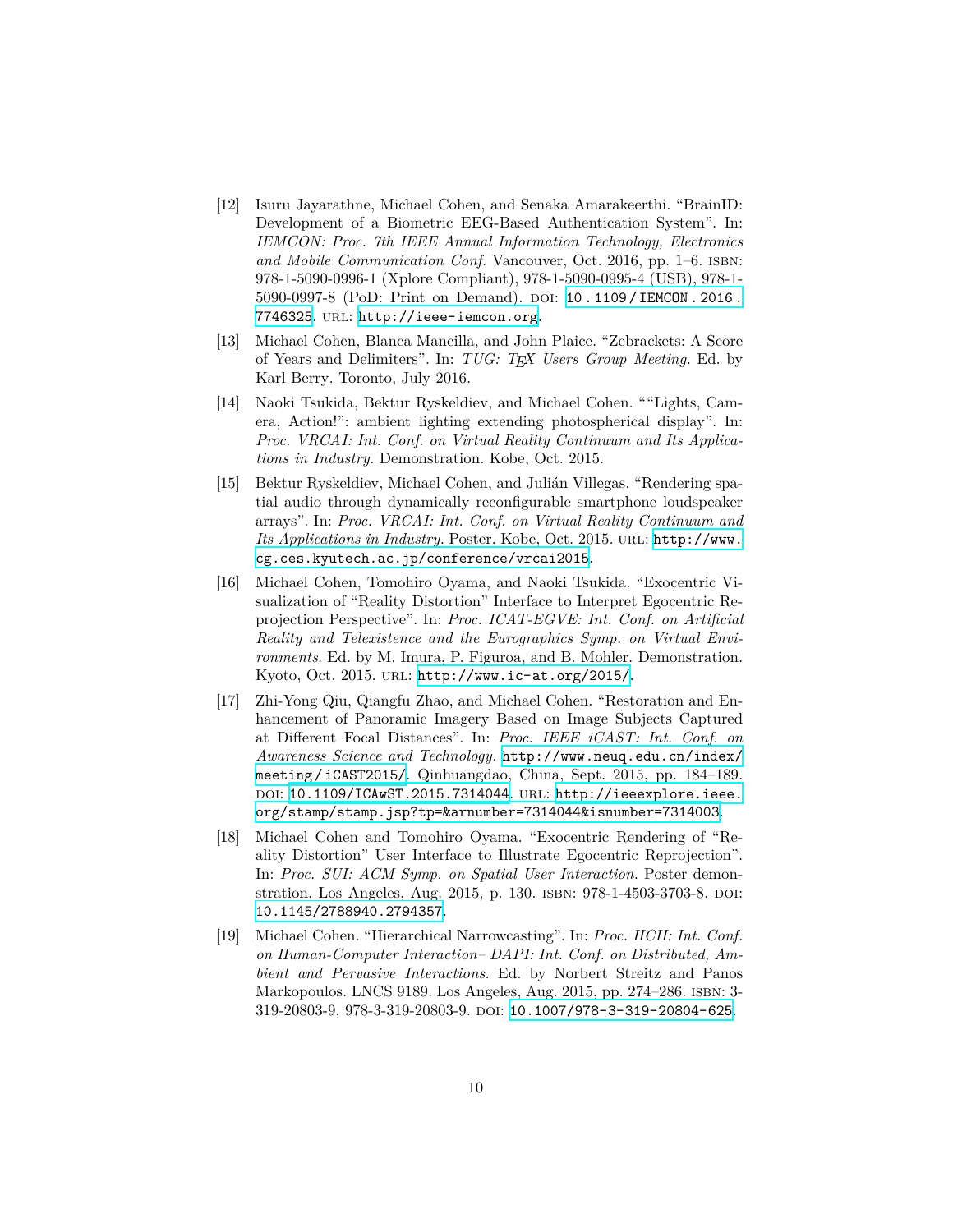- [20] Boris Veytsman and Michael Cohen. "New Multibibliography Package". In: *TUG: The 36th Annual Meeting of the TEX Users Group*. [http :](http://tug.org/TUGboat/tb36-2/tb113veytsman-nmbib.pdf) [/ / tug . org / TUGboat / tb36 - 2 / tb113veytsman - nmbib . pdf](http://tug.org/TUGboat/tb36-2/tb113veytsman-nmbib.pdf), [http :](http://tug.org/tug2015/) [//tug.org /tug2015/](http://tug.org/tug2015/), [http://www.ctan .org/pkg/nmbib](http://www.ctan.org/pkg/nmbib), [http:](http://ftp.jaist.ac.jp/pub/CTAN/macros/latex/contrib/nmbib/) [/ / ftp . jaist . ac . jp / pub / CTAN / macros / latex / contrib / nmbib/](http://ftp.jaist.ac.jp/pub/CTAN/macros/latex/contrib/nmbib/). Darmstadt, July 2015, pp. 133–135. url: [https://tug.org/tug2013/](https://tug.org/tug2013/slides/Veytsman-tugtalk.pdf) [slides/Veytsman-tugtalk.pdf](https://tug.org/tug2013/slides/Veytsman-tugtalk.pdf).
- [21] Michael Frishkopf, Rasika Ranaweera, and Michael Cohen. "Folkways in Wonderland: a cyberworld for ethnomusicological exhibition and research". In: *Proc. CSTM: Canadian Society for Traditional Music: "Exhibiting Music"*. Ed. by Chris McDonald and Marcia Ostashewski. Sydney, Nova Scotia, June 2015. url: <http://cstm2015.ca>.
- [22] Rasika Ranaweera, Michael Frishkopf, and Michael Cohen. "Curating Ethnomusicology in Cyberworlds: "World Music in Wonderland"". In: *Proc. CSTM Pre-Conference Workshop: Canadian Society for Traditional Music: Curating Ethnomusicology*. Ed. by Chris McDonald and Marcia Ostashewski. Sydney, Nova Scotia, June 2015. url: [http://cstm2015.](http://cstm2015.ca/pre-conference-workshop) [ca/pre-conference-workshop](http://cstm2015.ca/pre-conference-workshop).
- [23] Qiangfu Zhao, Michael Cohen, and Zhi-Yong Qiu. "Seamless panorama based on image subjects captured at different focal distances". In: *TSJC: Tohoku Section Joint Convention of Institutes of Electrical and Information Engineers, Japan*. Aizu-Wakamatsu, Jan. 2015. url: [http://www.](http://www.ecei.tohoku.ac.jp/tsjc/) [ecei.tohoku.ac.jp/tsjc/](http://www.ecei.tohoku.ac.jp/tsjc/).
- [24] Bektur Ryskeldiev, Aya Hashimoto, Toshimune Miyaji, and Michael Cohen. "Twirling Gestural Musical Sequencing and Synthesizing". In: *Proc. HC: Int. Conf. on Humans and Computers*. Aizu-Wakamatsu, Hamamatsu, and Düsseldorf, Dec. 2014. URL: [http://ktm11.eng.shizuoka.](http://ktm11.eng.shizuoka.ac.jp/HC2014/) [ac.jp/HC2014/](http://ktm11.eng.shizuoka.ac.jp/HC2014/).
- [25] Michael Cohen. "From Killing Trees to Executing Bits: A Survey of Computer-Enabled Reading Enhancements for Evolving Literacy". In: *Proc. VSMM: Int. Conf. on Virtual Systems and Multimedia*. [http :](http://www.vsmm2014.org) [//www.vsmm2014.org](http://www.vsmm2014.org). Hong Kong, Dec. 2014. isbn: 978-1-4799-7227-2. DOI: [10.1109/VSMM.2014.7136686](http://dx.doi.org/10.1109/VSMM.2014.7136686). URL: [https://www.researchgate.](https://www.researchgate.net/publication/277006068_From%F5Killing%F5Trees%F5to%F5Executing%F5Bits%F5A%F5Survey%F5of%F5Computer-Enabled%F5Reading%F5Enhancements%F5for%F5Evolving%F5Literacy) [net/publication/277006068\\_From%F5Killing%F5Trees%F5to%F5Executing%](https://www.researchgate.net/publication/277006068_From%F5Killing%F5Trees%F5to%F5Executing%F5Bits%F5A%F5Survey%F5of%F5Computer-Enabled%F5Reading%F5Enhancements%F5for%F5Evolving%F5Literacy) [F5Bits%F5A%F5Survey%F5of%F5Computer-Enabled%F5Reading%F5Enhancements%](https://www.researchgate.net/publication/277006068_From%F5Killing%F5Trees%F5to%F5Executing%F5Bits%F5A%F5Survey%F5of%F5Computer-Enabled%F5Reading%F5Enhancements%F5for%F5Evolving%F5Literacy) [F5for%F5Evolving%F5Literacy](https://www.researchgate.net/publication/277006068_From%F5Killing%F5Trees%F5to%F5Executing%F5Bits%F5A%F5Survey%F5of%F5Computer-Enabled%F5Reading%F5Enhancements%F5for%F5Evolving%F5Literacy).
- [26] Michael Cohen, Rasika Ranaweera, Bektur Ryskeldiev, Tomohiro Oyama, Aya Hashimoto, Naoki Tsukida, and Miyaji Toshimune. "Multimodal mobile-ambient transmedial twirling with environmental lighting to complement fluid perspective with phase-perturbed affordance projection". In: *SIGGRAPH Asia Symp. on Mobile Graphics and Interactive Applications.* Shenzhen, Dec. 2014. DOI: [10.1145/2669062.2669080](http://dx.doi.org/10.1145/2669062.2669080). URL: <https://dl.acm.org/citation.cfm?id=2669080>.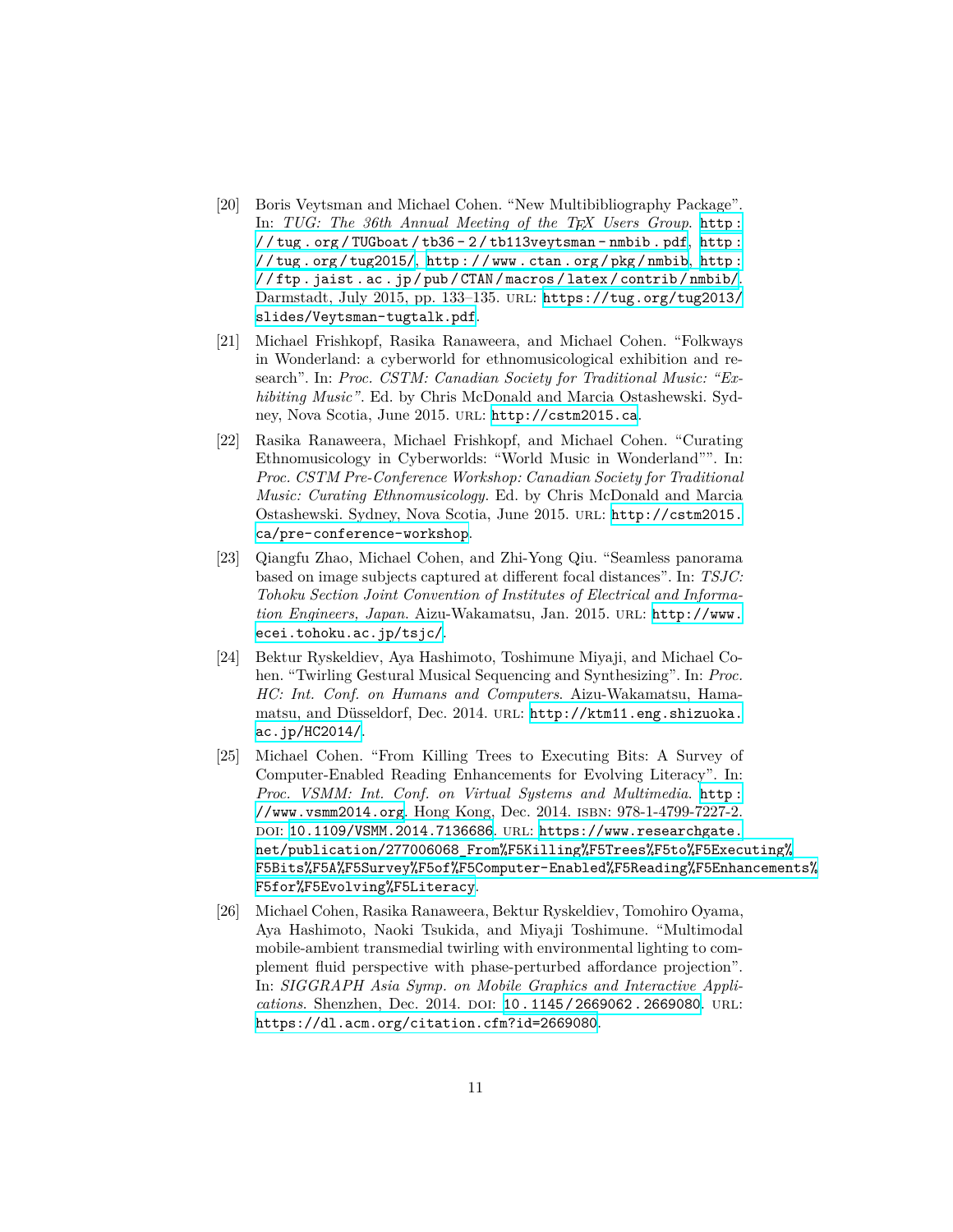- [27] Michael Cohen, Rasika Ranaweera, Bektur Ryskeldiev, Tomohiro Oyama, Aya Hashimoto, Naoki Tsukida, and Miyaji Toshimune. "Mixed virtuality transducer: virtual camera relative location displayed as ambient light". In: *SIGGRAPH Asia Symp. on Mobile Graphics and Interactive Applications*. Poster demonstration. Shenzhen, Dec. 2014. poi: [10.1145/](http://dx.doi.org/10.1145/2669062.2684185) [2669062.2684185](http://dx.doi.org/10.1145/2669062.2684185). url: [https://dl.acm.org/citation.cfm?id=](https://dl.acm.org/citation.cfm?id=2684185) [2684185](https://dl.acm.org/citation.cfm?id=2684185).
- [28] Wataru Sanuki, Julián Villegas, and Michael Cohen. "Spatial Sound for Mobile Navigation". In: *AES: Audio Engineering Society Conv. (136rd Conv.*) Engineering Brief. Berlin, Apr. 2014. ISBN: 13978-0-937803-97-4. url: <http://www.aes.org/e-lib/browse.cfm?elib=17141>.
- [29] Julián Villegas, William L. Martens, Michael Cohen, and Ian Wilson. "Spatial separation decreases psychoacoustic roughness of high-frequency tones". In: *ASA: 166th Mtg. of the Acoustical Society of America*. Vol. 134. 5. San Francisco, Dec. 2013, p. 4228. url: [http://acousticalsociety.](http://acousticalsociety.org/meetings/san_francisco/) [org/meetings/san\\_francisco/](http://acousticalsociety.org/meetings/san_francisco/).
- [30] Michael Cohen, Rasika Ranaweera, Kensuke Nishimura, Yuya Sasamoto, Tomohiro Oyama, Tetunobu Ohashi, Anzu Nakada, Julián Villegas, Yong Ping Chen, Sascha Holesch, Jun Yamadera, Hayato Ito, Yasuhiko Saito, and Akira Sasaki. "Augmented Virtuality Twirling". In: *Proc. ICAT: Int. Conf. on Artificial Reality and Telexistence*. Poster Demonstration. Tokyo, Dec. 2013. url: [http://www.ic-at.org/2013/?page\\_id=532#](http://www.ic-at.org/2013/?page_id=532#demo) [demo](http://www.ic-at.org/2013/?page_id=532#demo).
- [31] Anzu Nakada, Michael Cohen, and Rasika Ranaweera. "Integrating the Collaborative Virtual Environment Protocol with Mathematica". In: *Proc. iCAST-UMEDIA: Int. Joint Conf. on Awareness Science and Technology and Ubi-Media Computing in conjunction with HC: Int. Conf. on Human-Centered Computer Environments*. Aizu-Wakamatsu, Nov. 2013, pp. 778–784. DOI: [10.1109/ICAwST.2013.6765542](http://dx.doi.org/10.1109/ICAwST.2013.6765542).
- [32] Yuya Sasamoto, Michael Cohen, and Julián Villegas. "Controlling Spatial Sound with Table-top Interface". In: *Proc. iCast-UMedia: Int. Joint Conf. on Awareness Science and Technology & Ubi-Media Computing*. Aizu-Wakamatsu, Nov. 2013, pp. 713–718. doi: [10.1109/ICAwST.2013.](http://dx.doi.org/10.1109/ICAwST.2013.6765530) [6765530](http://dx.doi.org/10.1109/ICAwST.2013.6765530).
- [33] Julián Villegas and Michael Cohen. "Real-time head-related impulse response filtering with distance control". In: *AES: Audio Engineering Society Conv.* (135<sup>th</sup> *Conv.*) New York, Oct. 2013, EB3–2. URL: [http:](http://www.aes.org/events/135/ebriefs/?ID=3760) [//www.aes.org/events/135/ebriefs/?ID=3760](http://www.aes.org/events/135/ebriefs/?ID=3760).
- [34] Michael Cohen, Rasika Ranaweera, Kensuke Nishimura, Yuya Sasamoto, Shun Endo, Tomohiro Oyama, Tetunobu Ohashi, Yukihiro Nishikawa, Ryo Kanno, Anzu Nakada, Julián Villegas, Yong Ping Chen, Sascha Holesch, Jun Yamadera, Hayato Ito, Yasuhiko Saito, and Akira Sasaki. ""Twirled Affordances, Self-Conscious Avatars, & Inspection Gestures".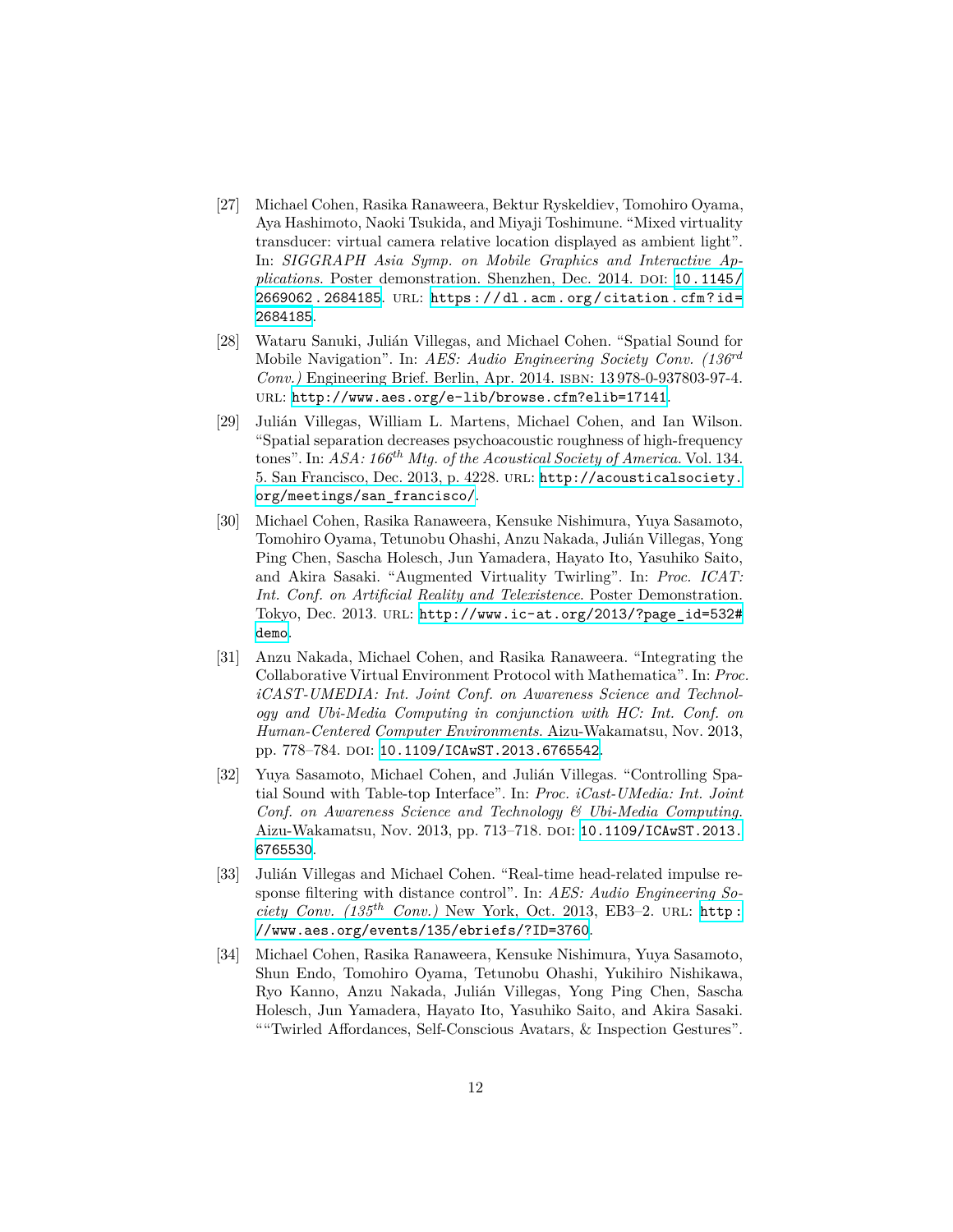In: *SIGGRAPH Asia Symp. on Mobile Graphics and Interactive Applications.* Poster Demonstration. Hong Kong, Nov. 2013. URL: [http:](http://dl.acm.org/citation.cfm?id=2543691) [//dl.acm.org/citation.cfm?id=2543691](http://dl.acm.org/citation.cfm?id=2543691).

- [35] Michael Cohen, Yannis Haralambous, and Boris Veytsman. "The Multibibliography Package". In: *TUG: The 34th Annual Meeting of the TEX Users Group*. <http://tug.org/tug2013/>. Oct. 2013, pp. 83–89. url: <http://www.ctan.org/pkg/multibibliography>.
- [36] Tetunobu Ohashi, Julián Villegas, and Michael Cohen. "Controlling Tempo in Real-time With Mobile Devices". In: *TSJC: Tohoku Section Joint Conv. Record of Institutes of Electrical and Information Engineers, Japan*. Aizu-Wakamatsu, Aug. 2013, p. 85. url: [http://www.ecei.tohoku.](http://www.ecei.tohoku.ac.jp/tsjc/) [ac.jp/tsjc/](http://www.ecei.tohoku.ac.jp/tsjc/).
- [37] Bektur Ryskeldiev, Julián Villegas, and Michael Cohen. "Exploring Virtual Sound Environments with Mobile Devices". In: *TSJC: Tohoku Section Joint Conv. Record of Institutes of Electrical and Information Engineers, Japan*. Best Paper Prize, Student Section. Aizu-Wakamatsu, Aug. 2013, p. 18. url: <http://www.ecei.tohoku.ac.jp/tsjc/>.
- [38] Shogo Saze, Julián Villegas, and Michael Cohen. "Map- and Photo-Enabled Navigation Assistance in a Driving Simulator". In: *TSJC: Tohoku Section Joint Convention of Institutes of Electrical and Information Engineers, Japan*. [http : / / www . ecei . tohoku . ac . jp / tsjc/](http://www.ecei.tohoku.ac.jp/tsjc/). AizuWakamatsu, Aug. 2013, p. 279. URL: [https://www.jstage.jst.go.jp/](https://www.jstage.jst.go.jp/article/tsjc/2013/0/2013%5F279/%5Fpdf) [article/tsjc/2013/0/2013%5F279/%5Fpdf](https://www.jstage.jst.go.jp/article/tsjc/2013/0/2013%5F279/%5Fpdf).
- [39] Michael Cohen, Rasika Ranaweera, Kensuke Nishimura, Yuya Sasamoto, Shun Endo, Tomohiro Oyama, Tetunobu Ohashi, Yukihiro Nishikawa, Ryo Kanno, Anzu Nakada, Julián Villegas, Yong Ping Chen, Sascha Holesch, Jun Yamadera, Hayato Ito, Yasuhiko Saito, and Akira Sasaki. ""Tworlds": Twirled Worlds for Multimodal 'Padiddle' Spinning & Tethered 'Poi' Whirling". In: *SIGGRAPH*. Poster. Anaheim, July 2013. isbn: 978-1-4503-2342-0. doi: [10.1145/2503385.2503459](http://dx.doi.org/10.1145/2503385.2503459). url: [http://www.](http://www.youtube.com/watch?v=sKruOxXJBNU) [youtube.com/watch?v=sKruOxXJBNU](http://www.youtube.com/watch?v=sKruOxXJBNU).
- [40] Prabath Weerasinghe, Chandrajith Ashuboda Marasinghe, Rasika Ranaweera, Senaka Amarakeerthi, and Michael Cohen. "Emotion Expression for Affective Social Communication". In: *Proc. ICBAKE: Int. Conf. on Biometrics and Kansei Engineering*. <www.odysci.com/article/1010113020063757>. Tokyo, July 2013, pp. 148–153. isbn: 978-0-7695-5019-0. doi: [10.1109/](http://dx.doi.org/10.1109/ICBAKE.2013.31) [ICBAKE.2013.31](http://dx.doi.org/10.1109/ICBAKE.2013.31). url: <http://www.sd.tmu.ac.jp/ICBAKE2013>.
- [41] Michael Cohen. "Multimedia Machinema at the University of Aizu". In: *Proc. Alice Symp.* Durham, North Carolina, June 2013. doi: [10.1145/](http://dx.doi.org/10.1145/2532333.2532344) [2532333.2532344](http://dx.doi.org/10.1145/2532333.2532344).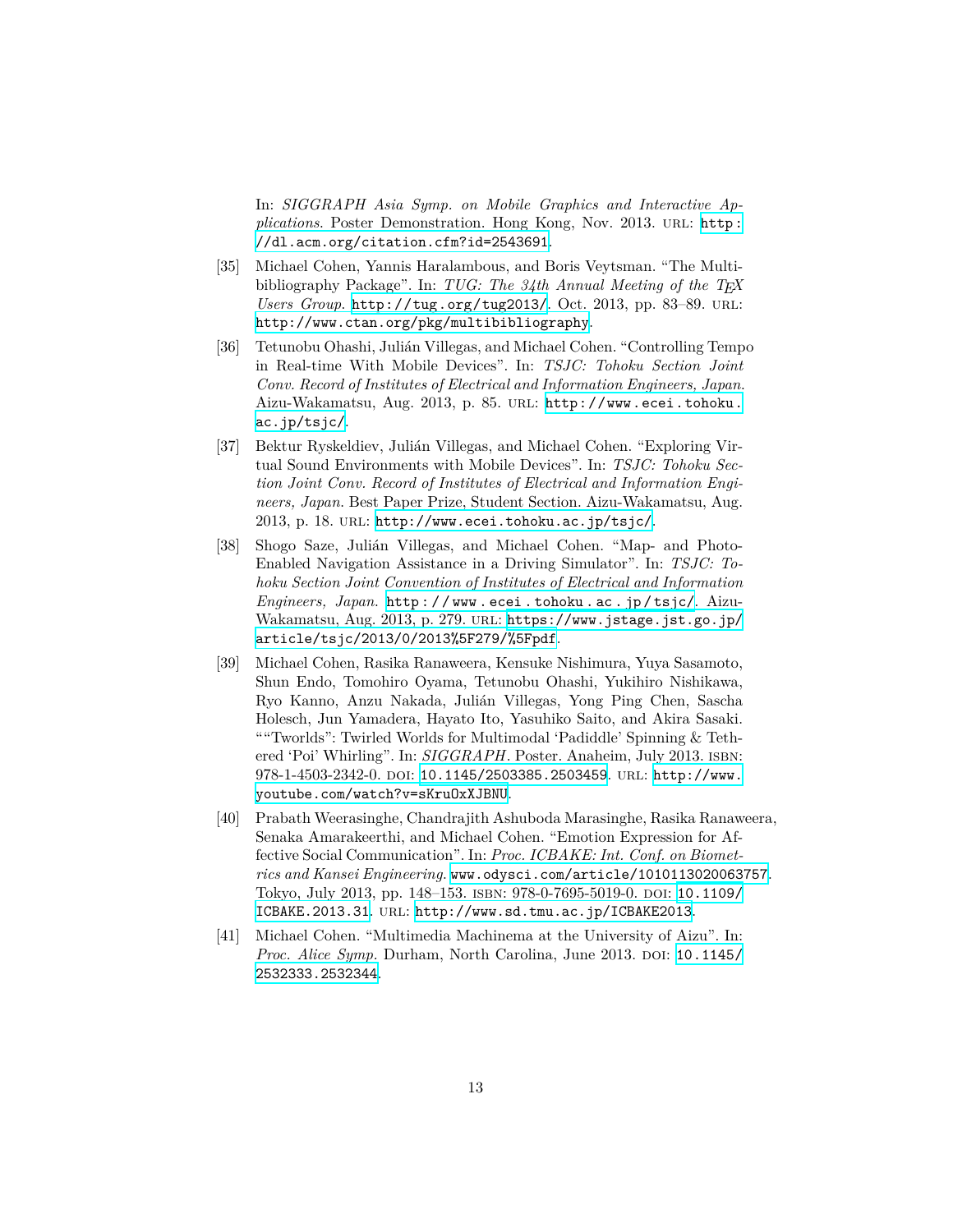- [42] Rasika Ranaweera, Michael Cohen, and Michael Frishkopf. "Narrowcasting Enabled Immersive Music Browser for Folkways World Music Collection". In: *CASA: Proc. Int. Conf. on Computer Animation and Social Agents*. Ed. by Tolga Capin, Selim Balcisoy, and Daniel Thalmann. Istanbul, May 2013. isbn: 978-605-4348-53-4. url: [http://www.cs.bilkent.](http://www.cs.bilkent.edu.tr/~casa2013) [edu.tr/~casa2013](http://www.cs.bilkent.edu.tr/~casa2013).
- [43] Michael Cohen, Rasika Ranaweera, Kensuke Nishimura, Yuya Sasamoto, Tomohiro Oyama, Yukihiro Nishikawa, Tetunobu Ohashi, Ryo Kanno, Anzu Nakada, Jun Yamadera, Sascha Holesch, Yong Ping Chen, Akira Sasaki, and Hayato Ito. ""Whirled Worlds": twirling interface for "mobile ambient," "practically panoramic" whole-body entertainment". In: *DCE: Digital Contents Expo*. Digital Content Association of Japan. Tokyo, Oct. 2012.
- [44] Rasika Ranaweera, Michael Cohen, Kensuke Nishimura, Yuya Sasamoto, Yukihiro Nishikawa, Tetunobu Ohashi, Ryo Kanno, Tomohiro Oyama, Nakada Anzu, and Julián Villegas. "Whirled Sequencing of Spatial Music". In: *AES: Audio Engineering Society Conv. (Japan Section Conf.): The Future of Multichannel Audio.* Sendai, Japan, Oct. 2012. URL: [http:](http://aes-japan.org/wordpress/?p=414) [//aes-japan.org/wordpress/?p=414](http://aes-japan.org/wordpress/?p=414).
- [45] Michael Cohen. "Poi *Poi*: Point-of-Interest *Poi* for Multimodal Tethered Whirling". In: *MobileHCI: Proc. 14th Int. Conf. on Human-Computer Interaction with Mobile Devices and Services*. San Francisco, Sept. 2012, pp. 199-202. poi: [10.1145/2371664.2371709](http://dx.doi.org/10.1145/2371664.2371709).
- [46] Senaka Amarakeerthi, Kithsiri Liyanage, and Michael Cohen. "Delay Pools-Based Uninterrupted and Dynamic Bandwidth Distribution of Squid Proxy Cache". In: *Proc. HCCE: Int. Conf. on Human-Centered Computer Environments*. Ed. by Vitaly Klyuev and Alexander Vazhenin. Aizu-Wakamatsu, Mar. 2012, pp. 244–246. isbn: 978-1-4503-1191-5. doi: [10.1145/2160749.2160801](http://dx.doi.org/10.1145/2160749.2160801). url: [http://sparth.u- aizu.ac.jp/](http://sparth.u-aizu.ac.jp/hcce2012) [hcce2012](http://sparth.u-aizu.ac.jp/hcce2012).
- [47] Kensuke Nishimura and Michael Cohen. "Multitouch Media Player for Accessibility". In: *Proc. HCCE: Int. Conf. on Human-Centered Computer Environments*. Ed. by Vitaly Klyuev and Alexander Vazhenin. Aizu-Wakamatsu, Mar. 2012, pp. 184–189. isbn: 978-1-4503-1191-5. doi: [10.1145/2160749.2160787](http://dx.doi.org/10.1145/2160749.2160787). url: [http://sparth.u- aizu.ac.jp/](http://sparth.u-aizu.ac.jp/hcce2012) [hcce2012](http://sparth.u-aizu.ac.jp/hcce2012).
- [48] Rasika Ranaweera, Michael Cohen, and Shun Endo. "iBaton: Conducting virtual concerts using smartphones". In: *Proc. HCCE: Int. Conf. on Human-Centered Computer Environments*. Ed. by Vitaly Klyuev and Alexander Vazhenin. Aizu-Wakamatsu, Mar. 2012, pp. 178–183. isbn: 978-1-4503-1191-5. DOI: [10 . 1145 / 2160749 . 2160786](http://dx.doi.org/10.1145/2160749.2160786). URL: http:// [sparth.u-aizu.ac.jp/hcce2012](http://sparth.u-aizu.ac.jp/hcce2012).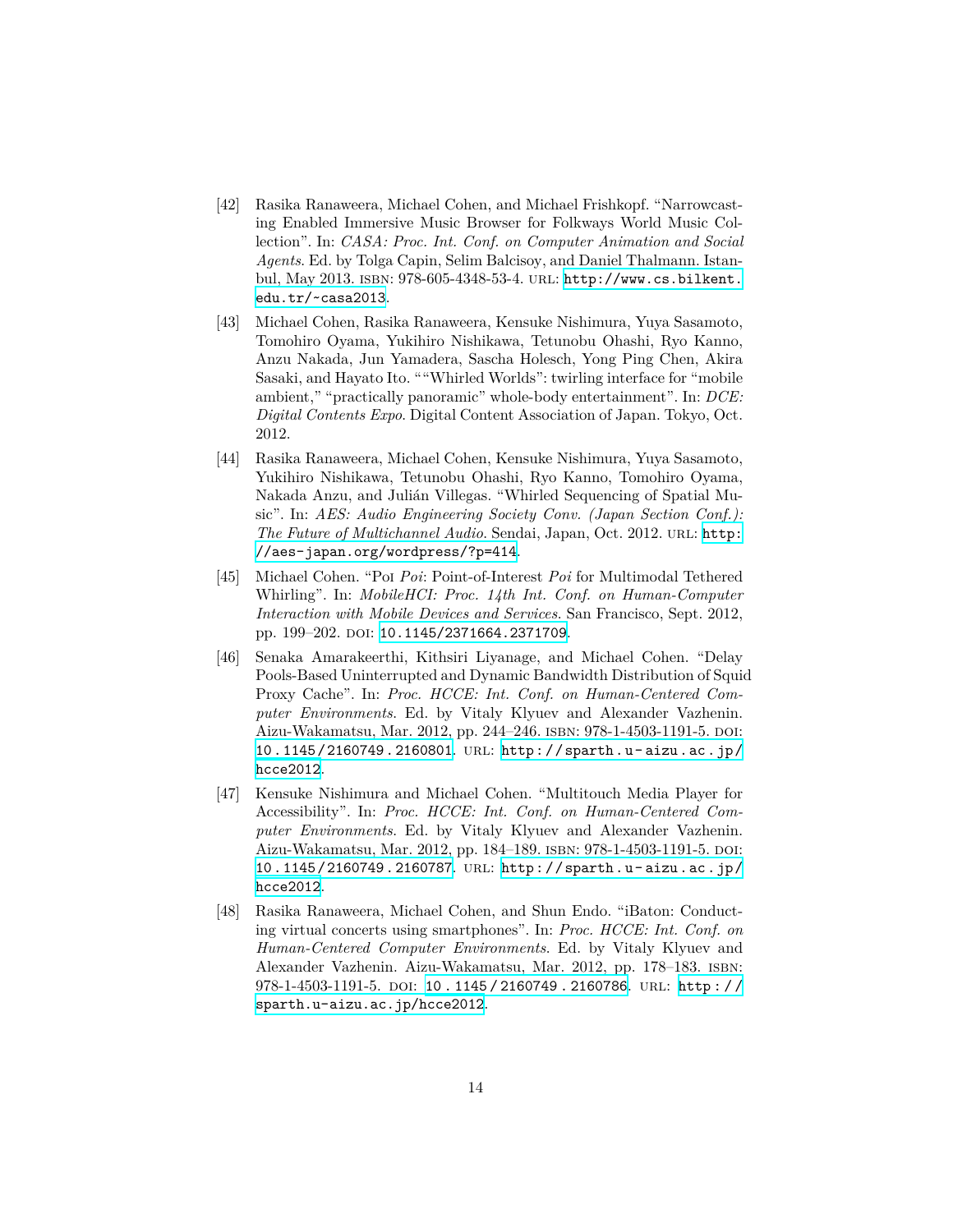- [49] Prabath Weerasinghe and Michael Cohen. "Beat Detection Animating Virtual Environment Models". In: *Proc. HCCE: Int. Conf. on Human-Centered Computer Environments*. Ed. by Vitaly Klyuev and Alexander Vazhenin. Aizu-Wakamatsu, Mar. 2012, pp. 200–202. isbn: 978-1-4503- 1191-5. doi: [10.1145/2160749.2160790](http://dx.doi.org/10.1145/2160749.2160790). url: [http://sparth.u](http://sparth.u-aizu.ac.jp/hcce2012)[aizu.ac.jp/hcce2012](http://sparth.u-aizu.ac.jp/hcce2012).
- [50] Michael Cohen, Rasika Ranaweera, Hayato Ito, Shun Endo, Sascha Holesch, and Julián Villegas. "Whirled Worlds: Pointing and Spinning Smartphones and Tablets to Control Multimodal Augmented Reality Displays". In: *HotMobile: Proc. Int. Wkshp. on Mobile Computing Systems and Applications*. San Diego, Feb. 2012. url: [http://www.hotmobile.org/](http://www.hotmobile.org/2012/papers/dandp/abstract.pdf) [2012/papers/dandp/abstract.pdf](http://www.hotmobile.org/2012/papers/dandp/abstract.pdf).
- [51] Rasika Ranaweera, Michael Cohen, and Shun Endo. "Smartphone as Articulated Conductor's Baton for Virtual Concerts". In: *ACMP: Proc. of the Asia Computer Music Project*. Ed. by Naotoshi Osaka. JSSA: Japanese Society for Sonic Arts. Tokyo, Dec. 2011. url: [http://www.](http://www.acmp.asia/acmp2011sche.html) [acmp.asia/acmp2011sche.html](http://www.acmp.asia/acmp2011sche.html).
- [52] Prabath Weerasinghe and Michael Cohen. "Beat Detection Animating Virtual Environment Models". In: *ACMP: Proc. of the Asia Computer Music Project*. Ed. by Naotoshi Osaka. JSSA: Japanese Society for Sonic Arts. Tokyo, Dec. 2011. URL: [http://www.acmp.asia/acmp2011sche.](http://www.acmp.asia/acmp2011sche.html) [html](http://www.acmp.asia/acmp2011sche.html).
- [53] Michael Cohen, Rasika Ranaweera, Hayato Ito, Shun Endo, Sascha Holesch, and Julián Villegas. "Whirling Interfaces: Smartphones & Tablets as Spinnable Affordances". In: *ICAT: Proc. Int. Conf. on Artificial Reality and Telexistence*. Osaka, Nov. 2011, p. 155. doi: [10.13140/RG.2.](http://dx.doi.org/10.13140/RG.2.1.3504.0726) [1.3504.0726](http://dx.doi.org/10.13140/RG.2.1.3504.0726).
- [54] Rasika Ranaweera, Michael Frishkopf, and Michael Cohen. "Folkways in Wonderland: A Cyberworld Laboratory for Ethnomusicology". In: *Proc. Int. Conf. on Cyberworlds*. Ed. by Marina L. Gavrilova. Banff, Alberta; Canada, Oct. 2011, pp. 106-112. ISBN: 978-0-7695-4467-0. DOI: [10.1109/](http://dx.doi.org/10.1109/CW.2011.33) [CW.2011.33](http://dx.doi.org/10.1109/CW.2011.33). url: <http://cw2011.cpsc.ucalgary.ca>.
- [55] Senaka Amarakeerthi, Tin Lay Nwe, Liyanage C. De Silva, and Michael Cohen. "Emotion Classification Using Two-Layered Cascaded Subband Filters". In: *Proc. Interspeech*. Florence, Aug. 2011, pp. 1569–1572.
- [56] Hiromitsu Sato and Michael Cohen. "Using Motion Capture for Realtime Augmented Reality Scenes". In: *Proc. HC:* 13th *Int. Conf. on* **H***umans and* **C***omputers*. <http://sparth.u-aizu.ac.jp/hc2010>. Aizu-Wakamatsu, Japan, Dec. 2010, pp. 58–61. isbn: 978-4-900721-01-2. url: [http://](http://portal.acm.org/citation.cfm?id=1994503) [portal.acm.org/citation.cfm?id=1994503](http://portal.acm.org/citation.cfm?id=1994503).
- [57] Kyoko Katono and Michael Cohen. "Dolly–Zoom Camera Perspective with Alice". In: *Proc. HC:* 13th *Int. Conf. on Humans and Computers*. Aizu-Wakamatsu, Japan, Dec. 2010, pp. 55–57. isbn: 978-4-900721-01-2. doi: [1994486.1994502](http://dx.doi.org/1994486.1994502).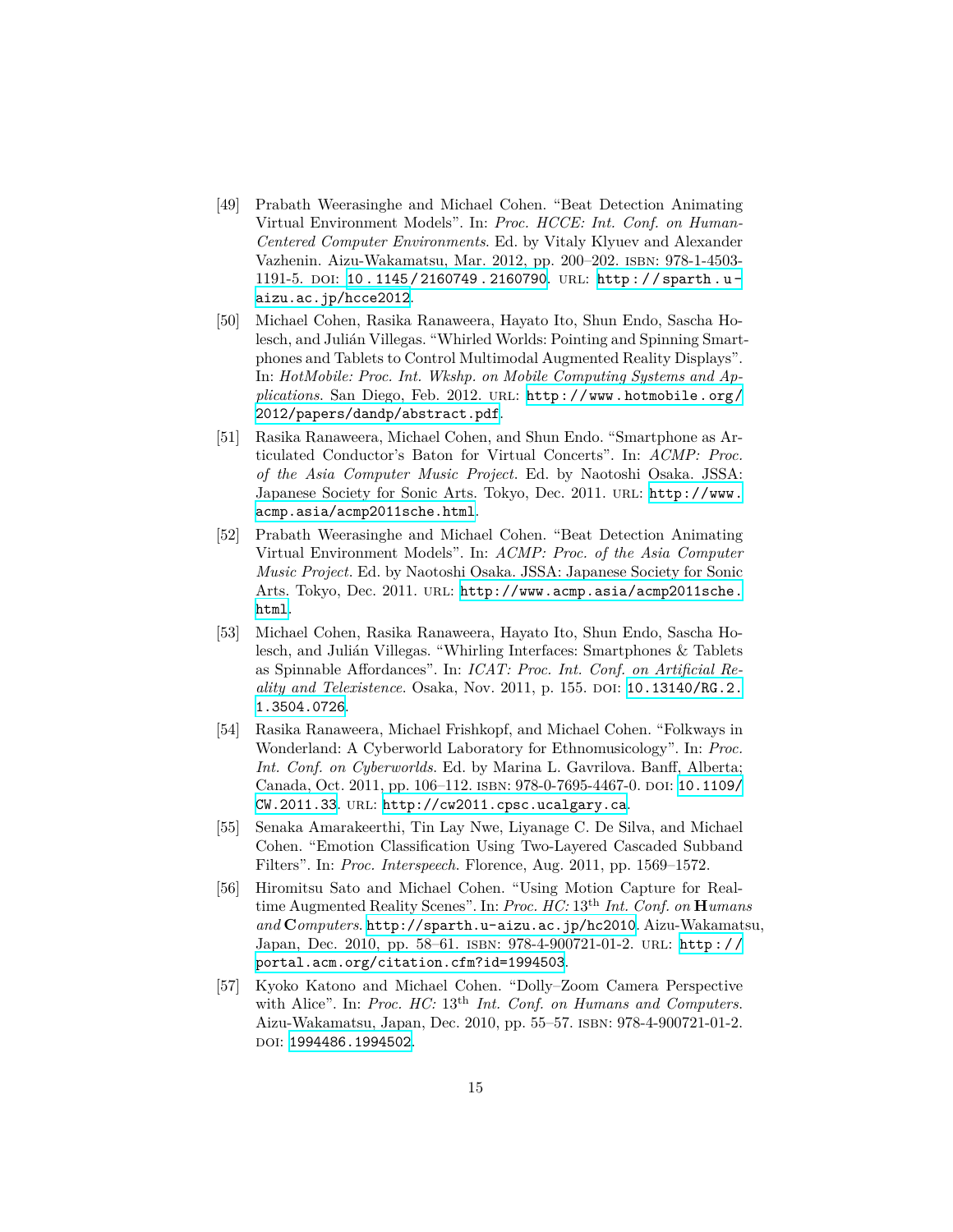- [58] Akira Inoue and Michael Cohen. "Time-aware Geomedia Browsing Integration with Virtual Environment". In: *Proc. HC-2010:* 13th *Int. Conf. on* **H***umans and* **C***omputers*. Aizu-Wakamatsu, Japan, Dec. 2010, pp. 47– 54. isbn: 978-4-900721-01-2. doi: [1994486.1994501](http://dx.doi.org/1994486.1994501).
- [59] Yuya Sasamoto, Julián Villegas, and Michael Cohen. "Spatial Sound Control with Yamaha Tenori-On". In: *Proc. HC-2010:* 13th *Int. Conf. on* **H***umans and* **C***omputers*. Aizu-Wakamatsu, Japan, Dec. 2010, pp. 62– 65. isbn: 978-4-900721-01-2. doi: [1994486.1994504](http://dx.doi.org/1994486.1994504).
- [60] Prabath Weerasinghe, Rasika Ranaweera, Senaka Amarakeerthi, and Michael Cohen. ""Emo Sim": Expressing Voice-Based Emotions in Mobile Interfaces". In: *Proc. HC-2010:* 13th *Int. Conf. on Humans and Computers*. Aizu-Wakamatsu, Japan, Dec. 2010, pp. 28–31. isbn: 978-4- 900721-01-2. doi: [1994486.1994496](http://dx.doi.org/1994486.1994496).
- [61] Mamoru Ishikawa, Takeshi Matsuda, and Michael Cohen. "Guitar-to-MIDI Interface: Guitar Tones to MIDI Notes Conversion Requiring No Additional Pickups". In: *AES: Audio Engineering Society Conv. 129th Conv.* Preprint 8209. San Francisco, Nov. 2010. url: [http://www.aes.](http://www.aes.org/e-lib/browse.cfm?elib=15631) [org/e-lib/browse.cfm?elib=15631](http://www.aes.org/e-lib/browse.cfm?elib=15631).
- [62] Norbert Györbiró, Henry Larkin, and Michael Cohen. "Spaced Repetition Tool for Improving Long-term Memory Retention and Recall of Collected Personal Experiences". In: *Proc. ACE: Int. Conf. on* **A***dvances in* **C***omputer* **E***ntertainment Technology*. Taipei, Nov. 2010, pp. 124–125. doi: [10.1145/1971630.1971673](http://dx.doi.org/10.1145/1971630.1971673). url: <http://ace2010.ntpu.edu.tw>.
- [63] Senaka Amarakeerthi, Rasika Ranaweera, and Michael Cohen. "Speechbased Emotion Characterization Using Postures and Gestures in CVEs". In: *Proc. Int. Conf. on Cyberworlds*. Singapore, Oct. 2010, pp. 72–76. DOI: [10.1109/CW.2010.75](http://dx.doi.org/10.1109/CW.2010.75).
- [64] Julián Villegas and Michael Cohen. ""Gabriel": Geo-Aware BRoadcasting for In-Vehicle Entertainment and Localizability". In: *AES 40th Int. Conf. "Spatial Audio: Sense the Sound of Space"*. Tokyo, Oct. 2010. url: <http://www.aes.org/e-lib/browse.cfm?elib=15556>.
- [65] Owen Noel Newton Fernando, Michael Cohen, and Adrian David Cheok. "Multipresence-Enabled Mobile Spatial Audio Interfaces". In: *Proc. ICEC: Int. Conf. on Entertainment Computing*. Ed. by Hyun Seung Yang, Rainer Malaka, Junichi Hoshino, and Jung Hyun Han. Seoul: Springer (LNCS 6243), Sept. 2010, pp. 434–436. isbn: 3-642-15398-4, 978-3-642- 15398-3, 978-3-642-15399-0. doi: [10.1007/978- 3- 642- 15399- 0\\_52](http://dx.doi.org/10.1007/978-3-642-15399-0_52). url: <http://icec2010.or.kr/xe/>.
- [66] Norbert Győrbiró, Henry Larkin, and Michael Cohen. "Long-term Memory Retention and Recall of Collected Personal Memories". In: *Computer Graphics (Proc.* acm Siggraph *2010)*. Los Angeles, July 2010.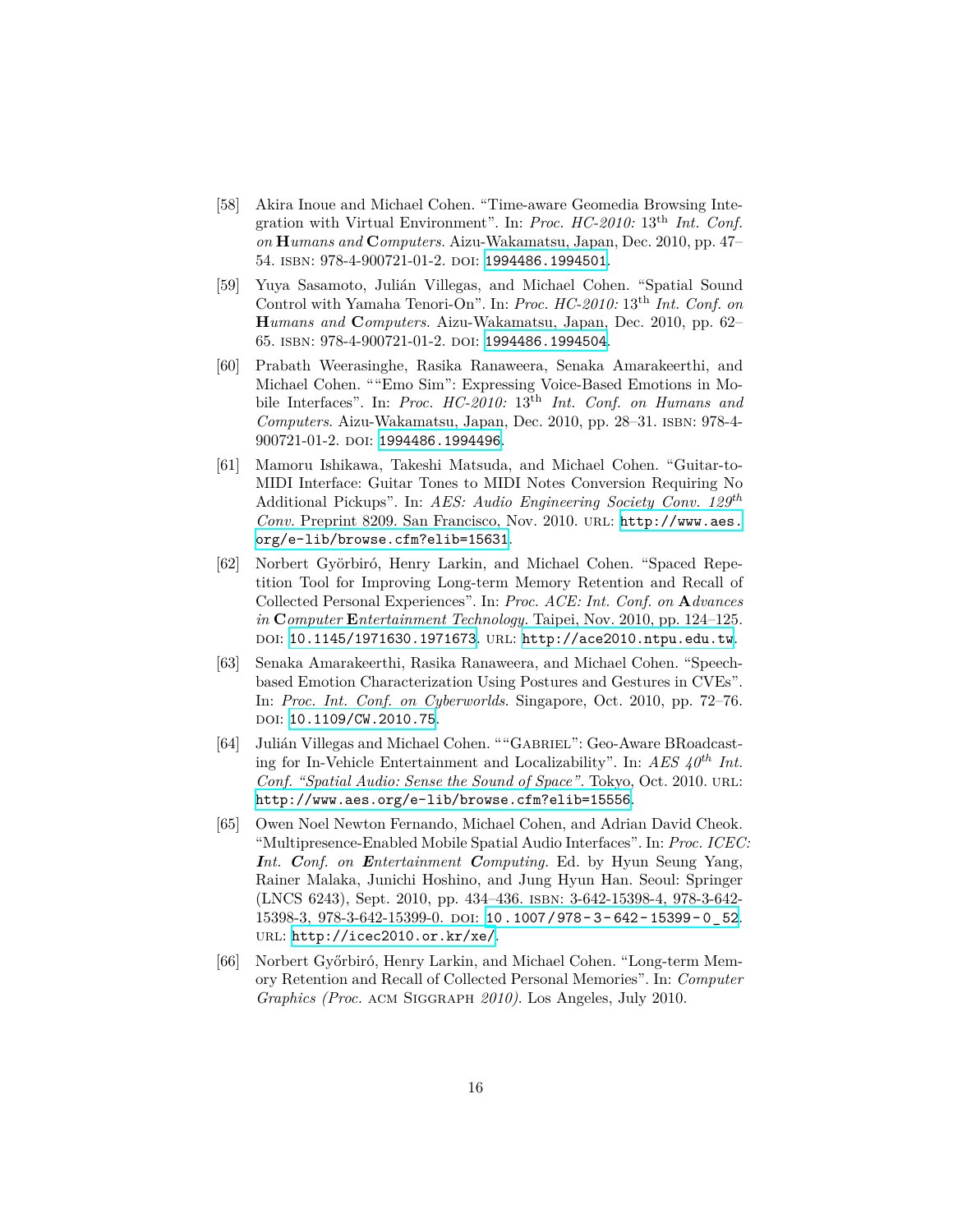- [67] Julián Villegas, Michael Cohen, Ian Wilson, and William Martens. "Influence of Roughness on Preference of Musical Intonation". In: *128th Conv. of the Audio Engineering Society*. [http://www.aes.org/events/](http://www.aes.org/events/128/) [128/](http://www.aes.org/events/128/). London, May 2010, Convention Paper 8017. url: [https://www.](https://www.researchgate.net/publication/265414416_Influence_of_Roughness_on_Preference_of_Musical_Intonation) [researchgate.net/publication/265414416\\_Influence\\_of\\_Roughness\\_](https://www.researchgate.net/publication/265414416_Influence_of_Roughness_on_Preference_of_Musical_Intonation) [on\\_Preference\\_of\\_Musical\\_Intonation](https://www.researchgate.net/publication/265414416_Influence_of_Roughness_on_Preference_of_Musical_Intonation).
- [68] Rasika Ranaweera, Michael Cohen, and Michael Frishkopf. "Music Browser in Wonderland". In: *iED: Immersive Education Initiative Boston Summit*. Boston, Apr. 2010. url: [http://mediagrid.org/summit/2010%](http://mediagrid.org/summit/2010%5FBoston%5FSummit%5Fprogram%5Ffull.html) [5FBoston%5FSummit%5Fprogram%5Ffull.html](http://mediagrid.org/summit/2010%5FBoston%5FSummit%5Fprogram%5Ffull.html).
- [69] Norbert Győrbiró, Henry Larkin, and Michael Cohen. "Collaborative Capturing of Significant Life Memories". In: *CHI Workshop "Know Thyself: Monitoring and Reflecting on Facets of One's Life"*. Atlanta, Apr. 2010. url: <http://personalinformatics.org/chi2010>.
- [70] Rasika Ranaweera, Nicholas Nagel, and Michael Cohen. "Wonderland– Cve Bridge". In: *Proc. HC-2009:* 12th *Int. Conf. on* **H***umans and* **C***omputers*. Hamamatsu, Japan, Dec. 2009, pp. 174–179. url: [http://ktm11.eng.](http://ktm11.eng.shizuoka.ac.jp/HC2009) [shizuoka.ac.jp/HC2009](http://ktm11.eng.shizuoka.ac.jp/HC2009).
- [71] Michael Cohen, Norbert Győrbiró, and Kamen Kanev. "Print-based Interfaces for Multimodal Virtual Tours— Cryptosteganographic affordances for multimodal interfaces and immersive experiences". In: *Proc. HC-2009:* 12th *Int. Conf. on* **H***umans and* **C***omputers*. [http://sonic.u](http://sonic.u-aizu.ac.jp/spatial-media/Videos/CLUSPI_demo-HD.mov)[aizu.ac.jp/spatial-media/Videos/CLUSPI\\_demo-HD.mov](http://sonic.u-aizu.ac.jp/spatial-media/Videos/CLUSPI_demo-HD.mov). Hamamatsu, Japan, Dec. 2009, pp. 26–32.
- [72] Rasika Ranaweera, Michael Cohen, Nick Nagel, and Michael Frishkopf. "(Virtual [World) Music]: Virtual World, World Music— Folkways in Wonderland". In: *IWPASH: Proc. Int. Wkshp. on the Principles and Applications of Spatial Hearing*. Ed. by Yôiti Suzuki, Douglas Brungart, Hiroaki Kato, Kazuhiro Iida, Densil Cabrera, and Yukio Iwaya. Zao, Miyagi; Japan, Nov. 2009. isbn: 978-981-4299-31-2, 978-981-4313-87-2, 978-981-4465-41-0. url: [http : / / eproceedings . worldscinet . com /](http://eproceedings.worldscinet.com/9789814299312/9789814299312_0045.html) [9789814299312/9789814299312\\_0045.html](http://eproceedings.worldscinet.com/9789814299312/9789814299312_0045.html).
- [73] Michael Cohen and Norbert Győrbiró. "Mobile Narrowcasting Spatial Sound". In: *IWPASH: Proc. Int. Wkshp. on the Principles and Applications of Spatial Hearing*. Ed. by Yôiti Suzuki, Douglas Brungart, Hiroaki Kato, Kazuhiro Iida, Densil Cabrera, and Yukio Iwaya. Zao, Miyagi; Japan, Nov. 2009. isbn: 978-981-4299-31-2, 978-981-4313-87-2, 978-981- 4465-41-0.
- [74] Julián Villegas and Michael Cohen. "Mapping topological representations of musical scales onto virtual 3D spaces". In: *IWPASH: Proc. Int. Wkshp. on the Principles and Applications of Spatial Hearing*. Ed. by Yôiti Suzuki, Douglas Brungart, Hiroaki Kato, Kazuhiro Iida, Densil Cabrera, and Yukio Iwaya. Zao, Miyagi; Japan, Nov. 2009. isbn: 978-981-4299-31- 2, 978-981-4313-87-2, 978-981-4465-41-0.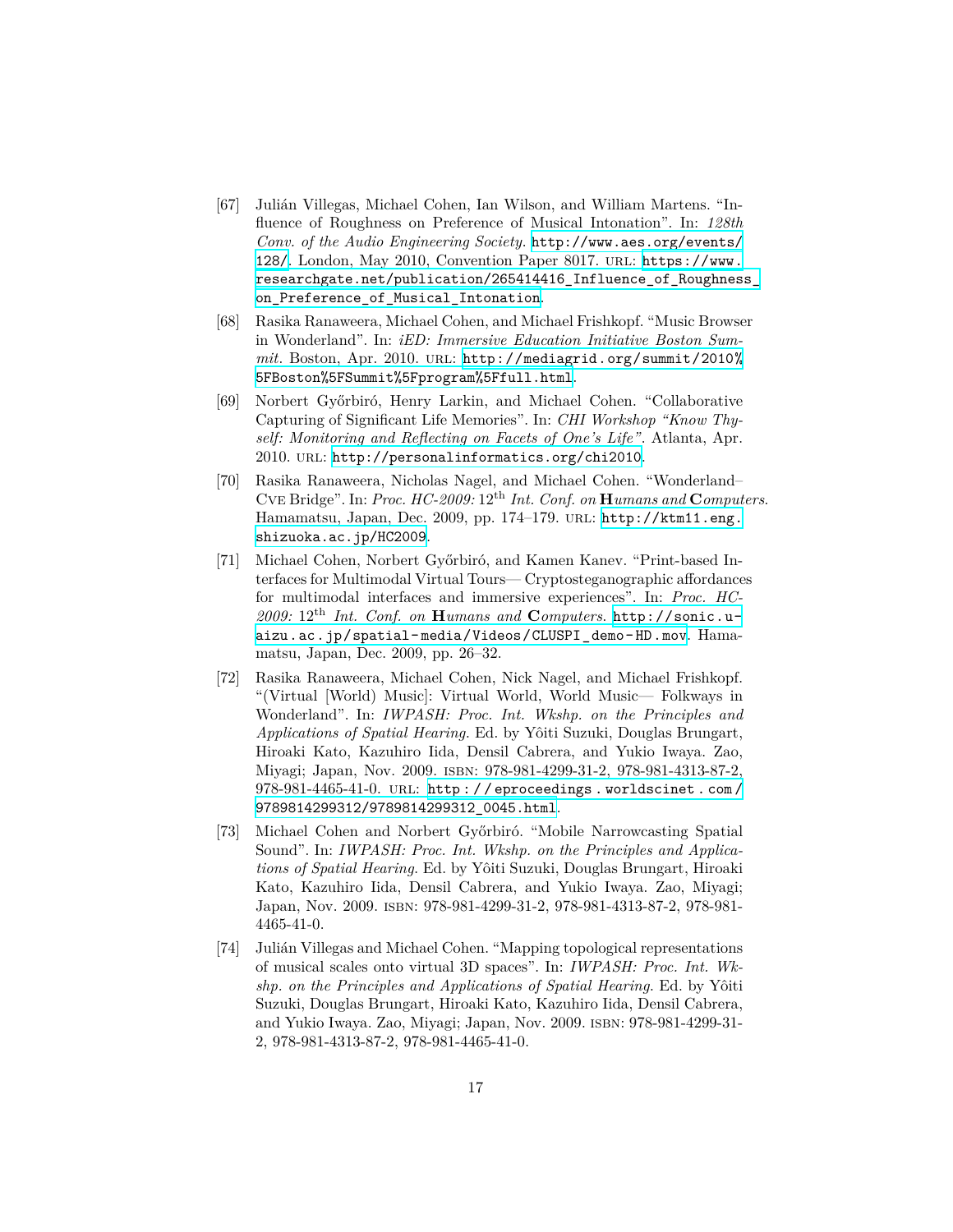- [75] Michael Cohen, Julián Villegas, Mamoru Ishikawa, Akira Inoue, Hiromitsu Sato, Hiroki Tsubakihara, and Jun Yamadera. ""VMP My Ride": windshield wipers that swing". In: *Proc. Asiagraph*. Vol. 3. 1. Tokyo, Oct. 2009, pp. 126–130. isbn: 978-4-904490-01-3. url: [http://www.asiagraph.](http://www.asiagraph.jp) [jp](http://www.asiagraph.jp).
- [76] Michael Cohen, Julián Villegas, Mamoru Ishikawa, Akira Inoue, Hiromitsu Sato, Hiroki Tsubakihara, and Jun Yamadera. "ArTech: "VMP My Ride": windshield wipers that swing". In: *Proc. Asiagraph, DCA: Digital Contents Expo*. Vol. 3. 1. Tokyo, Oct. 2009, p. 144. isbn: 978-4-904490-01-3. url: <http://www.dcexpo.jp/exhibition/asiagraph.html>.
- [77] Senaka Amarakeerthi, Michael Cohen, and Nicholas Nagel. "A Speech Emotion-Driven Avatar Animation System for Collaborative Virtual Environments". In: *Proc. Audio Mostly: A Conference on Interaction with Sound*. Glasgow, Sept. 2009, pp. 41–42. url: [http://www.audiomostly.](http://www.audiomostly.com/index.php?option=com%5Fcontent&view=article&id=63&Itemid=51) [com / index . php ? option = com % 5Fcontent & view = article & id = 63 &](http://www.audiomostly.com/index.php?option=com%5Fcontent&view=article&id=63&Itemid=51) [Itemid=51](http://www.audiomostly.com/index.php?option=com%5Fcontent&view=article&id=63&Itemid=51).
- [78] Senaka Amarakeerthi, Rasika Ranaweera, Michael Cohen, and Nicholas Nagel. "Mapping Selected Emotions to Avatar Gesture". In: *Proc. IWAC:* 1<sup>st</sup> Int. Workshop on Aware Computing. Japan Society for Fuzzy Theory and Intelligent Informatics. Aizu-Wakamatsu, Japan, Sept. 2009.
- [79] Michael Cohen. "Tutorial: Spatial Sound and Entertainment Computing". In: *ICEC: Int. Conf. on Entertainment Computing*. Paris, Sept. 2009. url: <http://icec2009.cnam.fr>.
- [80] Michael Cohen. "Integration of Laptop Sudden Motion Sensor as Accelerometric Control for Virtual Environments". In: *VRCAI: Proc. ACM Int. Conf. on Virtual-Reality Continuum and Its Applications in Industry*. Ed. by Susanto Rahardja, Enhua Wu, Daniel Thalmann, and Zhiyong Huang. Singapore, Dec. 2008. ISBN: 978-1-60558-335-8. DOI: [10.1145/](http://dx.doi.org/10.1145/1477862.1477911) [1477862.1477911](http://dx.doi.org/10.1145/1477862.1477911).
- [81] Takayuki Hattori, Yorinobu Mine, Michael Cohen, and Jun Yamadera. "Gesture Interpretation for Domestic Appliance Control". In: *Proc. ICAT: Eighteenth* **I***nt.* **C***onf.* **A***rtificial Reality and* **T***elexistence*. Hiyoshi, Yokohama, Dec. 2008, pp. 343-346. URL: http://www.vrsj.org/ic-at/ [ICAT2008](http://www.vrsj.org/ic-at/ICAT2008).
- [82] Rasika Ranaweera, Ishara Jayasingha, Senaka Amarakeerthi, Chamila Karunathilake, and Michael Cohen. "Event Script Interpreter for Synchronized "Roller-Cam" Graphical Display and Rotary Motion Platform". In: *Proc. HC-2008:* 11th *Int. Conf. on* **H***umans and* **C***omputers*. Ed. by Ashu Marasinghe. Nagaoka, Japan, Nov. 2008, pp. 91–98.
- [83] Michael Cohen. "Modeling the Foldable Torus Network and Irregular Network Variation". In: *Proc. HC-2008:* 11<sup>th</sup> *Int. Conf. on* **H***umans and* **C***omputers*. Ed. by Ashu Marasinghe. Nagaoka, Japan, Nov. 2008, pp. 55–56.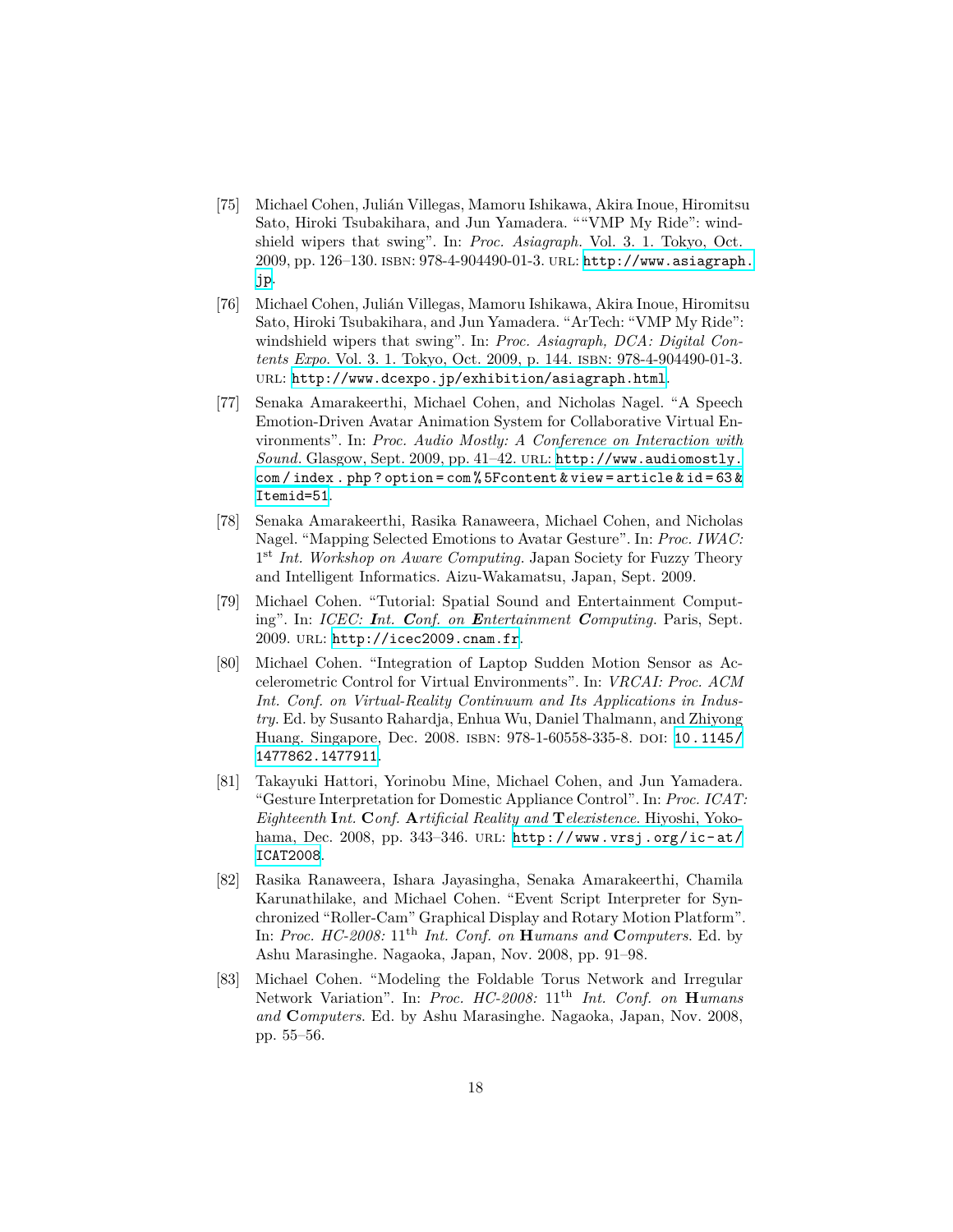- [84] Julián Villegas and Michael Cohen. "'Roughometer': Realtime Roughness Calculation and Profiling". In: *AES: Audio Engineering Society Conv. (125th Conv.)* Preprint #7516. San Francisco, Oct. 2008. url: <http://www.aes.org/events/125>.
- [85] Mohammad Sabbir Alam, Michael Cohen, Julián Villegas, and Ashir Ahmed. "Figurative Privacy Control of SIP-based Narrowcasting". In: *AINA: Proc. 22nd Int. Conf. on* **A***dvanced* **I***nformation* **N***etworking and* **A***pplications*. Gino-wan City, Okinawa, Mar. 2008, pp. 726–733. isbn: 978-0-7695-3095-6. doi: [10.1109/AINA.2008.128](http://dx.doi.org/10.1109/AINA.2008.128).
- [86] Michael Cohen and Hiroshi Saito. "Existential Quantifiers in Mathematica for Narrowcasting Predicate Calculus". In: *Proc. HC-2007: Tenth Int. Conf. on* **H***uman and* **C***omputer*. Ed. by Minetada Osano. Aizu-Wakamatsu, Japan, Dec. 2007, pp. 31–32.
- [87] Michael Cohen and Ishara Jayasingha. "Auditory and Haptic Disambiguation of Browsing Models: Turnoramas and Virtual Viewpoints". In: *HAID: Int. Wkshp. on Haptic and Auditory Interaction Design*. Ed. by Ian Oakley and Stephen A. Brewster. Springer Lecture Notes in Computer Science 4813. Seoul, Nov. 2007. isbn: 978-3-540-76701-5, 978-3- 540-76702-2. DOI: [10.1007/978-3-540-76702-2](http://dx.doi.org/10.1007/978-3-540-76702-2).
- [88] Akira Sasaki, Kazuaki Yamauchi, Wenxi Chen, Michael Cohen, Daming Wei, and Zixue Cheng. "Innovative Mobile Phone Services Based on Next Generation Infrastructure in Japan — A Survey". In: *Proc. CIT: 7th Int. Conf. on Computer and Information Technology*. Ed. by Toshiaki Miyazaki, Incheon Paik, and Daming Wei. Aizu-Wakamatsu, Japan, Oct. 2007, pp. 491–496. isbn: 0-7695-2983-6, 978-0-7695-2983-7. doi: [10.](http://dx.doi.org/10.1109/CIT.2007.47) [1109/CIT.2007.47](http://dx.doi.org/10.1109/CIT.2007.47).
- [89] Julián Villegas and Michael Cohen. "Synæsthetic Music, or the Ultimate Ocular Harpsichord". In: *Proc. CIT: 7th Int. Conf. on Computer and Information Technology*. Ed. by Toshiaki Miyazaki, Incheon Paik, and Daming Wei. Aizu-Wakamatsu, Japan, Oct. 2007, pp. 523–527. isbn: 0-7695-2983-6, 978-0-7695-2983-7. DOI: [10.1109/CIT.2007.149](http://dx.doi.org/10.1109/CIT.2007.149).
- [90] Michael Cohen, Ishara Jayasingha, and Julián Villegas. "Spin-Around: Phase-locked Synchronized Rotation and Revolution in a Multistandpoint Panoramic Browser". In: *Proc. CIT: 7th Int. Conf. on Computer and Information Technology*. Ed. by Toshiaki Miyazaki, Incheon Paik, and Daming Wei. Aizu-Wakamatsu, Japan, Oct. 2007, pp. 511–516. isbn: 0-7695-2983-6, 978-0-7695-2983-7. DOI: [10.1109/CIT.2007.141](http://dx.doi.org/10.1109/CIT.2007.141).
- [91] Michael Cohen, Kunihiro Doi, Takayuki Hattori, and Yorinobu Mine. "Control of Navigable Panoramic Imagery with Information Furniture: Chair-Driven 2.5D Steering Through Multistandpoint QTVR Panoramas with Automatic Window Dilation". In: *Proc. CIT: 7th Int. Conf. on Computer and Information Technology*. Ed. by Toshiaki Miyazaki, Incheon Paik, and Daming Wei. Aizu-Wakamatsu, Japan, Oct. 2007, pp. 511–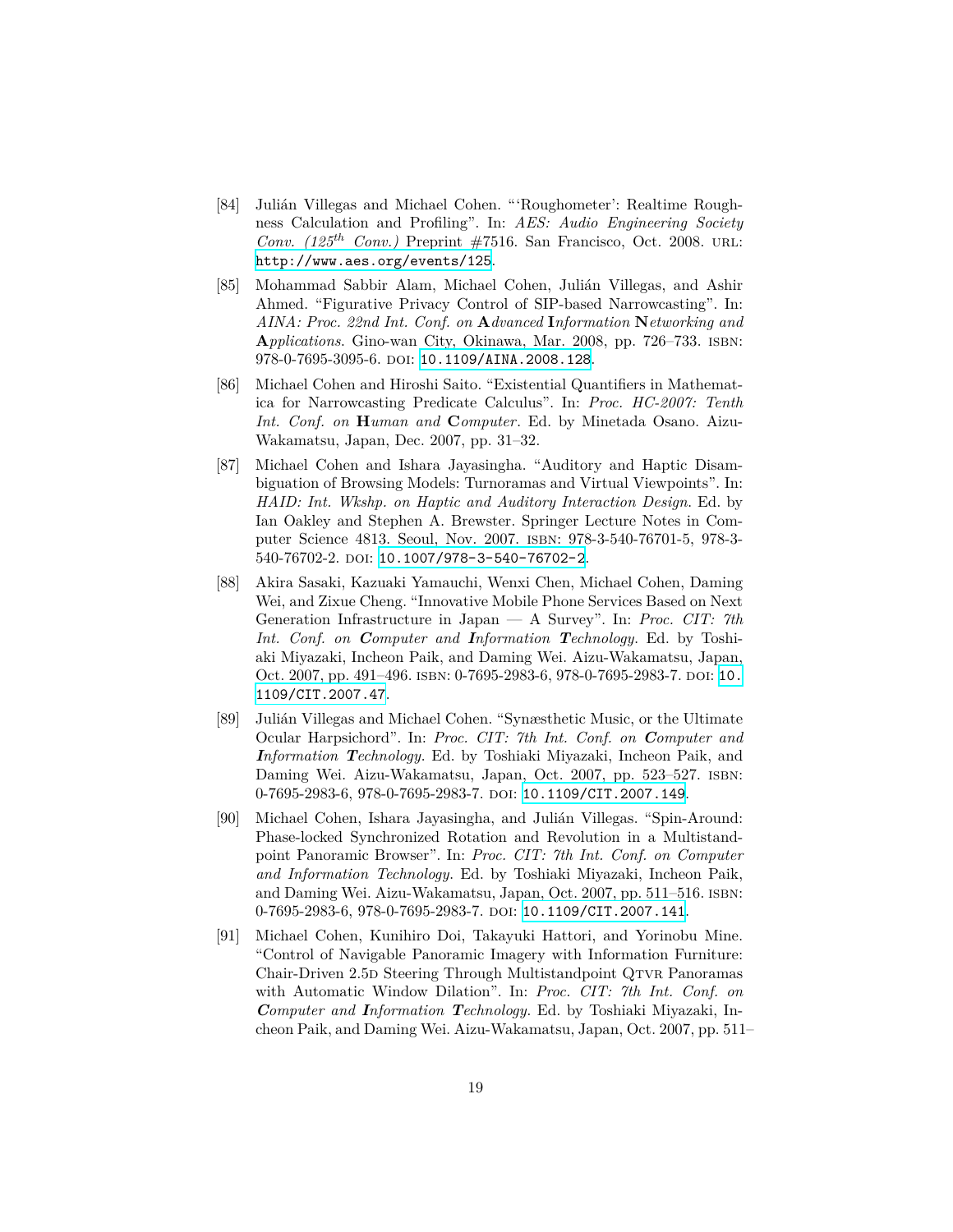516. isbn: 0-7695-2983-6, 978-0-7695-2983-7. doi: [10.1109/CIT.2007.](http://dx.doi.org/10.1109/CIT.2007.140) [140](http://dx.doi.org/10.1109/CIT.2007.140).

- [92] Owen Noel Newton Fernando, Michael Cohen, and Adrian David Cheok. "Mobile Spatial Audio Interfaces". In: *MobileHCI: Proc. 9th Int. Conf. on Human Computer Interaction with Mobile Devices and Services*. Ed. by Adrian David Cheok. Singapore, Sept. 2007, pp. 259–261. isbn: 978- 1-59593-862-6. doi: [10.1145/1377999.1378031](http://dx.doi.org/10.1145/1377999.1378031). url: [http://cmcs.](http://cmcs.rutgers.edu/events/2007/MobileHCI.htm) [rutgers.edu/events/2007/MobileHCI.htm](http://cmcs.rutgers.edu/events/2007/MobileHCI.htm).
- [93] Julián Villegas and Michael Cohen. "Möbius tones and Shepard geometries: an alternative synæsthetic analogy". In: *NPAR: 5th Int. Symp. on Non-Photorealisic Animation and Rendering*. San Diego, Aug. 2007.
- [94] Julián Villegas and Michael Cohen. "Local Dissonance Minimization in Realtime". In: *Proc. SIGMAP: Int. Conf. on Signal Processing and Multimedia Applications*. Barcelona, July 2007. url: [http : / / www .](http://www.informatik.uni-trier.de/~ley/db/conf/sigmap/sigmap2007.html) [informatik.uni-trier.de/~ley/db/conf/sigmap/sigmap2007.html](http://www.informatik.uni-trier.de/~ley/db/conf/sigmap/sigmap2007.html).
- [95] Mohammad Sabbir Alam, Michael Cohen, and Ashir Ahmed. "Narrowcasting: Implementation of Privacy Control in Sip Conferencing". In: *Proc. ICME:* **I***nt.* **C***onf. on* **M***ultimedia &* **E***xpo*. [http://www.informatik.](http://www.informatik.uni-trier.de/~ley/db/conf/icmcs/icme2007.html) [uni-trier.de/~ley/db/conf/icmcs/icme2007.html](http://www.informatik.uni-trier.de/~ley/db/conf/icmcs/icme2007.html). Beijing, July 2007, pp. 703–706. doi: [10 . 1109 / ICME . 2007 . 4284747](http://dx.doi.org/10.1109/ICME.2007.4284747). url: [http :](http://ieeexplore.ieee.org/stamp/stamp.jsp?arnumber=4284747) [//ieeexplore.ieee.org/stamp/stamp.jsp?arnumber=4284747](http://ieeexplore.ieee.org/stamp/stamp.jsp?arnumber=4284747).
- [96] Tatsuya Nagai, Michael Cohen, Yoshinori Moriguchi, and Youko Murakami. "Dual-Driver Networked Fire Truck Simulator with Multimodal Display Including Force Feedback Steering and Rotating Motion Platform". In: *Proc. TICE: 2nd Int. Wkshp. on Tangible Interaction in Collaborative Environments, at WET ICE, the 16th Int. IEEE Wkshps. on Enabling Technologies: Infrastructures for Collaborative Enterprises*. Evry (Paris), June 2007, pp. 424–429. isbn: 0-7695-2879-1, 978-0-7695- 2879-3. doi: [10.1109/WETICE.2007.4407202](http://dx.doi.org/10.1109/WETICE.2007.4407202).
- [97] Kunihiro Doi and Michael Cohen. "Control of Navigable Panoramic Imagery with Information Furniture: Chair-Driven 2.5D Steering through Multistandpoint Qtvr Multinode Panoramas". In: *3DUI: Proc. 3D User Interfaces Symp. (Poster Demonstration)*. Charlotte, NC; USA, Mar. 2007.
- [98] Mohammad Sabbir Alam, Michael Cohen, and Ashir Ahmed. "Narrowcasting— Controlling Media Policy in Sip Multimedia Conferencing". In: *Proc. IEEE CCNC: 4th* **C***onsumer* **C***ommunications and* **N***etworking* **C***onf.* Las Vegas, Jan. 2007, pp. 110-115. DOI: [10.1109/CCNC.2007.29](http://dx.doi.org/10.1109/CCNC.2007.29).
- [99] Michael Cohen. "Articulated Modeling of Distributed Privacy: Transitive Closure of Composition of Narrowcasting and Multipresence". In: *Proc. CIT: Sixth Int. Conf. on* **C***omputer and* **I***nformation* **T***echnology*. Seoul, Sept. 2006. ISBN: 0-7695-2687-X. DOI: [10.1109/CIT.2006.53](http://dx.doi.org/10.1109/CIT.2006.53). url: [http://ieeexplore.ieee.org/xpls/abs\\_all.jsp?arnumber=](http://ieeexplore.ieee.org/xpls/abs_all.jsp?arnumber=4019931) [4019931](http://ieeexplore.ieee.org/xpls/abs_all.jsp?arnumber=4019931).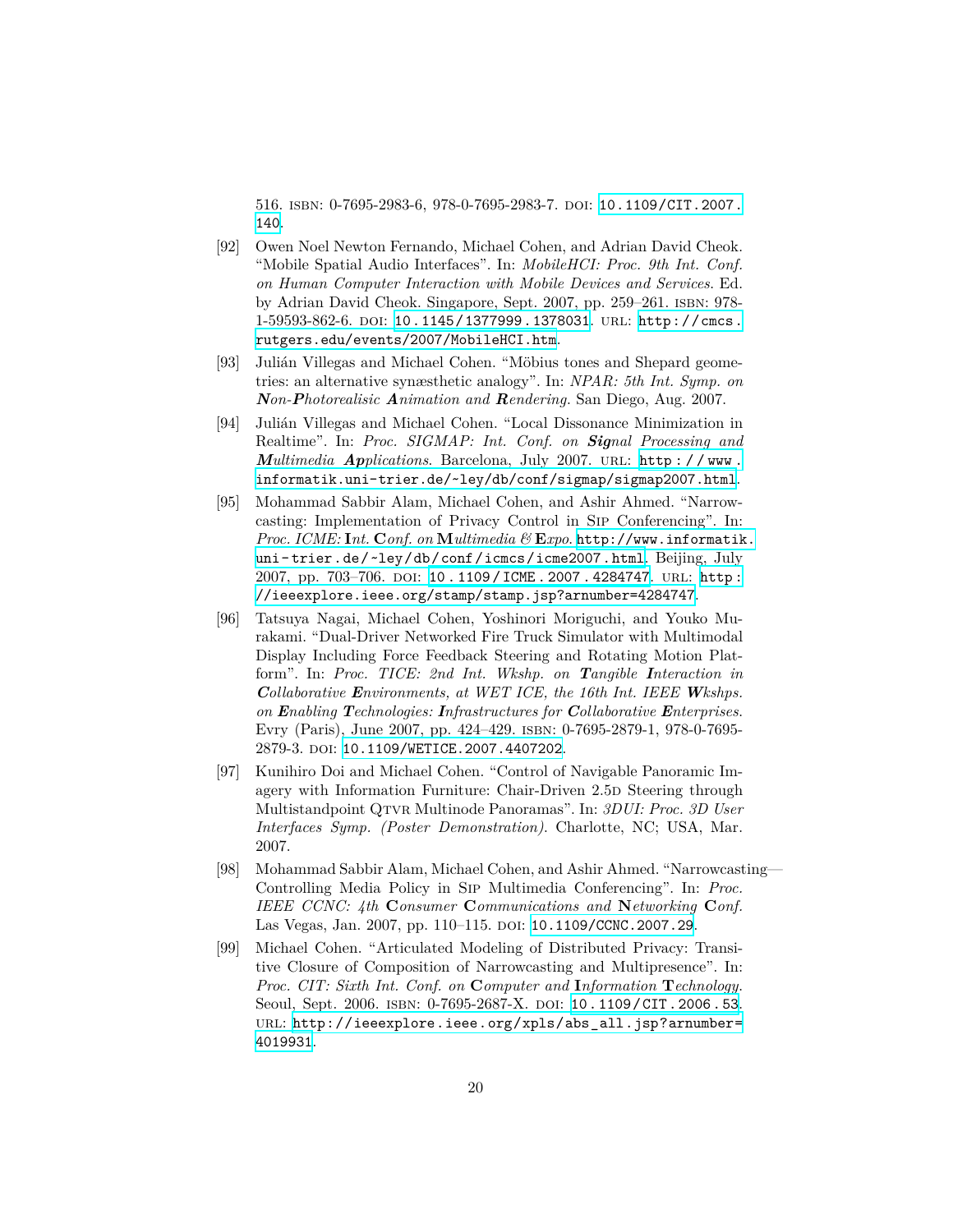- [100] Owen Noel Newton Fernando and Michael Cohen. "Narrowcasting Attributes for Presence Awareness in Collaborative Virtual Environments". In: *Proc. CIT: Sixth Int. Conf. on* **C***omputer and* **I***nformation* **T***echnology*. Seoul, Sept. 2006. DOI: [10.1109/CIT.2006.127](http://dx.doi.org/10.1109/CIT.2006.127).
- [101] Julián Villegas and Michael Cohen. "DSP-based Real-time Harmonic Stretching". In: *Proc. HC2006: Ninth Int. Conf. on Human and Computer*. Ed. by Minetada Osano. Aizu-Wakamatsu, Japan, Sept. 2006, pp. 164– 168.
- [102] Kayoko Kanno and Michael Cohen. "Visual Narrowcasting Interface Using Posture Recognition". In: *Proc. HC2006: Ninth Int. Conf. on* **H***uman and* **C***omputer*. Aizu-Wakamatsu, Japan, Sept. 2006, pp. 50–55.
- [103] Takenori Nakamura and Michael Cohen. "Sound Localization and Collaborative Virtual Environment Control Using a Microphone Vector". In: *Proc. HC2006: Ninth Int. Conf. on Human and Computer*. Ed. by Minetada Osano. Aizu-Wakamatsu, Japan, Sept. 2006, pp. 181–186.
- [104] Tatsuya Nagai, Michael Cohen, Youko Murakami, and Yoshinori Moriguchi. "Networked Driving Simulator with Force Display, Rotating Motion Platform, and Dual Steering". In: *Proc. HC2006: Ninth Int. Conf. on* **H***uman and* **C***omputer*. Aizu-Wakamatsu, Japan, Sept. 2006, pp. 25–30.
- [105] Kunihiro Doi and Michael Cohen. "Visual Affective Sensing of Rotary Chair". In: *KEIS: Proc. First Int. Conf. on* **K***ansei* **E***ngineering &* **I***ntelligent* **S***ystems*. Aizu-Wakamatsu, Sept. 2006, pp. 257–258.
- [106] Mohammad Sabbir Alam, Michael Cohen, and Ashir Ahmed. "Media Privacy in Sip Conferencing Systems". In: *Proc. ICDT:* **I***nt.* **C***onf. on* **D***igital* **T***elecommunication*. Cap Esterel, Côte d'Azur, France, Aug. 2006.
- [107] Kayoko Kanno, Newton Fernando, Alam Bolhassan, Sho Narita, and Michael Cohen. ""Personal Practically Panoramic" Multimodal Interfaces". In: *EDT: Proc. IEEE VR'06 Workshop on* **E***merging* **D***isplay* **T***echnologies*. Ed. by Andreas Simon, Greg Welch, and Mark Bolas. [http : / / sonic . u - aizu . ac . jp / spatial - media / mixedreality /](http://sonic.u-aizu.ac.jp/spatial-media/mixedreality/Videos/keitai+Schaire2.mov) [Videos/keitai+Schaire2.mov](http://sonic.u-aizu.ac.jp/spatial-media/mixedreality/Videos/keitai+Schaire2.mov). Alexandria, Virginia; USA, Mar. 2006, pp. 37–40. isbn: 1-4244-0224-7. doi: [10.1109/VR.2006.1](http://dx.doi.org/10.1109/VR.2006.1). url: [http://](http://csdl.computer.org/dl/proceedings/vr/2006/0224/00/02240322.pdf) [csdl.computer.org/dl/proceedings/vr/2006/0224/00/02240322.](http://csdl.computer.org/dl/proceedings/vr/2006/0224/00/02240322.pdf) [pdf](http://csdl.computer.org/dl/proceedings/vr/2006/0224/00/02240322.pdf).
- [108] Owen Noel Newton Fernando, Guo Saito, Uresh Duminduwardena, Yoshie Tanno, and Michael Cohen. "Cloning and Teleporting Avatars Across Workstations and Mobile Devices in Collaborative Virtual Environments: Clipboard Operations for Virtual Reality". In: *Proc. ICIA'05:* **I***nt.* **C***onf. on* **I***nformation and* **A***utomation*. Colombo, Sri Lanka, Dec. 2005. url: <http://www.ent.mrt.ac.lk/iml/ICIA2005/Papers/JP001CRC.pdf>.
- [109] Julián Villegas and Michael Cohen. "Melodic Stretching with the Helical Keyboard". In: *Proc. Enactive: 2nd Int. Conf. on Enactive Interfaces*. Genoa, Nov. 2005.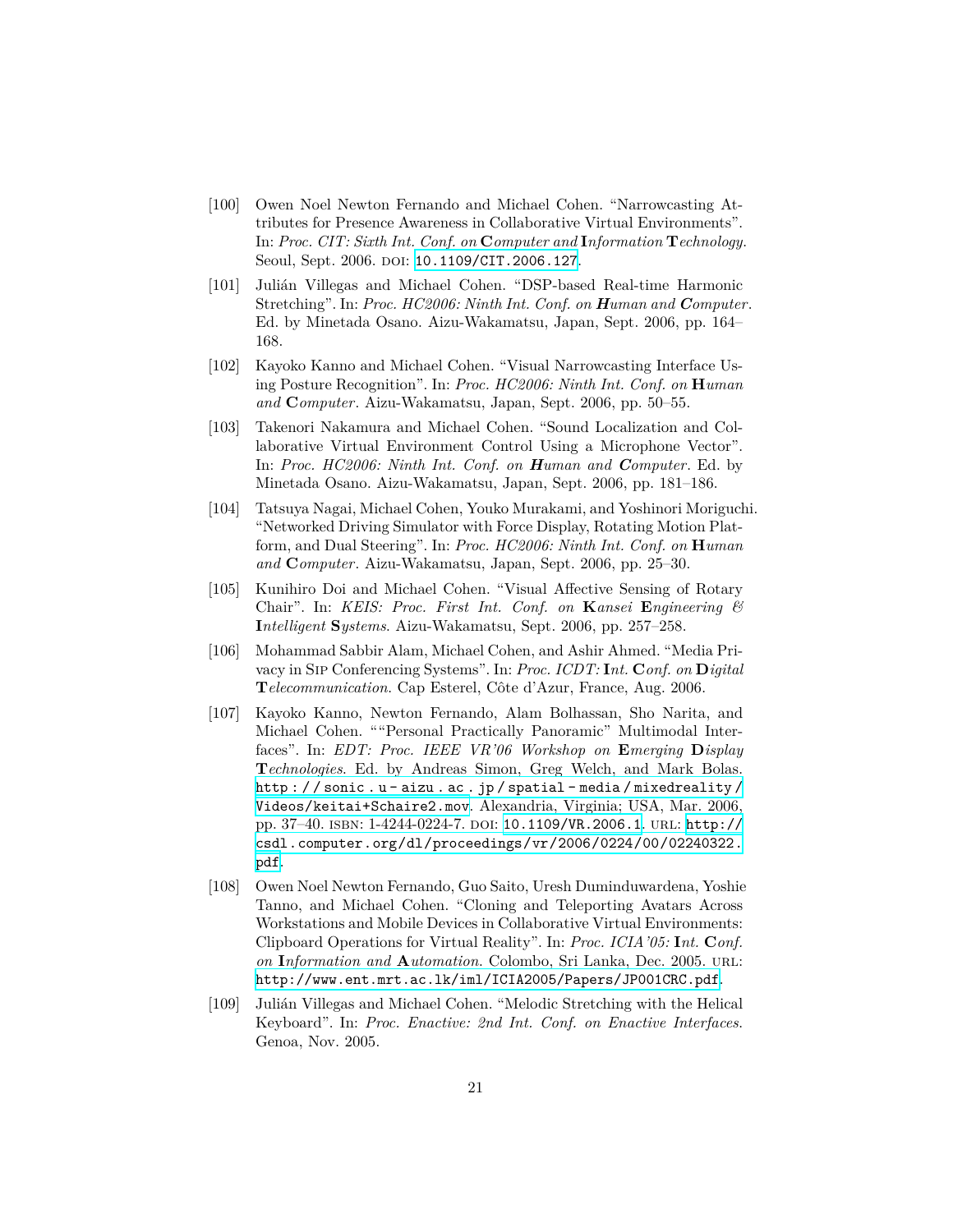- [110] Michael Cohen. "Multipresence Narrowcasting Operations Comprise a Media Meta-Mixer Exponentiating Interface Value". In: *CIT: Proc. Fifth Int. Conf. on* **C***omputer and* **I***nformation* **T***echnology*. Shanghai, Sept. 2005, pp. 535–542. isbn: 0-7695-2432-X. doi: [10.1109/CIT.2005.142](http://dx.doi.org/10.1109/CIT.2005.142).
- [111] Shūhei Ishikawa, Yu Saito, and Michael Cohen. "Mixed-Reality "Party-Line Night Club"— Synchronization of Networked Avatars and Appliances with Mobile Phone Ringtones: Integrating Java3D and Lan-tap Roomware with J2ME". In: *Proc. CIT: Fifth Int. Conf. on Computer and Information Technology*. [http://www.computer.org/csdl/proceedings/](http://www.computer.org/csdl/proceedings/cit/2005/2432/00/24320553-abs.html) [cit/2005/2432/00/24320553-abs.html](http://www.computer.org/csdl/proceedings/cit/2005/2432/00/24320553-abs.html). Shanghai, Sept. 2005, pp. 548– 559. isbn: 0-7695-2432-X. doi: [10.1109/CIT.2005.141](http://dx.doi.org/10.1109/CIT.2005.141). url: [http://](http://ieeexplore.ieee.org/xpl/articleDetails.jsp?arnumber=1562710) [ieeexplore.ieee.org/xpl/articleDetails.jsp?arnumber=1562710](http://ieeexplore.ieee.org/xpl/articleDetails.jsp?arnumber=1562710).
- [112] Wenxi Chen, Daming Wei, Masayuki Uchida, Shuxue Ding, Michael Cohen, Shigeru Tokinoya, and Naotoshi Takeda. "A Mobile Phone-based Wearable Vial Signs Monitoring System". In: *Proc. CIT: Fifth Int. Conf. on Computer and Information Technology*. Shanghai, Sept. 2005, pp. 950– 955. isbn: 0-7695-2432-X.
- [113] Mohammad Sabbir Alam, Michael Cohen, and Ashir Ahmed. "Design of Narrowcasting Implementation in Sip". In: *Proc. HC: Eighth Int. Conf. on Human and* **C***omputer*. Aizu-Wakamatsu, Aug. 2005, pp. 255–260.
- [114] Julián Villegas, Michael Cohen, and Yuuta Kawano. "Harmonic Stretching with the Helical Keyboard". In: *Proc. HC-2005: Eighth Int. Conf. on Human and Computer*. Aizu-Wakamatsu, Aug. 2005, pp. 261–266.
- [115] Kazuya Adachi, Ken'ichiro Iwai, Eiji Yamada, and Michael Cohen. "Multimodal Wayfinding in a Driving Simulator for the  $_{\rm c}^{\rm S}$  ha $_{\rm i}$ re Internet Chair, a Networked Rotary Motion Platform". In: *Proc. ICEC:* **I***nt.* **C***onf. on* **E***ntertainment* **C***omputing*. Ed. by Fumio Kishino, Yoshifumi Kitamura, Hirokazu Kato, and Noriko Nagata. lncs 3711; Issn 0302-9473; Isbn 3- 540-29034-6. Kobe Sanda, Japan, Sept. 2005, pp. 511–514.
- [116] Michael Cohen and Owen Noel Newton Fernando. "Narrowcasting Attributes for Presence Awareness". In: *Proc. CHI Workshop on Awareness Systems: Known Results, Theory, Concepts and Future Challenges*. Ed. by Panos Markopoulos, Boris de Ruyter, and Wendy Mackay. Portland, Oregon, Apr. 2005.
- [117] Mohammad Sabbir Alam, Michael Cohen, and Ashir Ahmed. "A Case Study of VoIP Performance Across Different Networks". In: *Proc. ICECE: 3rd Int. Conf. on Electrical & Computer Engineering*. Dhaka, Dec. 2004, pp. 295–298. isbn: 984-32-1804-4.
- [118] Masahiro Sasaki and Michael Cohen. "Dancing Music: Integrated MIDI-Driven Synthesis and Spatialization for Virtual Reality". In: *AES: Audio Engineering Society Conv.* Preprint 6316 (R-3). San Francisco, Oct. 2004.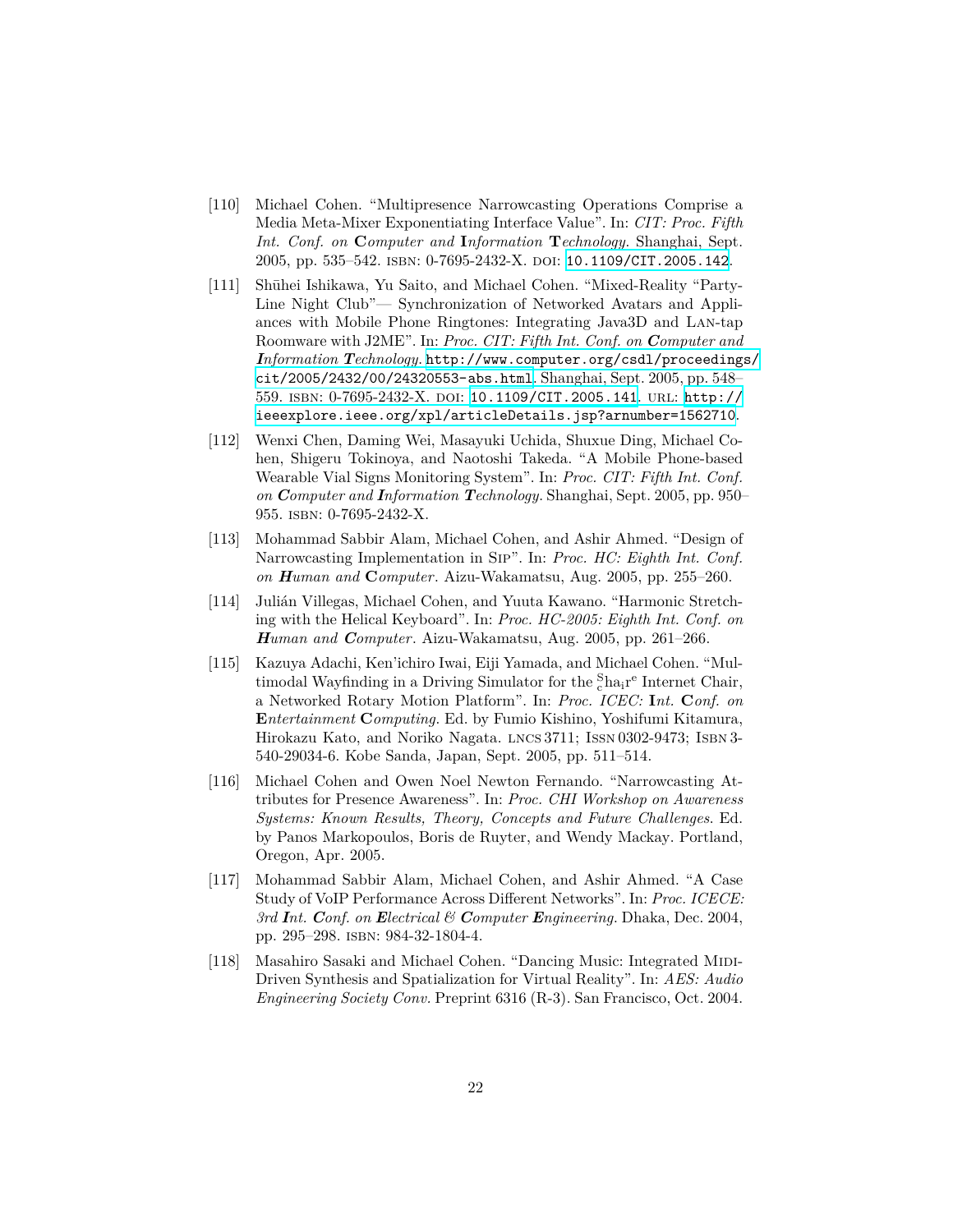- [119] Wenxi Chen, Daming Wei, Michael Cohen, Shuxue Ding, Xin Zhu, Shigeru Tokinoya, and Naotoshi Takeda. "Development of a Scalable Healthcare Monitoring Platform". In: *Proc. CIT: Fourth Int. Conf. on Computer and Information Technology*. Wuhan, China, Sept. 2004, pp. 912–915. DOI: [10.1109/CIT.2004.1357312](http://dx.doi.org/10.1109/CIT.2004.1357312).
- [120] Uresh Chanaka Duminduwardena and Michael Cohen. "Control System for the <sup>S</sup> <sup>c</sup>hair e Internet Chair". In: *Proc. CIT: Fourth Int. Conf. on* **C***omputer* **I***nformation* **T***echnology*. Wuhan, China, Sept. 2004, pp. 215– 220. doi: [10.1109/CIT.2004.1357199](http://dx.doi.org/10.1109/CIT.2004.1357199).
- [121] Chandrajith Ashuboda Marasinghe, Stephen G. Lambacher, Michael Cohen, and Minetada Osano. "Interpretation of *Kansei* Properties in Perceptual Space". In: *Proc. HC-2004: Fifth* **I***nt.* **C***onf. on* **H***uman and* **C***omputer*. Aizu-Wakamatsu, Sept. 2004, pp. 19–23.
- [122] Kazuya Adachi, Michael Cohen, Uresh Duminduwardena, and Kayoko Kanno. ""*Kuru-kuru* Pitcher": A Game for the <sup>S</sup>ha<sub>i</sub>r<sup>e</sup> Internet Chair". In: *Proc. ICEC: Third* **I***nt.* **C***onf. on* **E***ntertainment* **C***omputing*. Ed. by Matthias Rauterberg. Vol. 3166. Lecture Notes in Computer Science. Isbn 3-540-22947-7, [https://www.researchgate.net/publication/](https://www.researchgate.net/publication/220851459_Kuru-kuru_Pitcher_A_Game_for_the) [220851459\\_Kuru-kuru\\_Pitcher\\_A\\_Game\\_for\\_the](https://www.researchgate.net/publication/220851459_Kuru-kuru_Pitcher_A_Game_for_the). Eindhoven, Netherlands: Springer, Sept. 2004, pp. 35–45.
- [123] Shuuhei Ishikawa, Michael Cohen, and Kazuhiko Sawahata. "A Mobile Way-Finding Application Driving Internet-distributed Signaling Device via LAN Concento". In: *Proc. EUC: Int. Conf. on Embedded and Ubiquitous Computing*. Ed. by Laurence T. Yang, Minyi Guo, Guang R. Gao, and Niraj K. Jha. Aizu-Wakamatsu, Japan, Aug. 2004, pp. 131– 142. isbn: 3-540-22906-X.
- [124] Shuuhei Ishikawa, Michael Cohen, and Kazuhiko Sawahata. "A Mobile Way-Finding Application Driving Internet-distributed Signaling Device via Lan Concento". In: *Proc. EUC: Int. Conf. on Embedded and Ubiquitous Computing*. Ed. by Laurence T. Yang, Minyi Guo, Guang R. Gao, and Niraj K. Jha. Lecture Notes in Computer Science. Springer (LNCS 3207), Aug. 2004, pp. 131–142.
- [125] Xin Zhu, Wenxi Chen, Shuxue Ding, Hikaru Tsuchida, Michael Cohen, and Daming Wei. "Monitoring Electrocardiograms via a Mobile Network System Using Cellular Phones". In: *Proc. 31st Int. Congress on Electrocardiology*. Ed. by Masayasu Hiraoka, Satoshi Ogawa, Itsuo Kodama, Hiroshi Inoue, Hiroshi Kasanuki, and Takao Katoh. Kyoto, June 2004. isbn: 981-256-107-2.
- [126] Chandrajith A. Marasinghe, Stephen G. Lambacher, William L. Martens, Michael Cohen, Susantha Herath, Garry Molholt, and A. P. Madurapperuma. "Semantic Characteristics in Perception of American English Vowels by English, Japanese, and Sinhala Native Speakers". In: *Proc. First Int. Wkshp. on Emergence and Evolution of Linguistic Communication*. Kanazawa, Apr. 2004.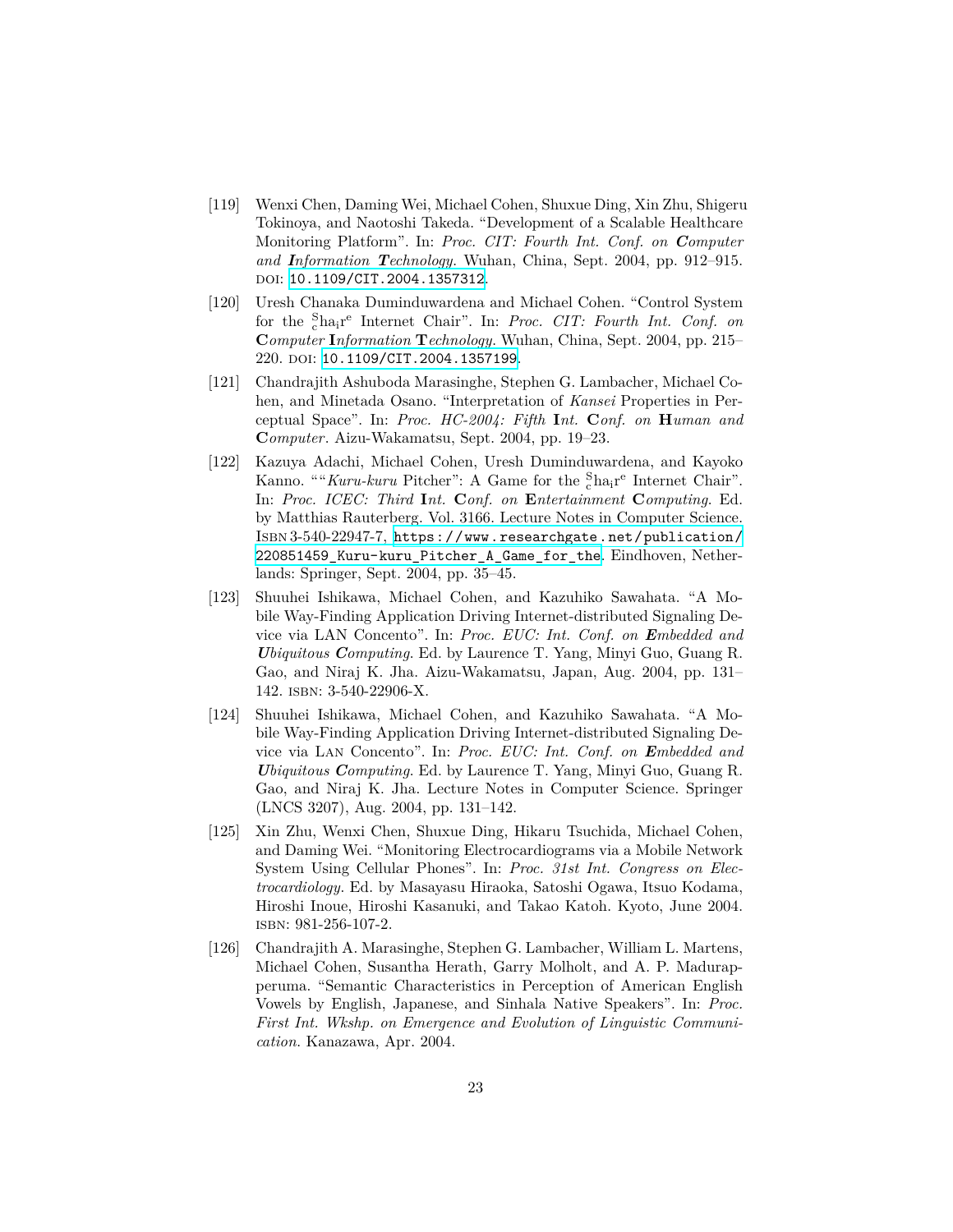- [127] Chandrajith A. Marasinghe, Stephen G. Lambacher, William L. Martens, Charith N. W. Giragama, Michael Cohen, Susantha Herath, and Garry Molholt. "Structural Representation of Perceptual Similarity and Multilingual Verbal Attributes; Deriving a Common Perceptual Space for Perception of American English Vowels by English and Japanese Native Speakers". In: *Proc. ICA:* 18th **I***nt.* **C***ongress on* **A***coustics*. Poster Mo.P3.17. Kyoto, Apr. 2004.
- [128] Owen Noel Newton Fernando, Kazuya Adachi, and Michael Cohen. "Phantom Sources for Separation of Listening and Viewing Positions for Multipresent Avatars in Narrowcasting Collaborative Virtual Environments". In: *Proc. MNSA: Int. Wkshp. on* **M***ultimedia* **N***etwork* **S***ystems and* **A***pplications (in conjunction with ICDCS: 24th* **I***nt.* **C***onf. on* **D***istributed* **C***omputing* **S***ystems)*. Hachiōji, Tokyo, Mar. 2004, pp. 170–175. isbn: 0- 7695-2087-1. doi: [10.1109/ICDCSW.2004.1284027](http://dx.doi.org/10.1109/ICDCSW.2004.1284027).
- [129] Owen Noel Newton Fernando, Kazuya Adachi, Uresh Chanaka Duminduwardena, Makoto Kawaguchi, and Michael Cohen. "Audio Narrowcasting for Multipresent Avatars on Workstations and Mobile Phones". In: *Proc. ICAT: Thirteenth* **I***nt.* **C***onf. on* **A***rtificial Reality and* **T***elexistence*. [http://www.ic-at.org/papers/2003/00612\\_00000.mpg](http://www.ic-at.org/papers/2003/00612_00000.mpg). Tokyo, Dec. 2003, pp. 106–113. url: [http://www.ic-at.org/papers/2003/00294\\_](http://www.ic-at.org/papers/2003/00294_00000.pdf) [00000.pdf](http://www.ic-at.org/papers/2003/00294_00000.pdf).
- [130] Uresh Chanaka Duminduwardena, Kazuya Adachi, Owen Noel Newton Fernando, and Michael Cohen. "Narrowcasting Operations for Multipresent Chatspace Avatars in Collaborative Virtual Environments, Part I". In: *Proc. HC-2003: Sixth Int. Conf. on* **H***uman and* **C***omputer*. Aizu-Wakamatsu, Aug. 2003, pp. 14–19.
- [131] Makoto Kawaguchi and Michael Cohen. "Narrowcasting Operations for Multipresent Chatspace Avatars in Collaborative Virtual Environments, Part II". In: *Proc. HC-2003: Sixth Int. Conf. on* **H***uman and* **C***omputer*. Aizu-Wakamatsu, Aug. 2003, pp. 20–23.
- [132] Michael Cohen and Makoto Kawaguchi. "Narrowcasting Operations for Mobile Phone Cve Chatspace Avatars". In: *Proc. ICAD: Int. Conf. on Auditory Display*. Ed. by Eoin Brazil and Barbara Shinn-Cunningham. Boston, July 2003, pp. 136-139. URL: [http://www.icad.org/websiteV2.](http://www.icad.org/websiteV2.0/Conferences/ICAD2003/paper/33%20Cohen.pdf) [0/Conferences/ICAD2003/paper/33%20Cohen.pdf](http://www.icad.org/websiteV2.0/Conferences/ICAD2003/paper/33%20Cohen.pdf).
- [133] Wenxi Chen, Michael Cohen, and Daming Wei. "A Cordless Sensor for Ubiquitous Health Monitoring". In: *JSMBE: 42nd Annual Conf. of the Japanese Society of Medical and Biological Engineering*. Vol. 41. Sapporo, June 2003.
- [134] Michael Cohen. "Emerging Exotic Auditory Interfaces". In: *AES: Audio Engineering Society Conv. (114th Conv.)* Preprint #5819. Amsterdam, Mar. 2003. URL: <http://www.aes.org/events/114/>.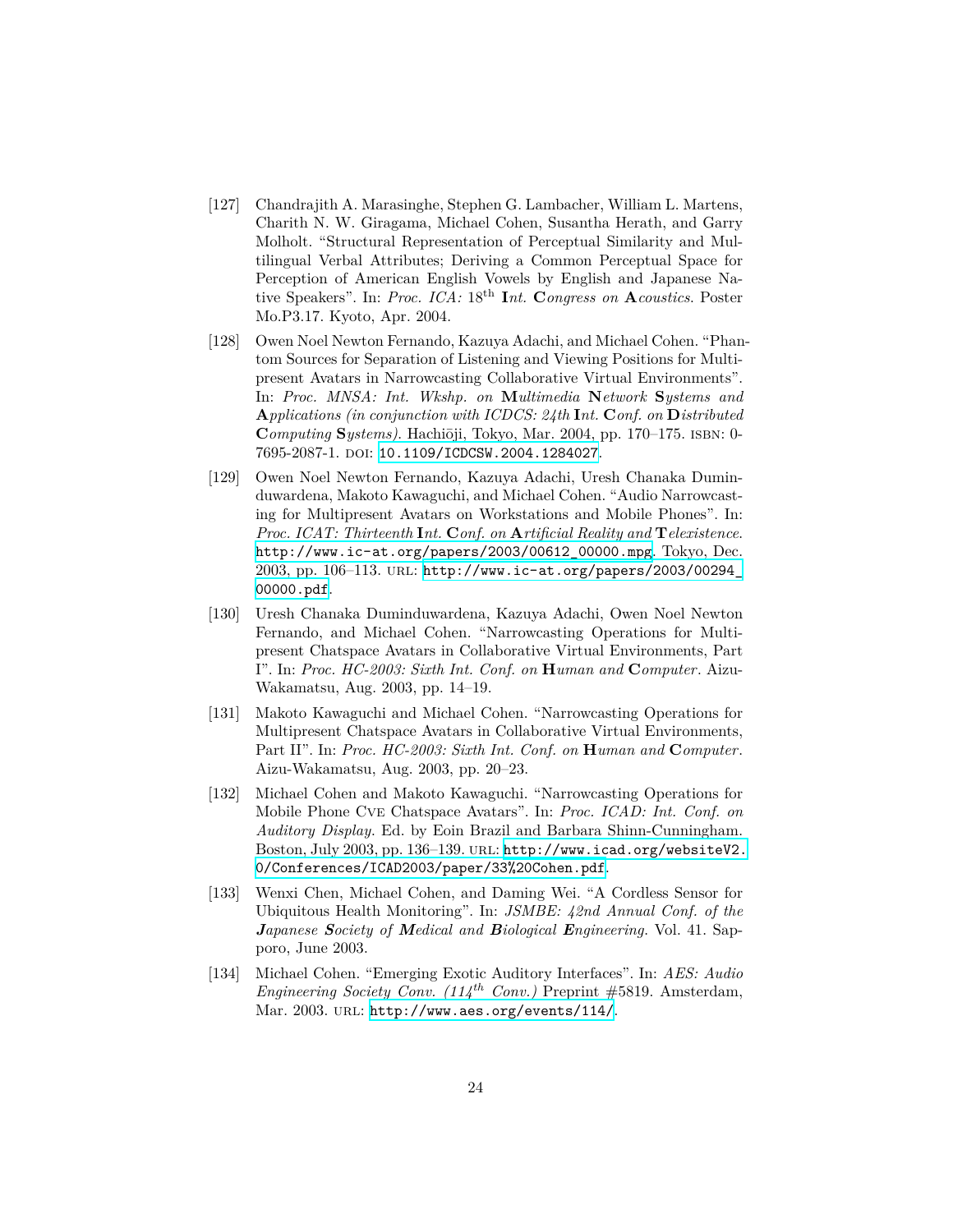- [135] Noor Alamshah Bolhassan, Michael Cohen, William L. Martens, Owen Newton Fernando, Tomoya Kamada, Hiroki Osaka, and Takuzou Yoshikawa. ""Just Look At Yourself!": Stereographic Exocentric Visualization and Emulation of Stereographic Panoramic Dollying". In: *Proc. ICAT: Int. Conf. on Artificial Reality and Telexistence*. Tokyo, Dec. 2002, pp. 146– 153. url: [vrsj.t.u-tokyo.ac.jp/ic-at/ICAT2003/papers/02146.](vrsj.t.u-tokyo.ac.jp/ic-at/ICAT2003/papers/02146.pdf) [pdf](vrsj.t.u-tokyo.ac.jp/ic-at/ICAT2003/papers/02146.pdf).
- [136] Michael Cohen, Takuya Azumi, Yoshiki Yatsuyanagi, Masahiro Sasaki, Sō Yamaoka, and Osamu Takeichi. "Networked Speaker Array Streaming Back to Client: the World's Most Expensive Sound Spatializer?" In: *Proc. ICAT: Int. Conf. on Artificial Reality and Telexistence*. Tokyo, Dec. 2002, pp. 162–169. url: [http://vrsj.t.u-tokyo.ac.jp/ic-at/ICAT2003/](http://vrsj.t.u-tokyo.ac.jp/ic-at/ICAT2003/papers/02162.pdf) [papers/02162.pdf](http://vrsj.t.u-tokyo.ac.jp/ic-at/ICAT2003/papers/02162.pdf).
- [137] Noor Alamshah Bolhassan, William L. Martens, and Michael Cohen. "Beyond Flat Panning and Zooming: Dolly-Enhanced SQTVR". In: Proc. *CW'02: First Int. Symp. on Cyber Worlds: Theory and Practice*. Ed. by Shietung Peng, Vladimir V. Savchenko, and Shuichi Yukita. Tokyo, Nov. 2002, pp. 545–552. ISBN: 0-7695-1862-1. DOI: [10.1109/CW.2002.](http://dx.doi.org/10.1109/CW.2002.1180925) [1180925](http://dx.doi.org/10.1109/CW.2002.1180925).
- [138] Owen Newton Fernando, Michael Cohen, Noor Alamshah Bolhassan, Dishna Wanasinghe, and Toshifumi Kanno. "Mobile Control in Cyberspace of Image-based & Computer Graphic Scenes and Spatial Audio Using Stereo QTVR and Java3D". In: *Proc. HC2002*: 5<sup>th</sup> *Int. Conf. on Human and Computer*. Aizu-Wakamatsu, Japan, Sept. 2002, pp. 92–97.
- [139] Toshifumi Kanno, Michael Cohen, Yutaka Nagashima, and Tomohisa Hoshino. "Mobile Control of Multimodal Groupware in a Distributed Virtual Environment". In: *Proc. ICAT: Int. Conf. on Artificial Reality and Telexistence*. Ed. by Susumu Tachi, Michitaka Hirose, Ryohei Nakatsu, and Haruo Takemura. Tokyo: University of Tokyo, Dec. 2001, pp. 147–154.
- [140] Yasuhiro Yamazaki, Michael Cohen, Jie Huang, and Tomohide Yanagi. "Augmented Audio Reality: compositing mobile telerobotic and virtual spatial audio". In: *Proc. ICAT: Int. Conf. on Artificial Reality and Telexistence*. Tokyo, Dec. 2001, pp. 213–216. url: [http://sklab-www.pi.](http://sklab-www.pi.titech.ac.jp/~hase/ICATPHP/upload/41%5Fcamera.pdf) [titech.ac.jp/~hase/ICATPHP/upload/41%5Fcamera.pdf](http://sklab-www.pi.titech.ac.jp/~hase/ICATPHP/upload/41%5Fcamera.pdf).
- [141] Noor Alamshah Bolhassan and Michael Cohen. "A Multiuser Multiperspective Panoramic Browser Using QuickTime VR and Java". In: *Proc. HC*:  $4<sup>th</sup>$  *Int. Conf. on Human and Computer. Aizu-Wakamatsu, Japan,* Sept. 2001, pp. 12–17.
- [142] Toshifumi Kanno and Michael Cohen. "An Architecture for Collaborative Virtual Environments". In: *Proc. HC2001:* 4 th *Int. Conf. on* **H***uman and* **C***omputer*. Aizu-Wakamatsu, Japan, Sept. 2001, pp. 31–38.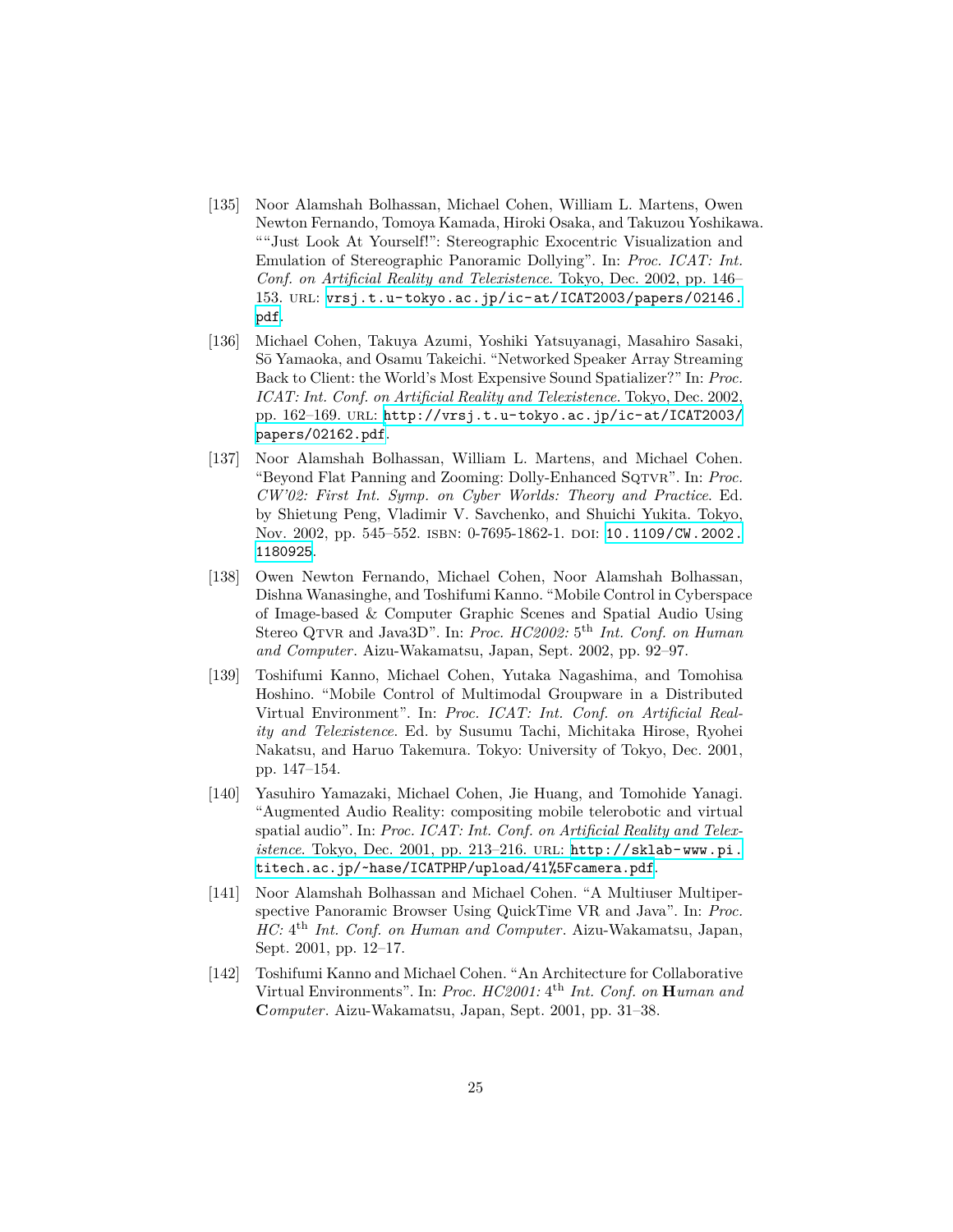- [143] Yutaka Nagashima and Michael Cohen. "Distributed Virtual Environment Interface for a Mobile Phone". In: *Proc. HC2001*: 4<sup>th</sup> *Int. Conf. on* **H***uman and* **C***omputer*. Aizu-Wakamatsu, Japan, Sept. 2001, pp. 43–46.
- [144] Kazuhisa Nakashima and Michael Cohen. "Animated Extensions to a Helical Keyboard Client: Chord-chords, Chord-kites, and Intelligent Spatialization". In: *Proc. HC2001:* 4 th *Int. Conf. on* **H***uman and* **C***omputer*. Aizu-Wakamatsu, Japan, Sept. 2001, pp. 39–41.
- [145] Toshifumi Kanno and Michael Cohen. "A Helical Keyboard Client". In: *Proc. CIT:* 2 nd *Int. Conf. on* **C***omputer and* **I***nformation* **T***echnology*. Shanghai, Sept. 2001, pp. 163–165.
- [146] Michael Cohen. "Helical Warping and Chromastereoptic Visualization of a Piano-Style Keyboard". In: *Proc. IMS:* 4 th **I***nt.* **M***athematica* **S***ymp.* Ed. by Yoshihiko Tazawa. Tokyo Denki Daigaku, Chiba, June 2001, pp. 223–230. isbn: 4-501-73020-X.
- [147] Kuniaki Honno, William L. Martens, and Michael Cohen. "Psychophysicallyderived control of source range for the Pioneer Sound Field Controller". In: *AES: Audio Engineering Society Conv. (110th Conv.)* Preprint #5313. Amsterdam, May 2001. url: [http://www.u-aizu.ac.jp/~wlm/papers/](http://www.u-aizu.ac.jp/~wlm/papers/aes110_98.ps) [aes110\\_98.ps](http://www.u-aizu.ac.jp/~wlm/papers/aes110_98.ps).
- [148] Michael Cohen, Jens Herder, Nobuo Koizumi, and William Martens. "Panel: Eartop Computing and Cyberspatial Audio Technology". In: *Proc.* Ieee *Virtual Reality*. Yokohama, Mar. 2001, pp. 322–323. isbn: 0-7695-0948-7.
- [149] Michael Cohen and Kenta Sasa. "An Interface for a Soundscape-Stabilized Spiral-Spring Swivel-Seat". In: Proc. WESTPRAC VII: 7<sup>th</sup> Western Pa*cific Regional Acoustics Conf.* Ed. by Sonoko Kuwano and Tohru Kato. Kumamoto, Japan, Oct. 2000, pp. 321–324. isbn: 4-9980886-1-0, 4-9980886- 3-7.
- [150] Takashi Mikuriya, Masataka Shimizu, and Michael Cohen. "A Collaborative Virtual Environment Featuring Multimodal Information Controlled by a Dynamic Map". In: *Proc. HC2000: Third Int. Conf. on* **H***uman and* **C***omputer*. Aizu-Wakamatsu, Japan, Sept. 2000, pp. 77–80.
- [151] Michael Cohen. "The Internet Chair". In: *Proc. ICAT: Int. Conf. on Artificial Reality and Telexistence*. [http://vrsj.t.u-tokyo.ac.jp/](http://vrsj.t.u-tokyo.ac.jp/ic-at/ICAT2003/papers/99029.pdf) [ic - at / ICAT2003 / papers / 99029 . pdf](http://vrsj.t.u-tokyo.ac.jp/ic-at/ICAT2003/papers/99029.pdf), [http : / / www . u - aizu . ac .](http://www.u-aizu.ac.jp/~mcohen/welcome/publications/ic3.ps) [jp/~mcohen/welcome/publications/ic3.ps](http://www.u-aizu.ac.jp/~mcohen/welcome/publications/ic3.ps). VRSJ. Tokyo, Dec. 1999, pp. 29–36.
- [152] Michael Cohen. "A Swivel Chair as an Input Device". In: *CoBuild'99: Proc. of the Second Int. Wkshp. on Cooperative Buildings— Integrating Information, Organizations, and Architecture*. Ed. by Norbert A. Streitz, Jane Siegel, Volker Hartkopf, and Shin'ichi Konomi. Issn 0302-9743. Isbn 978-3-540-66596-0. [http : / / www . springerlink . com / content /](http://www.springerlink.com/content/m2u54n67510468u5)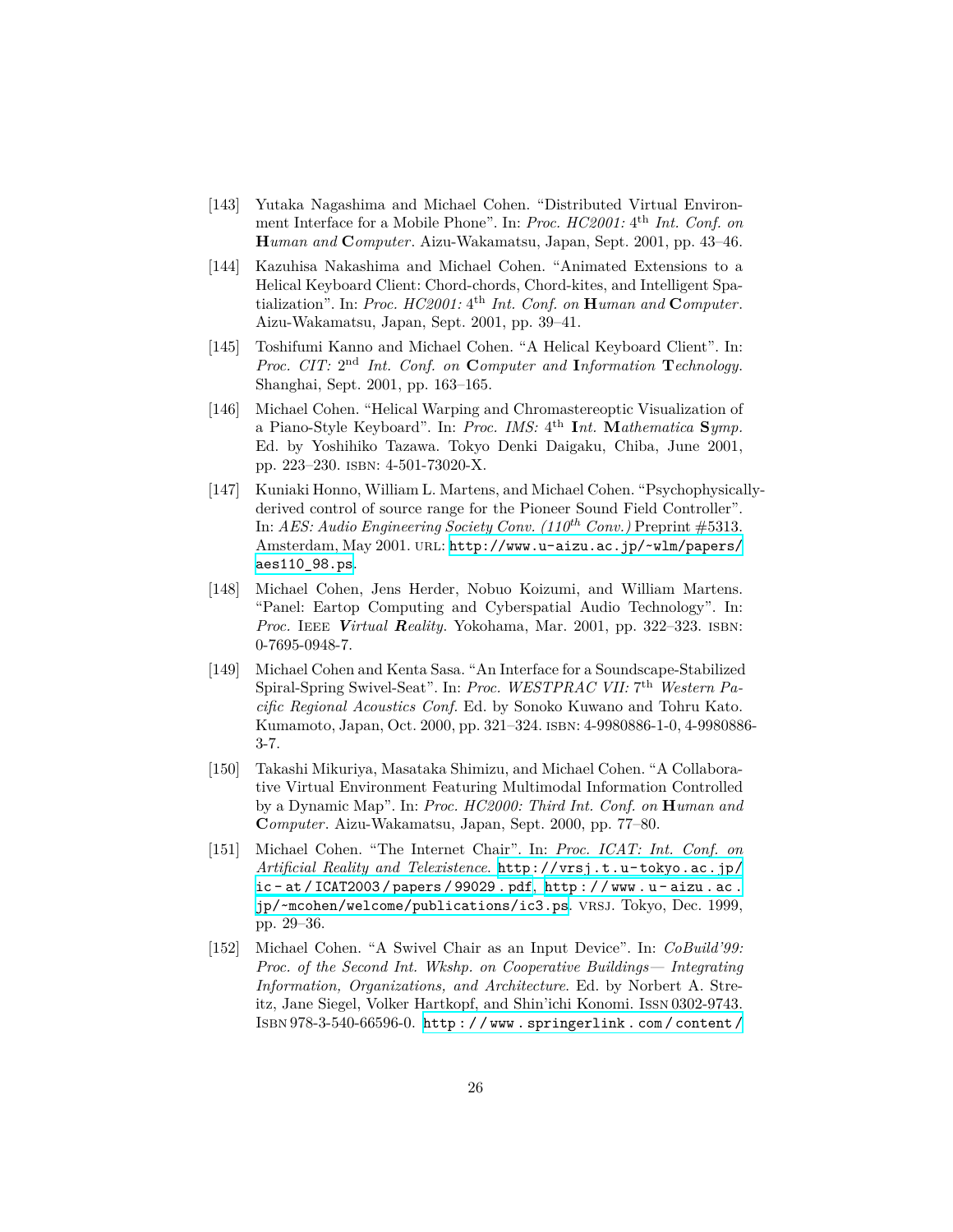[m2u54n67510468u5](http://www.springerlink.com/content/m2u54n67510468u5). Pittsburgh: Springer (LNCS 1670), Oct. 1999, pp. 208– 209.

- [153] Michael Cohen. "The Internet Chair". In: *IWNA: Proc.* **I***nt.* **W***kshp. on* **N***etworked* **A***ppliances*. Ed. by Tak Kamae. ieee. Kyoto, Nov. 1998, S5– 1:1–4.
- [154] Michael Cohen and Jens Herder. "Symbolic representations of exclude and include for audio sources and sinks". In: *Proc. VE: Virtual Environments*. Ed. by Martin Göbel, Jürgen Landauer, Ulrich Lang, and Matthias Wapler. ieee. Stuttgart: Springer-Verlag Wien, 1998, pp. 235– 242. isbn: 3-211-83233-5.
- [155] Michael Cohen. "Exclude and Include for Audio Sources and Sinks: Analogs of mute/solo & cue are deafen/confide & harken". In: *Proc. ICAD: Int. Conf. on Auditory Display*. Palo Alto, CA; USA, Nov. 1997, pp. 19–28.
- [156] Jens Herder and Michael Cohen. "Enhancing Perspicuity of Objects in Virtual Reality Environments". In: *Proc. CT: Int. Conf. on Cognitive Technology*. ieee. Aizu-Wakamatsu, Japan, Aug. 1997, pp. 228–237. isbn: 0-8186-8084-9. doi: [10.1109/CT.1997.617702](http://dx.doi.org/10.1109/CT.1997.617702).
- [157] Jens Herder and Michael Cohen. "Sound spatialization resource management in virtual reality environments". In: *Proc. ASVA: Int. Symp. on Simulation, visualization and Auralization for Acoustic Research and Education97*. Multimedia Poster Presentation. ASJ (**A**coustical **S**ociety of **J**apan) and INCE/J (**I**nstitute of **N**oice **C**ontrol **E**ngineering/**J**apan). Tokyo, Apr. 1997, pp. 407–414.
- [158] Jens Herder and Michael Cohen. "Project Report: Design of a Helical Keyboard". In: *Proc. ICAD: Int. Conf. on Auditory Display*. Palo Alto, CA, Nov. 1996, pp. 139–142. url: [http://www.santafe.edu/~icad/](http://www.santafe.edu/~icad/ICAD96/proc96/herder.htm) [ICAD96/proc96/herder.htm](http://www.santafe.edu/~icad/ICAD96/proc96/herder.htm).
- [159] Katsumi Amano, Fumio Matsushita, Hirofumi Yanagawa, Michael Cohen, Jens Herder, Yoshiharu Koba, and Mikio Tohyama. "PSFC: the **P**ioneer **S**ound **F**ield **C**ontrol System at the University of Aizu Multimedia Center". In: *Proc. Ro-Man:* 5 *th* ieee *Int. Workshop on Robot and Human Communication*. Tsukuba, Japan, Nov. 1996, pp. 495–499. isbn: 0-7803-3253-9. doi: [10.1109/ROMAN.1996.568887](http://dx.doi.org/10.1109/ROMAN.1996.568887).
- [160] Michael Cohen. "Besides Immersion: Overlaid Points of View and Frames of Reference; Using Audio Windows to Analyze Audio Scenes". In: *Proc. ICAT/VRST:* **I***nt.* **C***onf.* **A***rtificial Reality and* **T***ele-Existence/Conf. on* **V***irtual* **R***eality* **S***oftware and* **T***echnology*. Ed. by Susumu Tachi. Makuhari, Chiba, Japan, Nov. 1995, pp. 29–38. url: [http://www.ic](http://www.ic-at.org/papers/95029.pdf)[at.org/papers/95029.pdf](http://www.ic-at.org/papers/95029.pdf).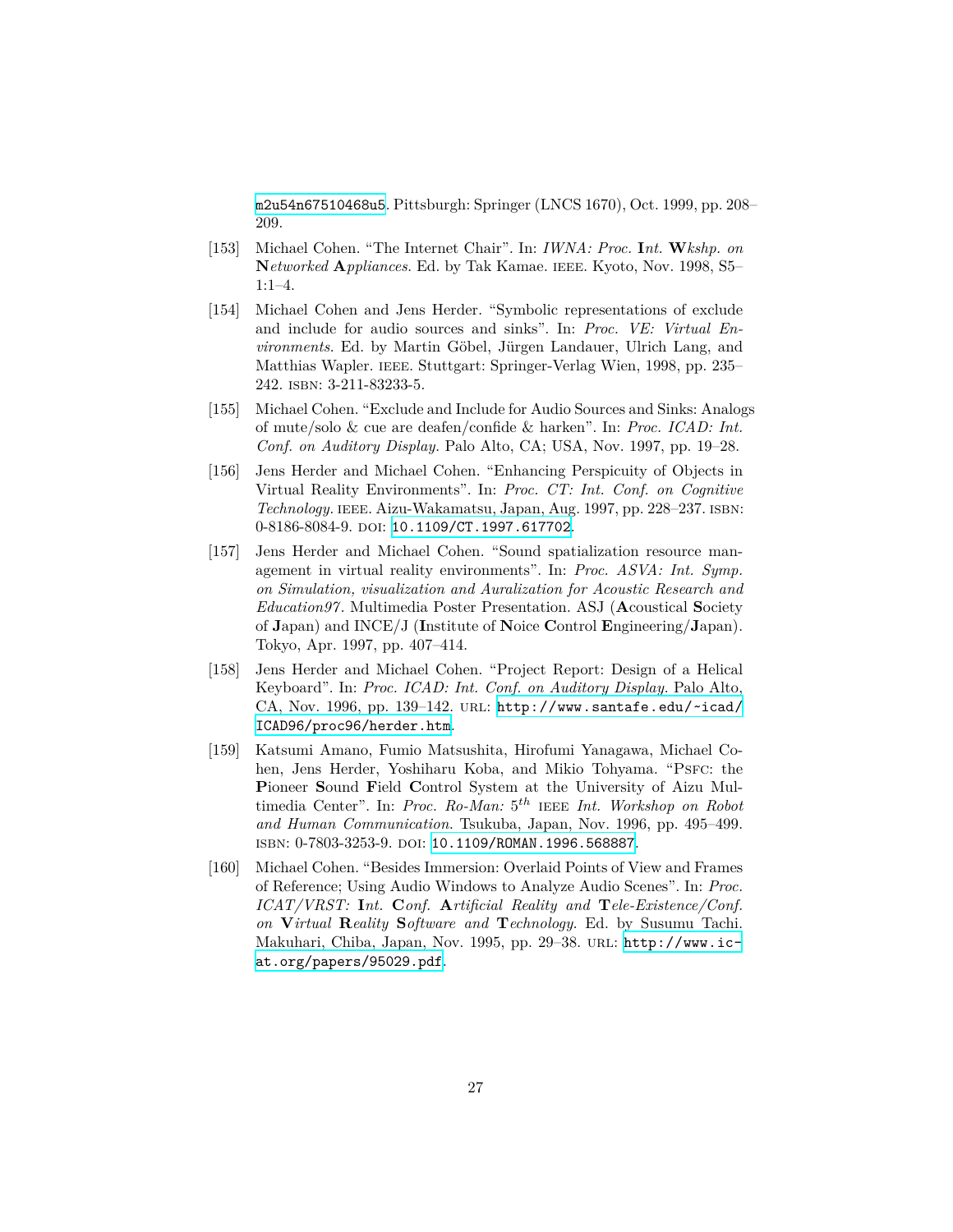- [161] Michael Cohen and Nobuo Koizumi. "Audio Windows for Virtual Concerts I". In: *Video Proc. ICAT/VRST:* **I***nt.* **C***onf.* **A***rtificial Reality and* **T***ele-Existence/Conf. on* **V***irtual* **R***eality* **S***oftware and* **T***echnology*. Ed. by Susumu Tachi. ACM-SIGCHI (TBD), SICE (Society of Instrument, Control **Engineers**), JTTAS (Japan **Technology Transfer Association**), and Nikkei (**Ni**hon **Kei**zai Shimbun, Inc.) Makuhari, Chiba; Japan, Nov. 1995, p. 253.
- [162] Michael Cohen and Nobuo Koizumi. "Audio Windows for Virtual Concerts II: Sonic Cubism". In: *Video Proc. ICAT/VRST:* **I***nt.* **C***onf.* **A***rtificial Reality and* **T***ele-Existence/Conf. on* **V***irtual* **R***eality* **S***oftware and* **T***echnology*. Ed. by Susumu Tachi. ACM-SIGCHI (TBD), SICE (Society of Instrument, Control Engineers), JTTAS (Japan Technology Transfer Association), and Nikkei (Nihon Keizai Shimbun, Inc.) Makuhari, Chiba; Japan, Nov. 1995, p. 254.
- [163] Michael Cohen. "Audio Windows for Synchronous and Asynchronous Conferencing". In: *Proc. Virtual Reality and Persons with Disabilities*. Ed. by Harry J. Murphy. CSUN Center on Disabilities. San Francisco, Aug. 1995. url: <http://www.csun.edu/cod/0016.html>.
- [164] Michael Cohen. "Using audio windows to analyze music". In: *Proc. ICAD: Int. Conf. on Auditory Display*. Ed. by Greg Kramer and S. Smith. Poster. Santa Fe, NM, Nov. 1994, p. 269. isbn: 0-201-62603-9.
- [165] Michael Cohen. "Augmented Audio Reality: Design of a Spatial Sound Gps Pgs". In: *Proc. Virtual Reality and Persons with Disabilities*. Ed. by Harry J. Murphy. San Francisco, June 1994, pp. 32–36.
- [166] Michael Cohen and Nobuo Koizumi. "Putting Spatial Sound into Voicemail". In: *NR94: Proc. 1st Int. Wkshp. on* **N***etworked* **R***eality in TeleCommunication*. Session 1-2. IEEE COMSOC, IEICE. Tokyo, May 1994.
- [167] Michael Cohen, Shigeaki Aoki, and Nobuo Koizumi. "Augmented Audio Reality: Telepresence/vr Hybrid Acoustic Environments". In: *Proc. Ro-Man:* 2 *nd* Ieee *Int. Wkshp. on Robot and Human Communication*. Tokyo, Nov. 1993, pp. 361-364. ISBN: 0-7803-1407-7.
- [168] Michael Cohen and Nobuo Koizumi. "Virtual Gain for Audio Windows". In: *VR93: Proc.* Ieee *Symp. on Research Frontiers in* **V***irtual* **R***eality (in conjunction with* Ieee *Visualization)*. San Jose, Oct. 1993, pp. 85–91. doi: [10.1109/VRAIS.1993.378258](http://dx.doi.org/10.1109/VRAIS.1993.378258).
- [169] Michael Cohen and Nobuo Koizumi. "Virtual Gain for Audio Windows". In: *HCI: Proc.* **H***uman-***C***omputer* **I***nteraction*. Poster. Orlando, Aug. 1993, p. 283.
- [170] Michael Cohen, Nobuo Koizumi, and Shigeaki Aoki. "Design and Control of Shared Conferencing Environments for Audio Telecommunication". In: *Proc. ISMCR: Int. Symp. on Measurement and Control in Robotics.* SICE (Society of Instrument and Control Engineers). Tsukuba Science City, Japan, Nov. 1992, pp. 405–412.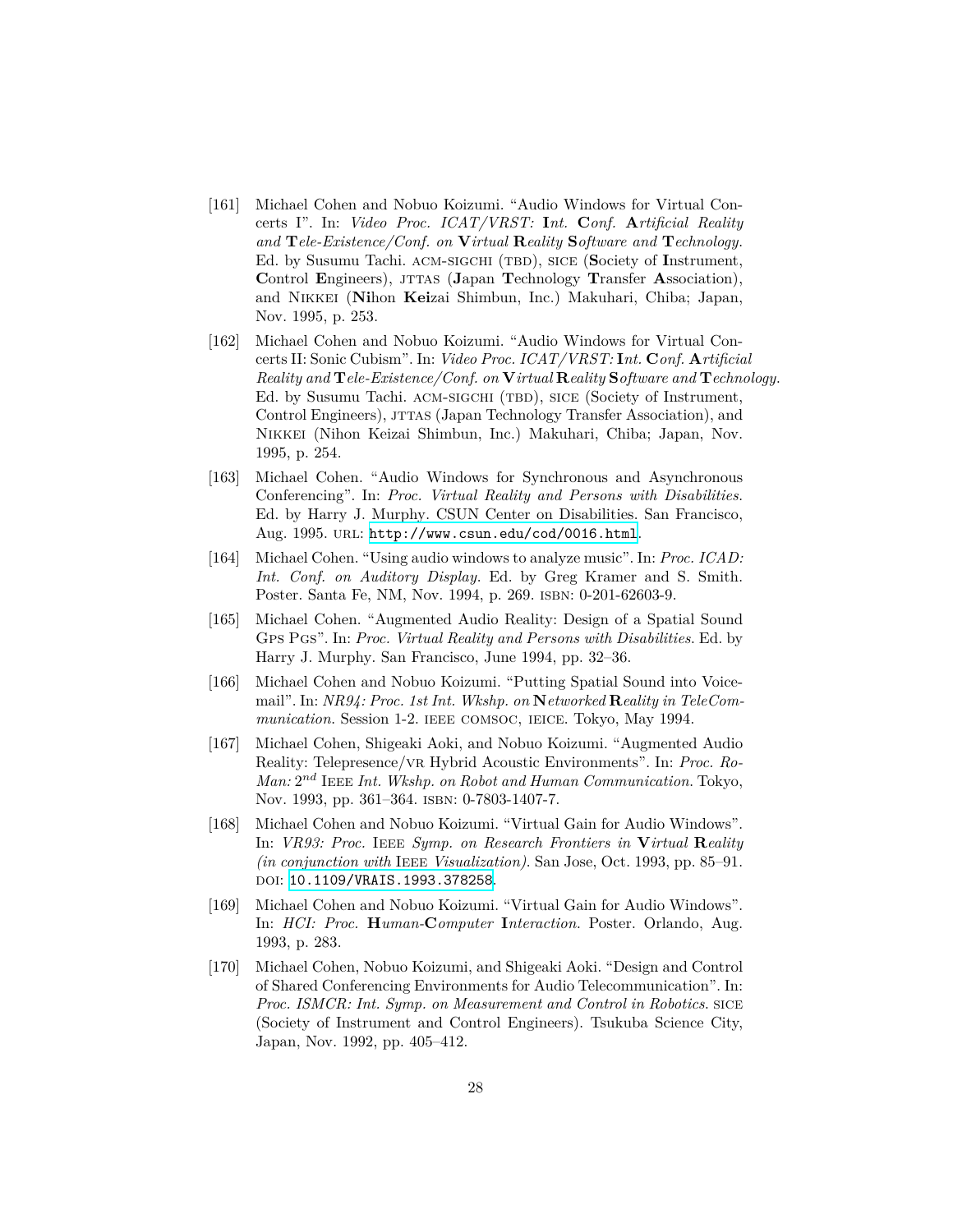- [171] Michael Cohen and Nobuo Koizumi. "Iconic Control for Audio Windows". In: *Proc. Eighth Symp. on Human Interface*. 1411. SICE (Society of Instrument and Control Engineers). Kawasaki, Japan, Oct. 1992, pp. 333–340.
- [172] Michael Cohen. "Blush and Zebrackets: Large- and Small-Scale Typographical Representation of Nested Associativity". In: *VL92: Proc.* ieee *Workshop on Visual Languages*. Seattle, Sept. 1992, pp. 264–266. DOI: [10.1109/WVL.1992.275746](http://dx.doi.org/10.1109/WVL.1992.275746).
- [173] Woodrow Barfield, Craig Rosenberg, and Michael Cohen. "The Use of 3D Auditory, Perspective, and Perspective-Auditory Display Formats for Directional Judgement Tasks". In: *Human Factors Society Mtg.* (Not in proceedings). New Orleans, Sept. 1992.
- [174] Nobuo Koizumi, Michael Cohen, and Shigeaki Aoki. "Design of Virtual Conferencing Environments in Audio Telecommunication". In: *AES: Audio Engineering Society Conv.* 4CA1.04, preprint 3304. Wien, Austria, Mar. 1992.
- [175] Michael Cohen and Nobuo Koizumi. "Audio Windows for Sound Field Telecommunication". In: *Proc. Seventh Symp. on Human Interface*. 2433. sice (Society of Instrument and Control Engineers). Kyoto, Oct. 1991, pp. 703–709.
- [176] Michael Cohen and Carmi Weinzweig. "Multidimensional Audio Windows: Conferences, Concerts, and Cocktails". In: *HFS: Proc.* **H***uman* **F***actors* **S***ociety Meeting*. Poster. San Francisco, Sept. 1991.
- [177] Michael Cohen and Nobuo Koizumi. "Audio Windows for Binaural Telecommunication". In: *Proc. Joint Meeting of Human Communication Committee and Speech Technical Committee*. Vol. 91. 242. SP91-51; HC91-23; CS91-79. Institute of Electronics, Information and Communication Engineers. Tokyo, Sept. 1991, pp. 21–28.
- [178] Rob Fish, Robert Kraut, Mary Leland, and Michael Cohen. "Quilt: a Collaborative Tool for Cooperative Writing". In: *COIS: Proc. Conference on Office Information Systems*. Palo Alto, CA, Mar. 1988, pp. 30–37.

#### **5 Invited Conference Papers**

- [1] William L. Martens and Michael Cohen. "Spatial Soundscape Superposition, Part I: Subject Motion and Scene Sensibility". In: *Proc. UAC: Universal Acoustic Communication: Seminar on the spatial aspects of hearing and their applications*. Sendai, Oct. 2018.
- [2] Michael Cohen and William L. Martens. "Spatial Soundscape Superposition, Part II: Signals and Systems". In: *Proc. UAC: Universal Acoustical Communication: Spatial Aspects of Hearing and Their Applications*. Sendai, Japan, Oct. 2018.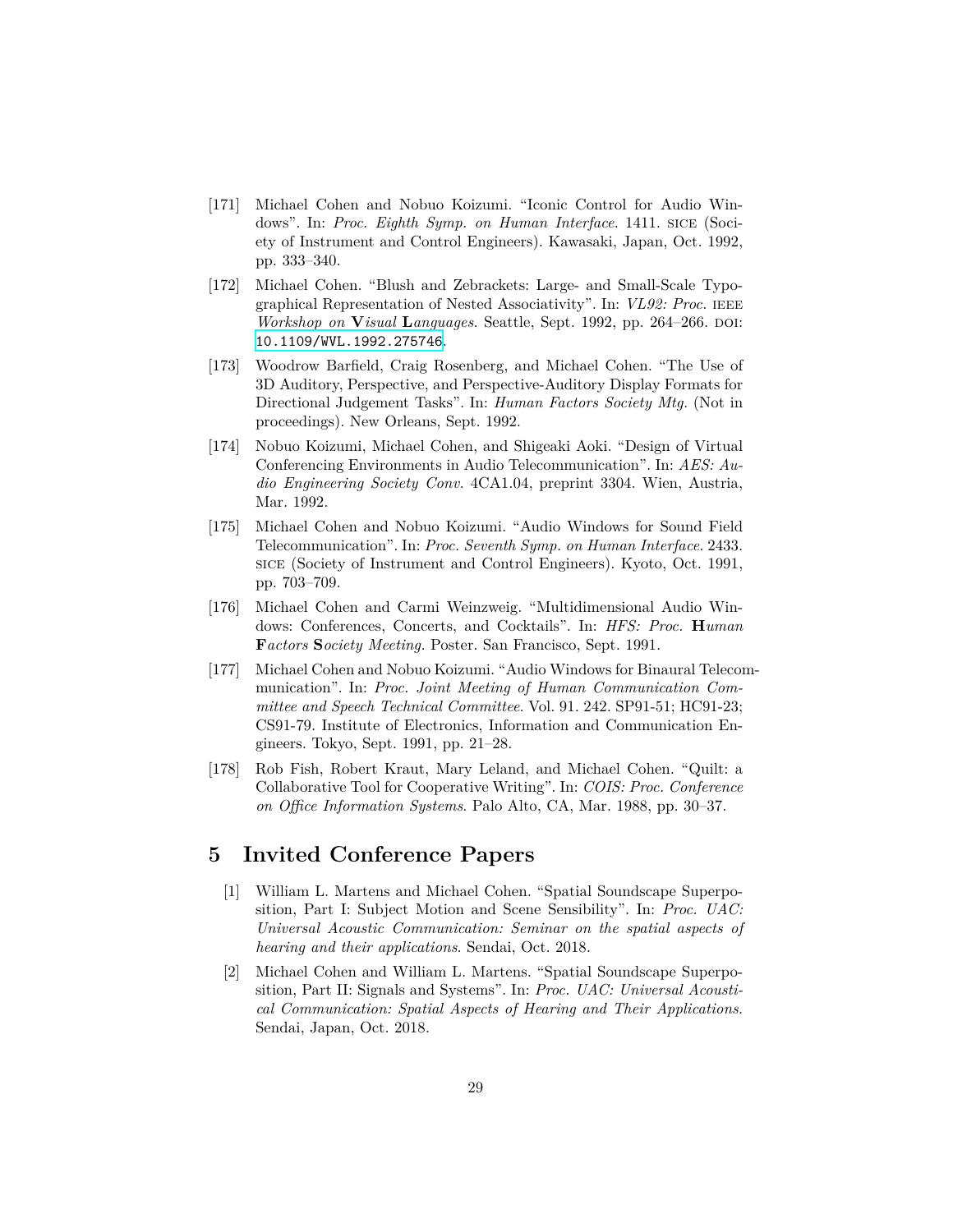- [3] Michael Cohen. "Invited Talk: From Killing Trees to Executing Bits: A Survey of Computer-Enabled Reading Enhancements for Evolving Literacy". In: *King Mongkut*'*s University of Technology Thonburi (KMUTT)*. Bangkok, Dec. 2017. url: <https://goo.gl/forms/92xafrHTAD8n18up1>.
- [4] Michael Cohen. "Keynote address: Spatial Media and Visualization". In: *VINCI: Int. Symp. on Visual Information Communication and Interac*tion. Bangkok, Aug. 2017. URL: <http://vinci-conf.org>.
- [5] Michael Cohen. "Invited talk: Multipresence and Signal Processing". In: *IEEE Signal Processing Society, Sendai Section*. [http://www.ecei.](http://www.ecei.tohoku.ac.jp/ieee-sendai/index.php) [tohoku.ac.jp/ieee- sendai/index.php](http://www.ecei.tohoku.ac.jp/ieee-sendai/index.php). Sendai, Japan, Apr. 2017. url: <http://www.sps-sendai.org>.
- [6] Michael Cohen. *Invited seminar: Cyberspatial Media: 3D Computer Graphics & Audio;* サイバースぺーシャルメディア*:* 3次元 *CG* と立体音響. Bunkyo University; 文教大学, Chigasaki; 茅ヶ崎市, Jan. 2017.
- [7] Michael Cohen. "Invited seminar: Cyberspatial Media: 3D Computer Graphics & Audio". In: *Workshop and Seminar Series on Digital Entertainment and Toy Computing*. Caritas Institute of Higher Education, Hong Kong, Feb. 2016. URL: <http://digitoy.cihe.edu.hk>.
- [8] Michael Cohen. "Keynote address: Cyberspatial Media: 3D Computer Graphics & Audio". In: *AUSTech: AUST Int. Conf. on Technology*. Abuja, Nigeria, Oct. 2015. URL: [http://conference.aust.edu.ng/](http://conference.aust.edu.ng/computer-science-symposium-program) [computer-science-symposium-program](http://conference.aust.edu.ng/computer-science-symposium-program).
- [9] Michael Cohen. "Invited talk: Cyberspatial Media for Managing Attention and Privacy: 3D Computer Graphics & Audio". In: *WEIE: 2nd Wkshp. on Electronics and Information Engineering*. Ed. by Incheon Paik. Aizu-Wakamatsu, May 2015. URL: [http://ebiz.u-aizu.ac.jp/](http://ebiz.u-aizu.ac.jp/conference/WEIE2015) [conference/WEIE2015](http://ebiz.u-aizu.ac.jp/conference/WEIE2015).
- [10] Michael Cohen. ""Whirled Worlds": Mobile ambient interfaces for "practically panoramic" whole-body entertainment". In: *FCST: Int. Conf. on Frontier of Computer Science and Technology*. Suzhou, China, Nov. 2012. url: <http://trust.csu.edu.cn/conference/fcst2012/>.
- [11] Michael Cohen. "Multiperspectives in Art, Cinema, & Mixed Reality Systems". In: *Workshop on Mixed Reality and Virtual Environments— Advanced Media Technology in Japan and Germany (Japan-Woche)*. Düsseldorf, May 2011. URL: [http://vsvr.medien.fh-duesseldorf.](http://vsvr.medien.fh-duesseldorf.de/japanwoche/) [de/japanwoche/](http://vsvr.medien.fh-duesseldorf.de/japanwoche/).
- [12] Michael Cohen and Julián Villegas. "From Whereware to Whence- and Whitherware: Augmented Audio Reality for Position-Aware Services". In: *ISVRI: Proc. Int. Symp. on Virtual Reality Innovations*. Singapore, Mar. 2011, pp. 273-280. DOI: [10 . 1109 / ISVRI . 2011 . 5759650](http://dx.doi.org/10.1109/ISVRI.2011.5759650). URL: <http://isvri2011.org>.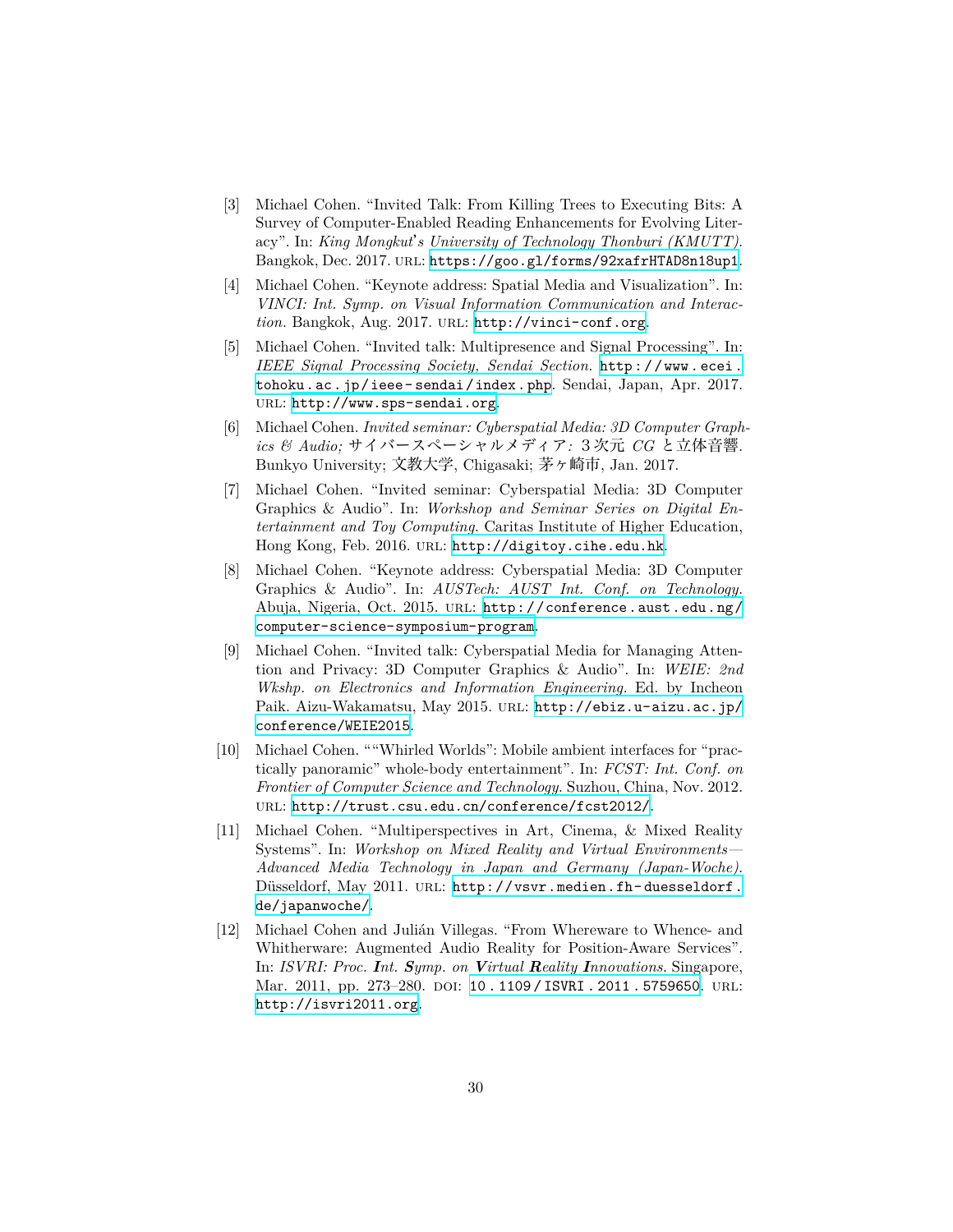- [13] Michael Cohen. "Under-explored Dimensions in Spatial Sound". In: *VR-CAI: Proc.* 9 *th Int. Conf. on Virtual-Reality Continuum and Its Applications in Industry*. Seoul, Dec. 2010, pp. 95–102. ISBN: 978-1-4503-0459-7. DOI: [10.1145/1900179.1900199](http://dx.doi.org/10.1145/1900179.1900199). URL: [http://www.odysci.](http://www.odysci.com/article/1010112994763418/under-explored-dimensions-in-spatial-sound) [com/article/1010112994763418/under-explored-dimensions-in](http://www.odysci.com/article/1010112994763418/under-explored-dimensions-in-spatial-sound)[spatial-sound](http://www.odysci.com/article/1010112994763418/under-explored-dimensions-in-spatial-sound).
- [14] Julián Villegas and Michael Cohen. "Hrir~: Modulating Range in Headphone-Reproduced Spatial Audio". In: *VRCAI: Proc. Int. Conf. on Virtual-Reality Continuum and Its Applications in Industry*. Seoul, Dec. 2010. isbn: 978-1-4503-0459-7. doi: [10.1145/1900179.1900198](http://dx.doi.org/10.1145/1900179.1900198).
- [15] Michael Cohen and Julián Villegas. "Workshop: Spatial Sound and Entertainment Computing". In: *ICEC: Int. Conf. on Entertainment Computing*. Seoul, Sept. 2010. url: <http://icec2010.or.kr/xe/>.
- [16] Michael Cohen. "Keynote Address: The Future of Immersive Education— Virtual Worlds, Simulators, Games, and Augmented/Mixed Reality in K–12 and Higher Education". In: *FutureCampus Forum*. Singapore, May 2010. URL: http://www.futuregov.net/events/futurecampus[forum-2010](http://www.futuregov.net/events/futurecampus-forum-2010).
- [17] Aaron Walsh, Nicole Yankelovich, Michael Gardner, and Michael Cohen. "Panel: The Future of Immersive Education— Virtual Worlds, Simulators, Games, and Augmented/Mixed Reality in K–12 and Higher Education". In: *iED: Immersive Education Initiative Boston Summit*. Boston, Apr. 2010. URL: http://mediagrid.org/summit/2010\_Boston\_ Summit program full.html.
- [18] Michael Cohen. "Narrowcasting, Multipresence, and Autofocus: Advanced Functionality for Next-Generation Conferencing and Chatspaces— Figurative Interface Controlling SIP-Based Media Server". In: *iED: Immersive Education Initiative London Summit*. Ed. by Aaron Walsh. London, England, Apr. 2009.
- [19] Michael Cohen. "Integration of Laptop Sudden Motion Sensor as Accelerometric Control for Virtual Musical Environments and Spatial Audition". In: *Simposio di Musica, Matematica e Multimedia: Proc. IEEE Int. Conf. "The Use of Symbols to Represent Music and Multimedia Objects"*. Ed. by Denis Baggi and Goffredo Haus. Lugano, Switzerland, Oct. 2008, pp. 3–6. isbn: 88-7595-010-5.
- [20] Michael Cohen. "Panel on Culture Technology and Asian Pop Culture: Spatial Media and Popular Culture". In: *ISEA:* **I***nt.* **S***ymp. on* **E***lectronic* **A***rts*. Singapore, July 2008.
- [21] Michael Cohen. "Keynote address: Spatial Media at the University of Aizu". In: *135th SIG-DPS: Proc. 135th Meeting* **S***pecial* **I***nterest* **G***roup on* **D***istributed* **P***rocessing* **S***ystem*. No. 54, issn 0919-6072. IPSJ (Information Processing Society of Japan). Aizu-Wakamatsu, June 2008, p. 73.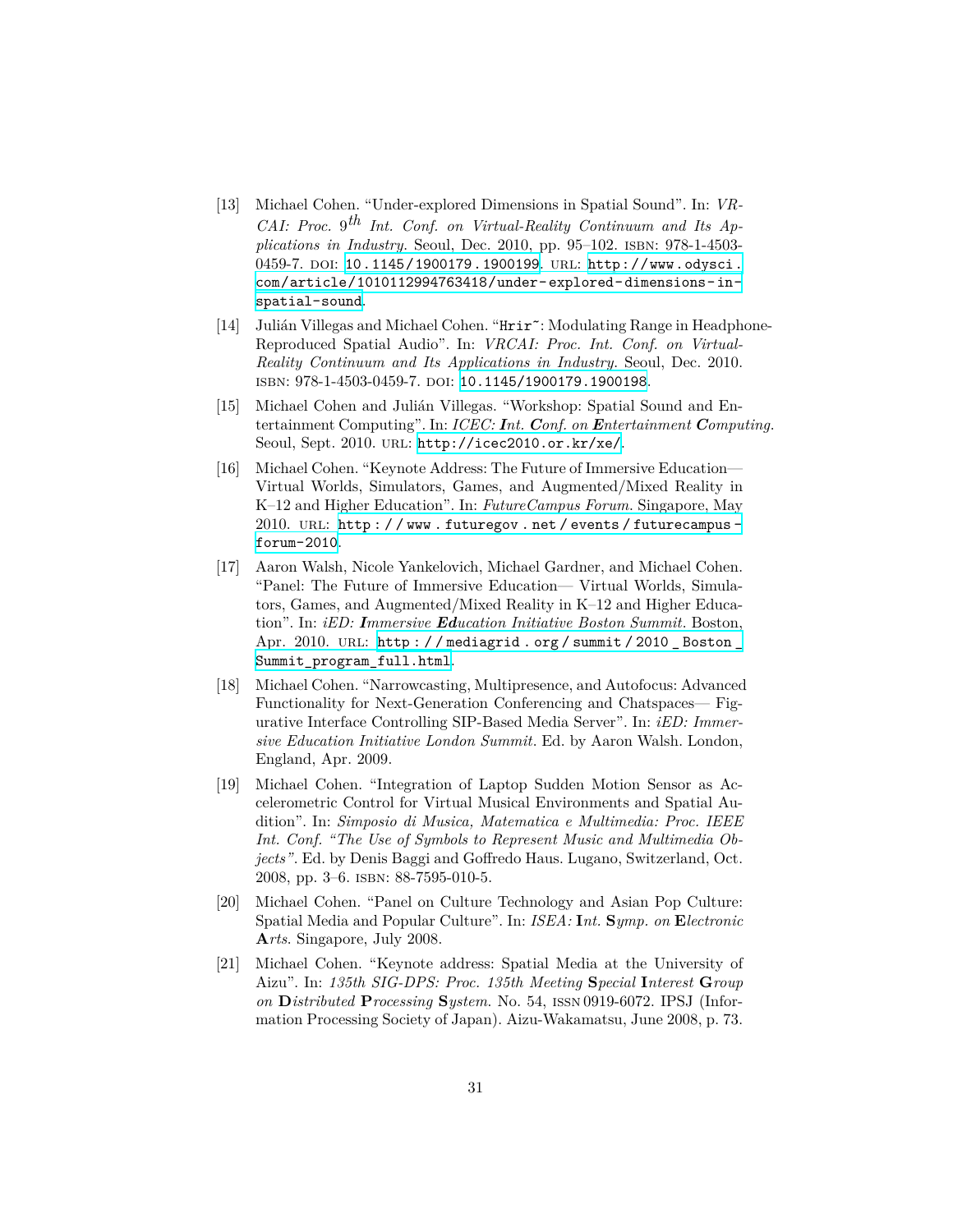- [22] Norbert Győrbiró and Michael Cohen. "Mobile Narrowcasting Control and Display of Spatial Sound". In: *135th SIG-DPS: Proc. 135th Meeting Special Interest Group on Distributed Processing System*. 54. IPSJ (Information Processing Society of Japan). Aizu-Wakamatsu, June 2008, pp. 69–72.
- [23] Michael Cohen. "Spatial Media Arts at the University of Aizu". In: *CSIP (Center for Strategy of International Programs) Symposium: Future Perspectives of International Cooperation Programs in University of Aizu*. Ed. by Hiroyuki Sagawa. Aizu-Wakamatsu, Feb. 2008.
- [24] Michael Cohen. "Keynote Address: Spatial Media Arts". In: *Proc. ICACA: Second Int. Conf. on Applied and Creative Arts*. Sarawak, Malaysia, Jan. 2008. isbn: 83-9257-82-3.
- [25] Michael Cohen. *Narrowcasting for Presence Awareness*. Ed. by Norbert Streitz. Invited talk: InterLink Workshop on Ambient Computing and Communication Environments; Norbert Streitz, editor. Eltville-Hattenheim, Germany. Nov. 2007.
- [26] Michael Cohen. "Wearware, Whereware, Everyware, and Awareware: Mobile interfaces for location-based services and presence". In: *ACM SIGCHI MobileHCI: 9th Int. Conf. on Human Computer Interaction with Mobile Devices and Services*. Ed. by Adrian David Cheok. Singapore, Sept. 2007. isbn: 978-1-59593-862-6.
- [27] Michael Cohen. "Wearware, Whereware, and Awareware". In: *ISUC: Proc. First Int. Symp. on Universal Communication*. Kyoto, June 2007, pp. 259–264.
- [28] Kazushi Takeda, Michael Cohen, and Makoto Nishizawa. "Creating Next Generation Services from Now Generation Networks— Narrowcasting: Distributed and Selective Privacy, Attention, & Presence in Virtual Space". In: *NGN+S: Next Generation Networks and Services*. Akihabara, Tokyo, Apr. 2007. URL: <http://www.ric.co.jp/expo/ngns2007s/>.
- [29] Mohammad Sabbir Alam, Michael Cohen, and Julián Villegas. "Expo Demonstration: Narrowcasting with SIP". In: *NGN+S: Next Generation Networks and Services*. Akihabara, Tokyo, Apr. 2007. url: [http://www.](http://www.ric.co.jp/expo/ngns2007s/) [ric.co.jp/expo/ngns2007s/](http://www.ric.co.jp/expo/ngns2007s/).
- [30] Michael Cohen, Owen Noel Newton Fernando, Kensuke Shimizu, and Tatsuya Nagai. "Back-Seat Driver: Spatial Sound for Vehicular Way-Finding and Situation Awareness". In: *FCST: Proc. Japan-China Joint Workshop on* **F***rontier of* **C***omputer* **S***cience and* **T***echnology*. Ed. by Minyi Guo and Hai Jin. Isbn-10 0-7695-2721-3, Isbn-13 978-0-7695-2721- 5, [http://www.computer.org/csdl/proceedings/fcst/2006/2721/](http://www.computer.org/csdl/proceedings/fcst/2006/2721/00/index.html) [00/index.html](http://www.computer.org/csdl/proceedings/fcst/2006/2721/00/index.html). Aizu-Wakamatsu, Nov. 2006, pp. 109–115. doi: [10.](http://dx.doi.org/10.1109/FCST.2006.1) [1109/FCST.2006.1](http://dx.doi.org/10.1109/FCST.2006.1).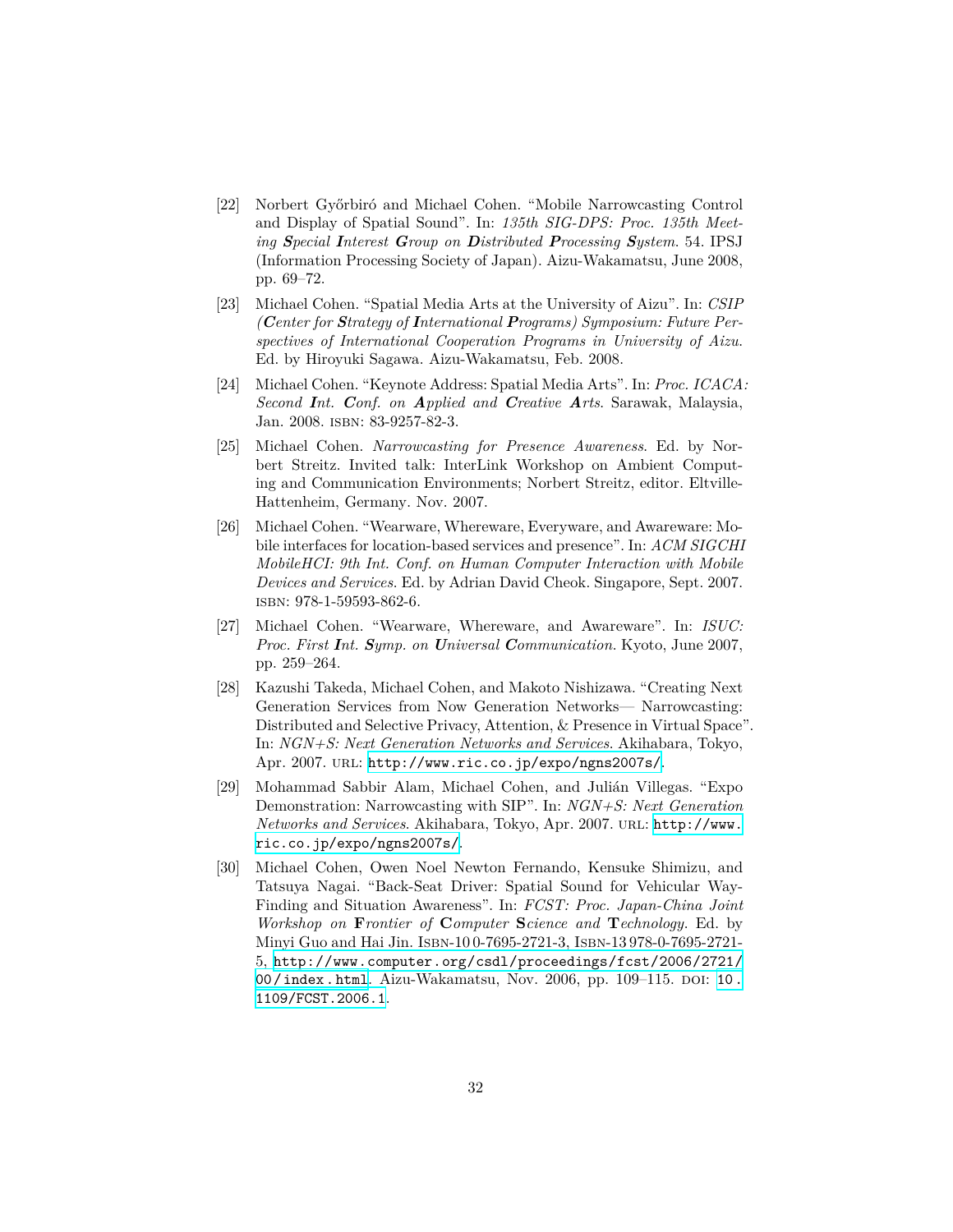- [31] Michael Cohen. "A Survey of Emerging Exotic Auditory Interfaces". In: *Proc. ICAD: Int. Conf. on Auditory Display*. Ed. by Ryohei Nakatsu and Hideki Kawahara. Kyoto, July 2002, pp. 1-16. URL: [http://www.u](http://www.u-aizu.ac.jp/~mcohen/publications/exotic.ps)[aizu.ac.jp/~mcohen/publications/exotic.ps](http://www.u-aizu.ac.jp/~mcohen/publications/exotic.ps).
- [32] Toshifumi Kanno, Michael Cohen, Yutaka Nagashima, and Tomohisa Hoshino. "Mobile Control of Multimodal Groupware in a Distributed Virtual Environment". In: *Proc. IWSM:* **I***nt.* **W***ksp. on* **S***patial* **M***edia*. Ed. by William L. Martens. Aizu-Wakamatsu, Oct. 2001, pp. 107–111.
- [33] Yasuhiro Yamazaki, Michael Cohen, Jie Huang, and Tomohide Yanagi. "Augmented Audio Reality: compositing mobile telerobotic and virtual spatial audio". In: *Proc. IWSM:* **I***nt.* **W***ksp. on* **S***patial* **M***edia*. Ed. by William L. Martens. Aizu-Wakamatsu, Oct. 2001, pp. 112–119.
- [34] Michael Cohen. "Eartop Computing and Cyberspatial Audio Technology". In: *Proc. DALI: First Int. Wkshp. on Digital and Academic Liberty of Information*. Aizu-Wakamatsu, Japan, Mar. 2001.
- [35] Michael Cohen. "A Design for Integrating the Internet Chair and a Telerobot". In: *Proc. IS2000: Int. Conf. on Information Society in the 21st Century*. ipsj, ieice, ieee. Aizu-Wakamatsu, Japan, Nov. 2000, pp. 276– 280.
- [36] Michael Cohen. "Virtual Reality and Spatial Sound". In: *ASJ Course on Spatial Sound*. Ed. by Hareo Hamada. Acoustic Society of Japan. Tokyo, Apr. 1998.
- [37] Michael Cohen. "Chat Space Models". In: *Proc. Joint Meeting of the* 137<sup>th</sup> Regular Meeting of the Acoustical Society of America and the 2<sup>nd</sup> *Conv. of the European Acoustics Association: Forum Acusticum*. Vol. 2. 2. Berlin, Mar. 1999, p. 1099.
- [38] Michael Cohen and Jens Herder. "Helical Keyboard". In: *Proc. IWHIT: Int. Wksp. on Human Interface Technology*. Aizu-Wakamatsu, Mar. 1997, p. 143.
- [39] Michael Cohen. "Besides Immersion: Overlaid Points of View and Frames of Reference; Using Audio Windows to Analyze Audio Scenes". In: *Proc. IWHIT: Int. Wksp. on Human Interface Technology*. Aizu-Wakamatsu, Japan, Oct. 1995, pp. 85–94.
- [40] Michael Cohen. "Using audio windows to analyze music". In: *Proc. IWHIT: Int. Wksp. on Human Interface Technology*. Human Interface Lab., University of Aizu. Aizu-Wakamatsu, Japan, Sept. 1994, pp. 78–84.
- [41] Michael Cohen. "Conferences, Concerts, and Cocktail Parties: Besides Immersion". In: *Proc. JMACS: Japan Music and Computer Science Society Meeting*. Vol. 94, No. 16. Musashino, Tokyo, Feb. 1994, pp. 17–26.
- [42] Nobuo Koizumi and Michael Cohen. "Audio Windows: Graphical User Interfaces for Manipulating Virtual Acoustic Environments (in Japanese)". In: *Proc. 18th Meeting, Society of* **C***omputer-***A***ided* **I***nstruction*. A-5-4. Tokyo Rika Daigaku, Noda, Tokyo, Aug. 1993, pp. 19–22.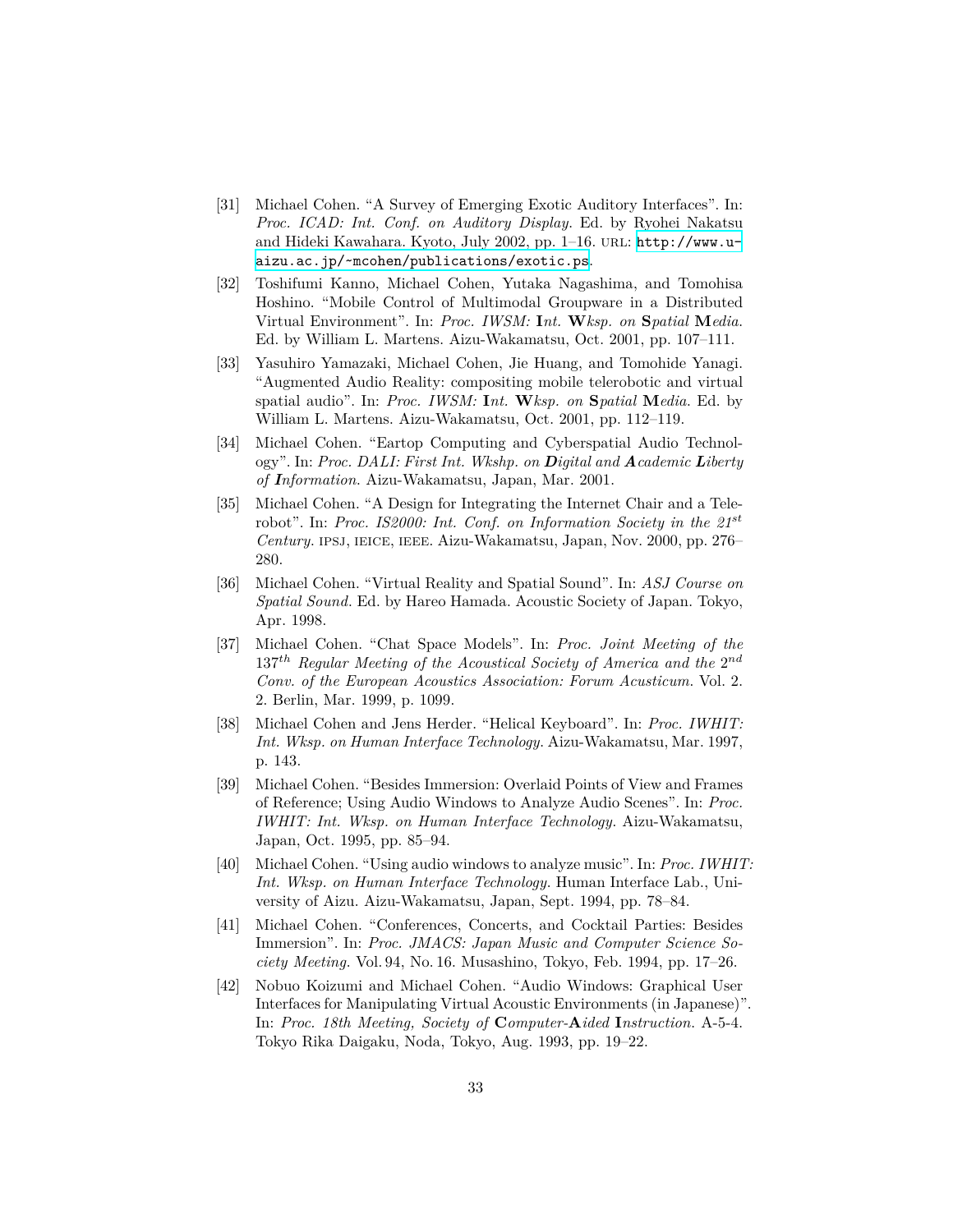[43] Michael Cohen and Nobuo Koizumi. "Audio Windows for Virtual Concerts". In: *Proc. JMACS: Japan Music and Computer Science Society Meeting*. 47. Tokyo, Feb. 1993, pp. 27–32.

#### **6 Unrefereed Articles**

- [1] Takato Iida and Michael Cohen. "Narrowcasting for Stereoscopic Photospherical Cinemagraphy". In: *Proc. HC: Int Conf. on Humans and Computers*. Aizu-Wakamatsu, Japan; Hamamatsu, Japan; Düsseldorf, Germany, Mar. 2019. URL: <http://ktm11.eng.shizuoka.ac.jp/HC2018/>.
- [2] Florian Debaenee; フロリアン デバァエン and Michael Cohen; 公園 マ  $\Delta f/\gamma \nu$ . "E-book authoring to support affective text analysis and semiautomatic selection of mood-compatible soundtracks; 感情的な文章分 析と雰囲気に適したサウンドトラックの半自動選択をサポートする 電子書籍作成ツール". In: *Proc. IPSJ Tōhoku Branch Workshop*. Aizu-Wakamatsu, Japan, Jan. 2019.
- [3] Loïck Walle; ロイク ワアル and Michael Cohen; 公園 マイケル. "Mobile phone affordance controlling rigged extended reality scenes; モバイル フォンアフォーダンスによる拡張現実シーンの操作". In: *Proc. IPSJ Tōhoku Branch Workshop*. Aizu-Wakamatsu, Japan, Jan. 2019.
- [4] Isuru Jayarathne, Michael Cohen, Michael Frishkopf, and Gregory Mulyk. "Machine learning search for musical sweet spot in pantophonic soundscape". In: *LE: Proc. SICE Life Engineering Symp.* Aizu-Wakamatsu, Japan, Sept. 2018, pp. 35, 67.
- [5] Loïck Walle, Florian Debaene, Hayato Watanabe, and Michael Cohen. "Mobile phone affordance controlling rigged augmented reality scenes". In: *LE: Proc. SICE Life Engineering Symp.* Aizu-Wakamatsu, Japan, Sept. 2018, pp. 35, 67. URL: http://www.sice.or.jp/org/le[symposium/2018/](http://www.sice.or.jp/org/le-symposium/2018/).
- [6] Akihisa Kawabe, Hayato Watanabe, Masanori Akiyama, and Michael Cohen. "VR driving simulator featuring spatial sound for way-finding and situation awareness". In: *LE: Proc. SICE Life Engineering Symp.* Aizu-Wakamatsu, Japan, Sept. 2018, pp. 35, 66.
- [7] Akihito Suzuki and Michael Cohen. "Musical Audio Stream Beat Detection to Conduct Dance of UAV". In: *HC 2016*: 5<sup>th</sup> *Int. Conf. on Human and Computer*. Aizu-Wakamatsu & Hamamatsu, Japan and Düsseldorf, Germany, Dec. 2016. URL: http://ktm11.eng.shizuoka.ac.jp/ [HC2016/](http://ktm11.eng.shizuoka.ac.jp/HC2016/).
- [8] Hiromasa Kojima and Michael Cohen. "Unity-developed interface for spatial sound conferencing featuring narrowcasting and multipresence with network control". In: *Proc. 305th SICE (Society of Instrument and Control Engineers) Tohoku Branch Workshop*. Ed. by Kazuyoshi Mori and Shunsuke Yamaki. 305-1. Aizu-Wakamatsu, Japan, Nov. 2016.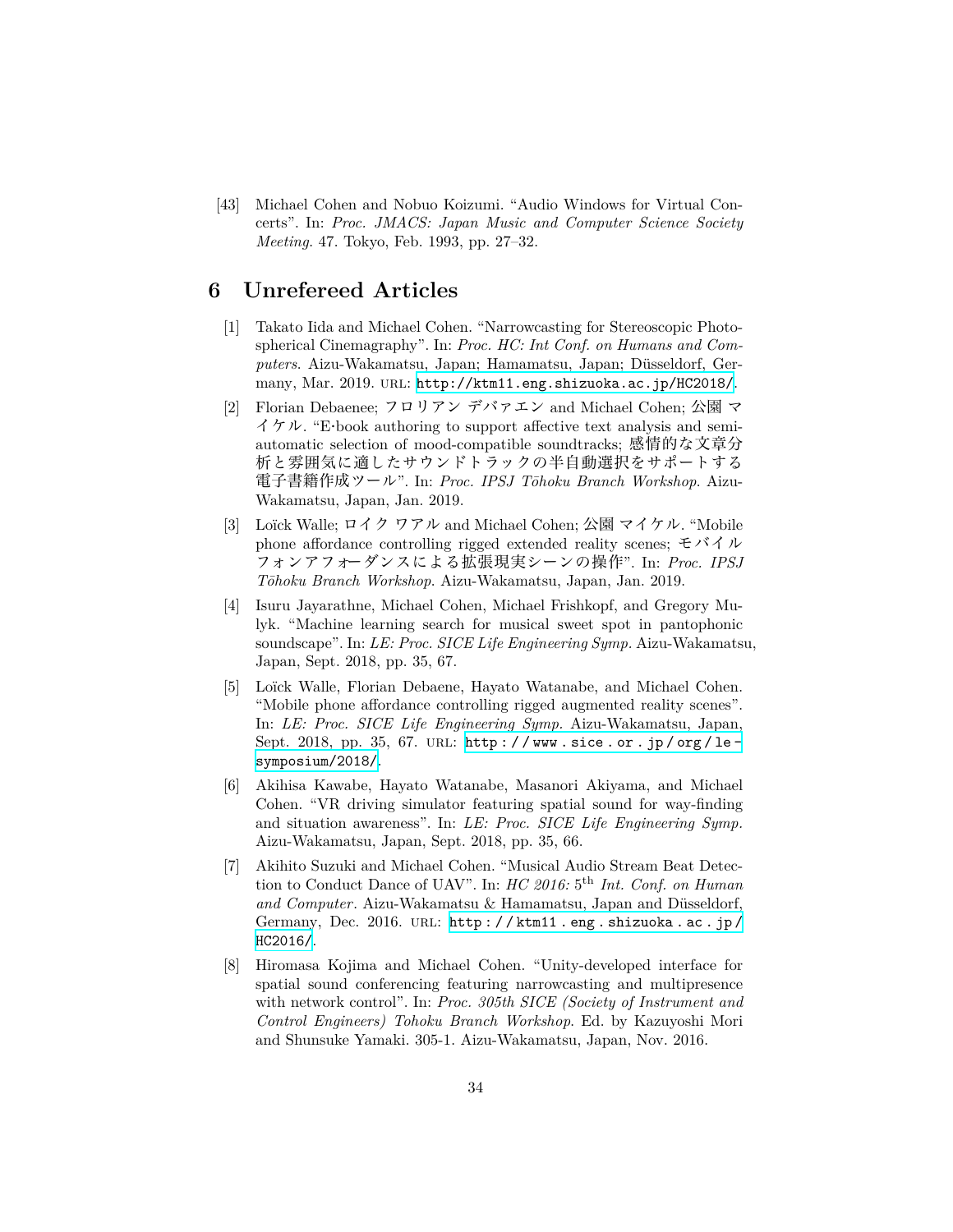- [9] Akari Osugi and Michael Cohen. "Adaptive Speed Control for Panoramic Browsing". In: *Proc. 305th SICE (Society of Instrument and Control Engineers) Tohoku Branch Workshop*. Ed. by Kazuyoshi Mori and Shunsuke Yamaki. 305-2. Aizu-Wakamatsu, Japan, Nov. 2016.
- [10] Satoshi Kaji and Michael Cohen. "Hmd-presented Virtual Reality with personal and social spatial sound". In: *Proc. 305th SICE (Society of Instrument and Control Engineers) Tohoku Branch Workshop*. Ed. by Kazuyoshi Mori and Shunsuke Yamaki. 305-3. Aizu-Wakamatsu, Japan, Nov. 2016.
- [11] Isuru Jayarathne, Michael Cohen, and Senaka Amarakeerthi. "Low Cost Line-Following and Load-Picking Robot". In: *IEICE Service Computing Branch Research Presentation Meeting & WEIE Workshop: Services Computing;* サービスコンピューティング研究会(*SC)*. Ed. by Incheon Paik. Vol. 116. 76. IEICE Technical Report, issn 0913-5685. Aizu-Wakamatsu, June 2016, pp. 35–38. url: [http://www.ieice.org/ken/](http://www.ieice.org/ken/program/index.php?tgs_regid=d68d471599f00833c91e47dceb214c340ebef8b5494194d6143dbb8c4721b3d4) program/index.php?tgs\_regid=d68d471599f00833c91e47dceb214c340ebef8b5494194d6143dbb8c47
- [12] Akane Takeshige and Michael Cohen. "Mixed virtuality scene modulated by flying disc". In: *IEEE Student Group University of Aizu Graduate School Information Fair*. Ed. by Vuong Viet Mai. Poster. Aizu-Wakamatsu, June 2016. URL: https://ieee-aizustd.github.io/ [feeling-responsive/news/call-for-poster-GS-Info-2016/](https://ieee-aizustd.github.io/feeling-responsive/news/call-for-poster-GS-Info-2016/).
- [13] Bektur Ryskeldiev and Michael Cohen. "Applying indoor positioning and image tracking for automatic configuration of wireless mobile loudspeaker arrays". In: *IEEE Student Group University of Aizu Graduate School Information Fair*. Ed. by Vuong Viet Mai. Poster. Aizu-Wakamatsu, June 2016. url: [https://ieee-aizustd.github.io/feeling-responsive/](https://ieee-aizustd.github.io/feeling-responsive/news/call-for-poster-GS-Info-2016/) [news/call-for-poster-GS-Info-2016/](https://ieee-aizustd.github.io/feeling-responsive/news/call-for-poster-GS-Info-2016/).
- [14] Masafumi Sato and Michael Cohen. "Coordinated Panoramic and Photospherical Browsing". In: *HC 2015:* 18th *Int. Conf. on Human and Computer*. Aizu-Wakamatsu, Hamamatsu, Japan, and Düsseldorf, Dec. 2015. url: <http://ktm11.eng.shizuoka.ac.jp/HC2015/>.
- [15] Akane Takeshige and Michael Cohen. "Mixed virtuality scene modulated by flying disc". In: *Proc. HC 2015:* 18th *Int. Conf. on Human and Computer*. Aizu-Wakamatsu, Hamamatsu, Japan, and Düsseldorf, Dec. 2015. url: <http://ktm11.eng.shizuoka.ac.jp/HC2015/>.
- [16] Rasika Ranaweera and Michael Cohen. "Path Generator for Script Interpreter for Multimodal Displays Including Sound Spatialization and Dynamic Maps". In: *Proc. IPSJ Tohoku Branch Workshop*. Ed. by Hiroshi Saito. Aizu-Wakamatsu, Japan, Feb. 2008.
- [17] Michael Cohen. "Review of *Binaural and Spatial Hearing in Real and Virtual Environments*, edited by Robert H. Gilkey and Timothy R. Anderson". In: *Phonetician* (1999). ISPhS (Int. Soc. of Phonetic Sciences), CL-78, pp. 45–46.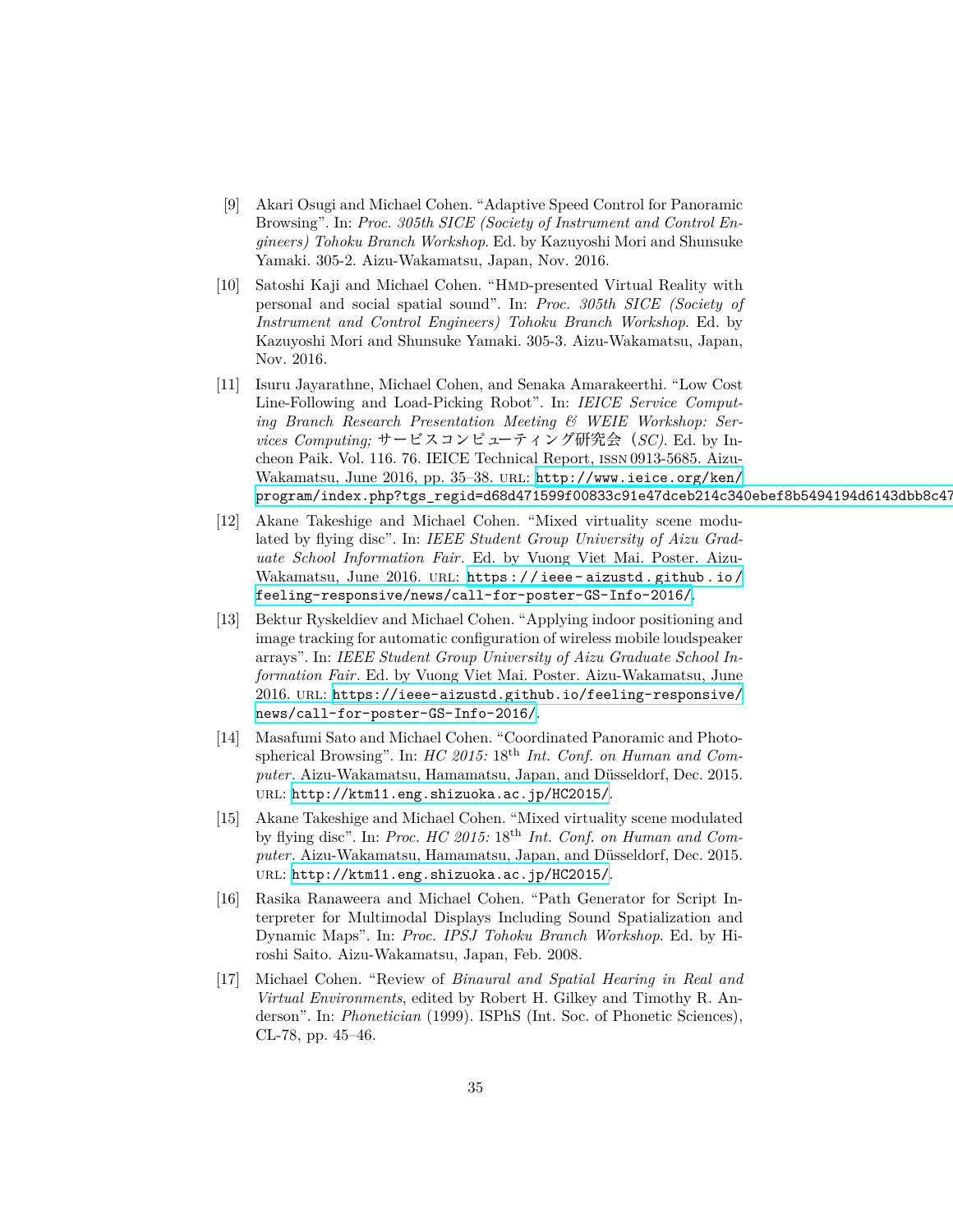- [18] Shigeaki Aoki, Nobuo Koizumi, and Michael Cohen. "A measuring method of HRTFs for virtual teleconferencing environments (in Japanese)". In: *Proc.* Ieice *Autumn Mtg.* Sept. 1993.
- [19] Nobuo Koizumi and Michael Cohen. "Graphical Manipulation of Shared Acoustic Environments". In: *Proc. AES 6th Regional Conv.* Tokyo, June 1993, pp. 220–223.
- [20] Michael Cohen and Nobuo Koizumi. "Audio Windows: User Interfaces for Manipulating Virtual Acoustic Environments". In: *Proc. ASJ: Acoustical Society of Japan Spring Meeting*. Special Session on Virtual Reality, 2- 5-12. Tokyo, Mar. 1992, pp. 479–480.
- [21] Nobuo Koizumi, Shigeaki Aoki, and Michael Cohen. "Design of Virtual Conferencing Environment in Audio Telecommunication". In: *Proc.* Ieice *Spring Mtg.* A-368. Chiba, Japan, Mar. 1992, pp. 479–480.
- [22] Michael Cohen and Nobuo Koizumi. "Audio Window". In: *Den Gaku*. Tokyo Contemporary Music Festival: Music for Computer, Dec. 1991.
- [23] Michael Cohen. "Review of *Coding and Information Theory* by Richard W. Hamming". In: *Electronics Test* (June 1981), pp. 18–19.

### **7 Unrefereed Articles (Other)**

- [1] Michael Cohen. "The prokaryote/eukaryote difference". In: *BioScience* 41.1 (Jan. 1991), p. 59. url: [http://www.u-aizu.ac.jp/~mcohen/](http://www.u-aizu.ac.jp/~mcohen/welcome/publications/prokaryote-eukaryote.html) [welcome/publications/prokaryote-eukaryote.html](http://www.u-aizu.ac.jp/~mcohen/welcome/publications/prokaryote-eukaryote.html).
- [2] Amnon Wolman and Michael Cohen, eds. *Dream Machines for Computer Music*. Computer Music Center. Northwestern University; Evanston, IL, Nov. 1990.
- [3] Dan Crockett and Michael Cohen. "Zip into Fashion Market with Helical Shirts". In: *Printwear Magazine* 2.5 (Feb. 1989), p. 66.

#### **8 Book Chapters**

- [1] Michael Cohen and William L. Martens. "Spatial Soundscape Superposition and Multimodal Interaction". In: *The Technology of Binaural Understanding*. Ed. by Jens Blauert and Jonas Braasch. In press. Berlin: Springer, 2019. Chap. 13.
- [2] Michael Cohen. "Dimensions of Spatial Sound and Interface Styles of Audio Augmented Reality: Whereware, Wearware, & Everyware". In: *Fundamentals of Wearable Computers and Augmented Reality*. Ed. by Woodrow Barfield. Second. Mahwah, NJ: CRC Press: Lawrence Erlbaum Associates, 2016. Chap. 12, pp. 277–308. isbn: 978-750-4822-4350-5, 978- 1-4822-4351-2. DOI: [10.1201/b18703-16](http://dx.doi.org/10.1201/b18703-16).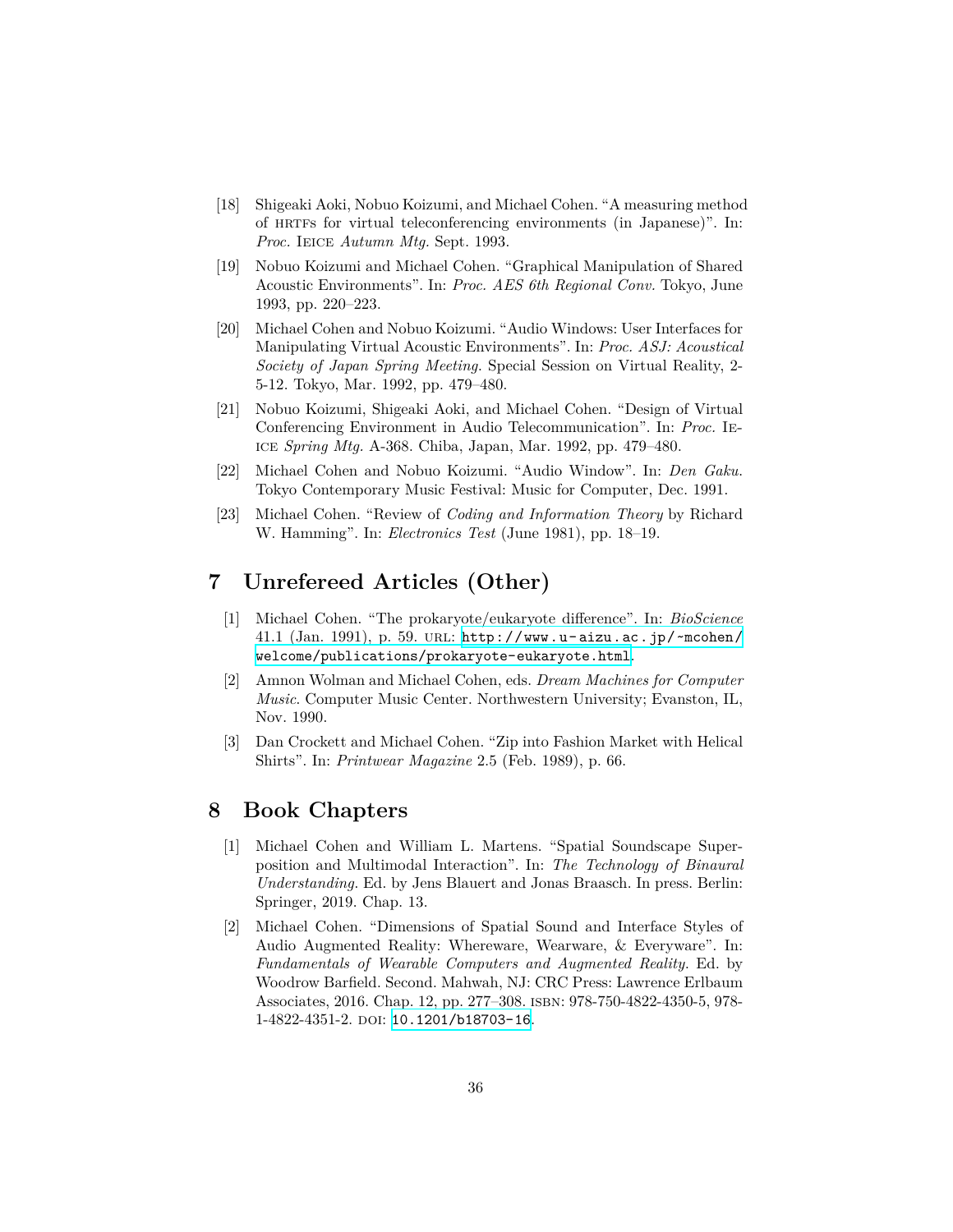- [3] Michael Cohen and Julián Villegas. "Applications of Audio Augmented Reality: Wearware, Everyware, Anyware, & Awareware". In: *Fundamentals of Wearable Computers and Augmented Reality*. Ed. by Woodrow Barfield. Second. Mahwah, NJ: CRC Press: Lawrence Erlbaum Associates, 2016. Chap. 13, pp. 309–330. isbn: 978-750-4822-4350-5, 978-1- 4822-4351-2. doi: [10.1201/b18703-17](http://dx.doi.org/10.1201/b18703-17).
- [4] Julián Villegas and Michael Cohen. "Mapping Musical Scales Onto Virtual 3d Spaces". In: *Principles and Applications of Spatial Hearing*. Ed. by Yôiti Suzuki, Douglas Brungart, Hiroaki Kato, Kazuhiro Iida, Densil Cabrera, and Yukio Iwaya. World Scientific, 2010. isbn: 978-981- 4299-31-2. doi: [10 . 1142 / 9789814299312 \\_ 0036](http://dx.doi.org/10.1142/9789814299312_0036). url: [http : / / www .](http://www.worldscibooks.com/lifesci/7674.html) [worldscibooks.com/lifesci/7674.html](http://www.worldscibooks.com/lifesci/7674.html).
- [5] Michael Cohen and Owen Noel Newton Fernando. "Awareware: Narrowcasting Attributes for Selective Attention, Privacy, and Multipresence". In: *Awareness Systems: Advances in Theory, Methodology and Design*. Ed. by Panos Markopoulos and Wendy Mackay. London: Springer-Verlag, 2009. Chap. 11, pp. 259–289. isbn: 1-84882-476-9, 978-1-84882- 476-8, 978-1-4471-2285-2. doi: [10.1007/978-1-84882-477-5](http://dx.doi.org/10.1007/978-1-84882-477-5).
- [6] Sabbir Alam, Michael Cohen, Julián Villegas, and Ashir Ahmed. "Narrowcasting in SIP: Articulated Privacy Control". In: *SIP Handbook: Services, Technologies, and Security of Session Initiation Protocol*. Ed. by Syed A. Ahson and Mohammad Ilyas. Boca Raton: CRC Press: Taylor & Francis, 2009. Chap. 14, pp. 323–345. isbn: 1-4200-6603-X, 978-1-4200- 6603-6, 978-1-4200-6604-3.
- [7] Michael Cohen. "Virtual Reality". In: *Mathematics*. Ed. by Barry Max Brandenberger Jr. Vol. 4. New York: Macmillan Reference USA, 2002, pp. 129–135. isbn: 0-02-865565-6 and 0-02-865561-3.
- [8] Michael Cohen. "Quantity of Presence: Beyond Person, Number, and Pronouns". In: *Cyberworlds*. Ed. by Tosiyasu L. Kunii and Annie Luciani. Tokyo: Springer-Verlag, 1998. Chap. 19, pp. 289–308. isbn: 4-431-70207- 5. doi: [10.1007/978-4-431-67941-7{\\\_}19](http://dx.doi.org/10.1007/978-4-431-67941-7{\_}19).
- [9] Michael Cohen and Elizabeth M. Wenzel. "The Design of Multidimensional Sound Interfaces". In: *Virtual Environments and Advanced Interface Design*. Ed. by Woodrow Barfield and Thomas A. Furness III. New York: Oxford University Press, 1995. Chap. 8, pp. 291–346. isbn: 0-19-507555-2, 978-0195075557.
- [10] Michael Cohen and Lester F. Ludwig. "Multidimensional audio window management". In: *Computer Supported Cooperative Work and Groupware*. Ed. by Saul Greenberg. ISBN-100-12-299220-2. London: Academic Press, 1991. Chap. 10, pp. 193–210.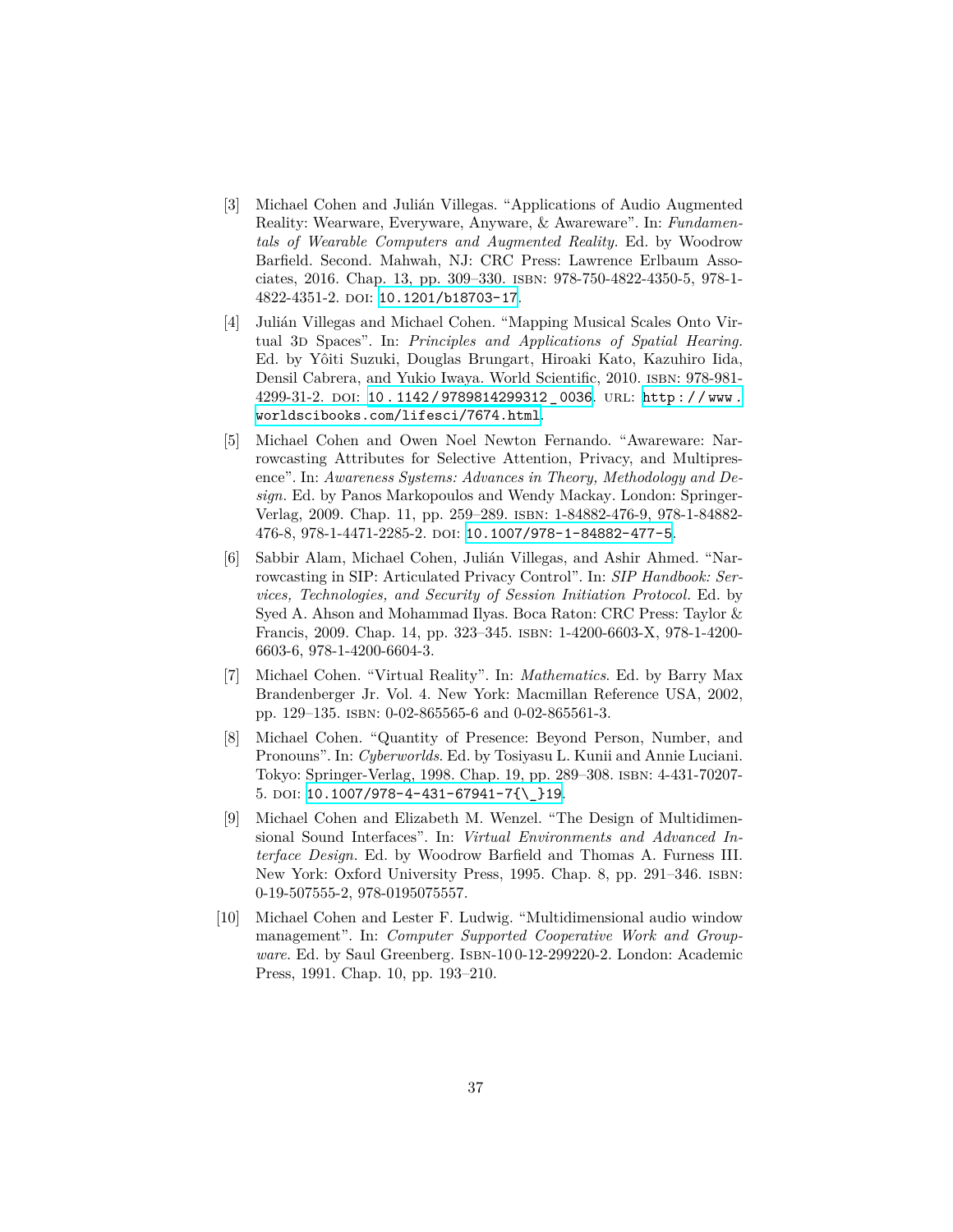#### **9 Conference Proceedings (Editor)**

- [1] Vitaly V. Klyuev and Michael Cohen, eds. *HC-2010: Proc. Thirteenth Int. Conf. on* **H***umans and* **C***omputers*. [http : / / sparth . u - aizu .](http://sparth.u-aizu.ac.jp/hc2010) [ac.jp/hc2010](http://sparth.u-aizu.ac.jp/hc2010), [http://www.informatik.uni-trier.de/~ley/db/](http://www.informatik.uni-trier.de/~ley/db/conf/hcce/hc2010.html) [conf/hcce/hc2010.html](http://www.informatik.uni-trier.de/~ley/db/conf/hcce/hc2010.html). Aizu-Wakamatsu & Hamamatsu, Japan and Düsseldorf, Germany: University of Aizu Press, Dec. 2010. isbn: 978-4- 900721-01-2. url: <http://dl.acm.org/citation.cfm?id=1994486>.
- [2] Minetada Osano and Michael Cohen, eds. *HC & ISSM: Proc. Ninth Int. Conf. on* **H***umans and* **C***omputers and Seventh* **I***nt.* **S***ymp. on* **S***patial* **M***edia*. Aizu-Wakamatsu, Japan, Sept. 2006.
- [3] Michael Cohen, ed. *Proc. IWSM'02–'03: Proc. Third* **I***nt.* **W***ksp. on* **S***patial* **M***edia: Reproduction and Perception of Real and Synthetic Spaces*. Spatial Media Group, University of Aizu. Aizu-Wakamatsu, Japan, Mar. 2003.
- [4] Michael Cohen, ed. *Proc. IWHIT: Eighth* **I***nt.* **W***ksp. on* **H***uman* **I***nterface* **T***echnology: Magic in Music and Math*. Human Interface Lab., University of Aizu. Aizu-Wakamatsu, Japan, Mar. 2002.
- [5] Michael Cohen, ed. *Proc. IWHIT: Seventh* **I***nt.* **W***ksp. on* **H***uman* **I***nterface* **T***echnology*. Human Interface Lab., University of Aizu. Aizu-Wakamatsu, Japan, Nov. 2000.
- [6] Michael Cohen, ed. *Proc. IWHIT/SM: Sixth* **I***nt.* **W***ksp. on* **H***uman* **I***nterface* **T***echnology and First* **I***nt.* **W***ksp. on* **S***patial* **M***edia*. Human Interface Lab., University of Aizu. Aizu-Wakamatsu, Japan, Oct. 1999.
- [7] Michael Cohen, ed. *Proc. IWHIT: Int. Wksp. on Human Interface Technology*. Human Interface Lab. and Spatial Media Group, University of Aizu. Aizu-Wakamatsu, Japan, Mar. 1997.

### **10 Journal (Guest Editor)**

- [1] Michael Cohen, Julián Villegas, and Woodrow Barfield. *Virtual Reality: Special issue on spatial sound in virtual, augmented, and mixed-reality environments*. Vol. 19. 3 & 4. [http://link.springer.com/journal/](http://link.springer.com/journal/10055/19/3/) [10055/19/3/](http://link.springer.com/journal/10055/19/3/). Springer, Nov. 2015. DOI: [10.1007/s10055-015-0279-z](http://dx.doi.org/10.1007/s10055-015-0279-z).
- [2] Amnon Wolman and Michael Cohen, eds. *Computer Music Journal (Special Issue: Dream Machines for Computer Music)*. Vol. 15. 4. MIT Press, 1991. url: <http://www.jstor.org/stable/i287642>.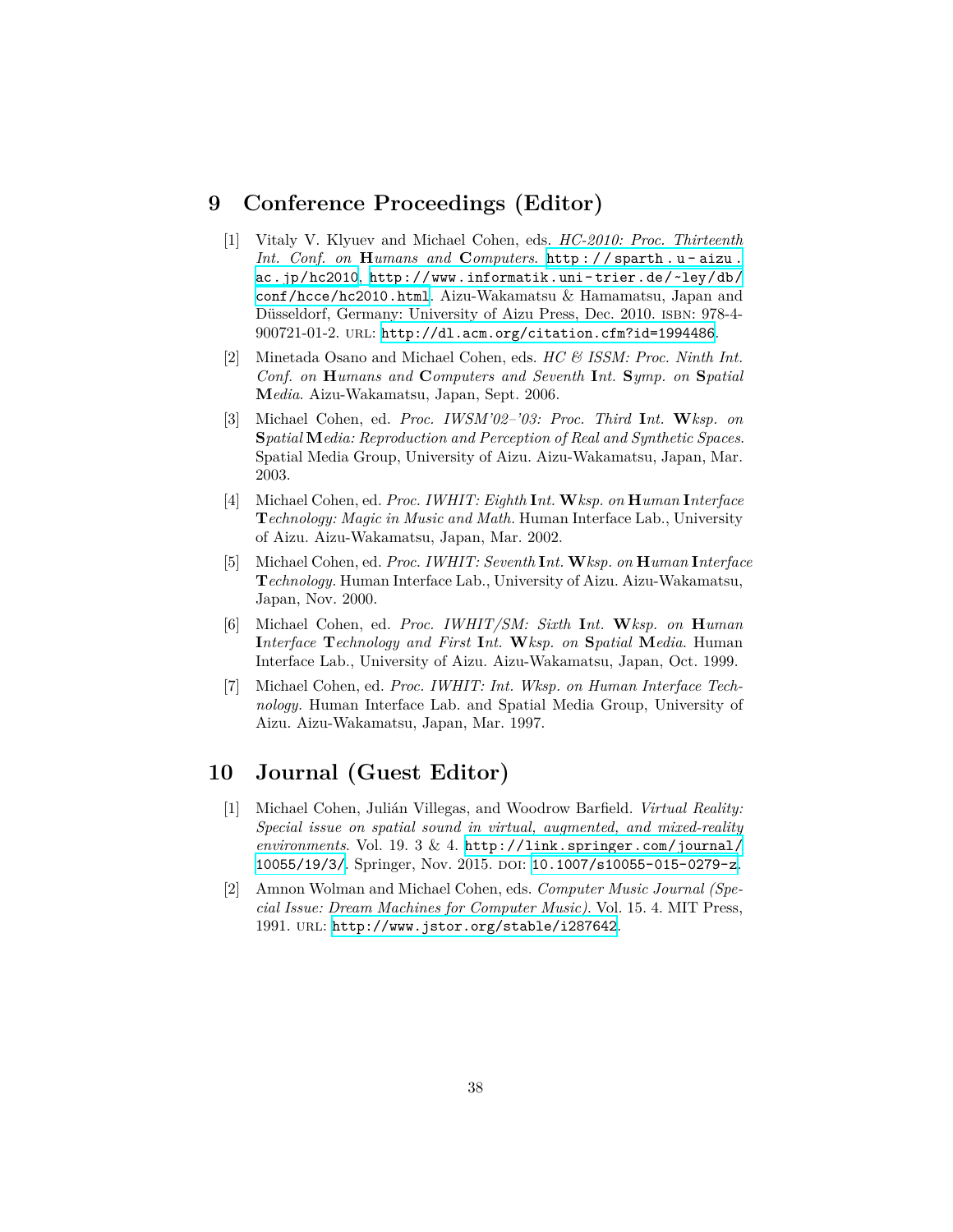#### **11 Videos**

- [1] Michael Cohen. *Spatial Media at the University of Aizu: Degrees of Freedom for Hypermedia and Virtual Reality*. [http://www.u- aizu.ac.](http://www.u-aizu.ac.jp/~mcohen/spatial-media/VideoAbstract.html) [jp/~mcohen/spatial- media/VideoAbstract.html](http://www.u-aizu.ac.jp/~mcohen/spatial-media/VideoAbstract.html). June 2000. url: <http://sonic.u-aizu.ac.jp/spatial-media/Videos/coheen.mpg>.
- [2] Michael Cohen. 会津大学のスペーシャルメディア*:* ハイパーメディア と仮想空間における自由度. [http://www.u-aizu.ac.jp/~mcohen/](http://www.u-aizu.ac.jp/~mcohen/spatial-media/VideoAbstract.html) [spatial-media/VideoAbstract.html](http://www.u-aizu.ac.jp/~mcohen/spatial-media/VideoAbstract.html). June 2000. url: [http://sonic.](http://sonic.u-aizu.ac.jp/spatial-media/Videos/cohejp.mpg) [u-aizu.ac.jp/spatial-media/Videos/cohejp.mpg](http://sonic.u-aizu.ac.jp/spatial-media/Videos/cohejp.mpg).
- [3] Michael Cohen, Sho Narita, and Kayoko Kanno. *Internet Torque: a Haptic Interface for the Schaire Internet Chair (small scale interaction with a rotary motion platform)*. Jan. 2005. url: [http://sonic.u-aizu.ac.](http://sonic.u-aizu.ac.jp/spatial-media/Videos/SchaireHaptic.mp4) [jp/spatial-media/Videos/SchaireHaptic.mp4](http://sonic.u-aizu.ac.jp/spatial-media/Videos/SchaireHaptic.mp4).
- [4] Shuhei Ishikawa, Yu Saito, and Michael Cohen. *Avatars and Ambient Appliances Controlled by Mobile Phone Ringing Tone.* 2005. URL: [http:](http://sonic.u-aizu.ac.jp/spatial-media/mixedreality/Videos/CITMixedReality_Demo.wmv) [//sonic.u- aizu.ac.jp/spatial- media/mixedreality/Videos/](http://sonic.u-aizu.ac.jp/spatial-media/mixedreality/Videos/CITMixedReality_Demo.wmv) [CITMixedReality\\_Demo.wmv](http://sonic.u-aizu.ac.jp/spatial-media/mixedreality/Videos/CITMixedReality_Demo.wmv).
- [5] Owen Noel Newton Fernando; オーウェン ノエル ニュトン ファナン ド, Kazuya Adachi; 足立 和弥, Uresh Chanaka Duminduwardena; ヅミ ンヅワルデナ 唯礼主, Makoto Kawaguchi; 川口 誠, Michael Cohen; 公 園 マイケル, and Osamu Takeichi; 武市 修. *Audio Narrowcasting for Multipresent Avatars on Workstations and Mobile Phones*. [http://www.](http://www.ic-at.org/papers/2003/00612_00000.mpg) [ic- at.org/papers/2003/00612\\_00000.mpg](http://www.ic-at.org/papers/2003/00612_00000.mpg). 2003. url: [http://](http://sonic.u-aizu.ac.jp/spatial-media/mixedreality/Videos/00612_00000.mpg) [sonic.u-aizu.ac.jp/spatial-media/mixedreality/Videos/00612\\_](http://sonic.u-aizu.ac.jp/spatial-media/mixedreality/Videos/00612_00000.mpg) [00000.mpg](http://sonic.u-aizu.ac.jp/spatial-media/mixedreality/Videos/00612_00000.mpg).
- [6] Kayoko Kanno, Sho Narita, Alam Bolhassan, Newton Fernando, Jun Yamadera, and Michael Cohen. *Multimodal Clients for the Schaire Internet Chair: Personal Practically Panoramic Displays for a Rotary Motion* Platform. Feb. 2006. URL: http://sonic.u-aizu.ac.jp/spatial[media/mixedreality/Videos/keitai+Schaire2.m4v](http://sonic.u-aizu.ac.jp/spatial-media/mixedreality/Videos/keitai+Schaire2.m4v).
- [7] Michael Cohen. *IT Intensive Course in The University of Aizu (IT07\_6)*. Feb. 2008. url: <https://www.youtube.com/watch?v=rVGuqf6NqR8>.
- [8] Michael Cohen. *Integration of a Laptop Sudden Motion Sensor as Accelerometric Control for Virtual Environments.* Dec. 2008. DOI: [10.1145/](http://dx.doi.org/10.1145/1477862.1477911) [1477862 . 1477911](http://dx.doi.org/10.1145/1477862.1477911). url: [http : / / sonic . u - aizu . ac . jp / spatial](http://sonic.u-aizu.ac.jp/spatial-media/mixedreality/Videos/SMS-CVE.m4v)  [media/mixedreality/Videos/SMS-CVE.m4v](http://sonic.u-aizu.ac.jp/spatial-media/mixedreality/Videos/SMS-CVE.m4v).
- [9] Yuko Seki and Michael Cohen. *Helical Shirt Simulation*. Mar. 2009. url: [http://sonic.u- aizu.ac.jp/spatial- media/Videos/Helical\\_](http://sonic.u-aizu.ac.jp/spatial-media/Videos/Helical_Shirt_Simulation.mp4) [Shirt\\_Simulation.mp4](http://sonic.u-aizu.ac.jp/spatial-media/Videos/Helical_Shirt_Simulation.mp4).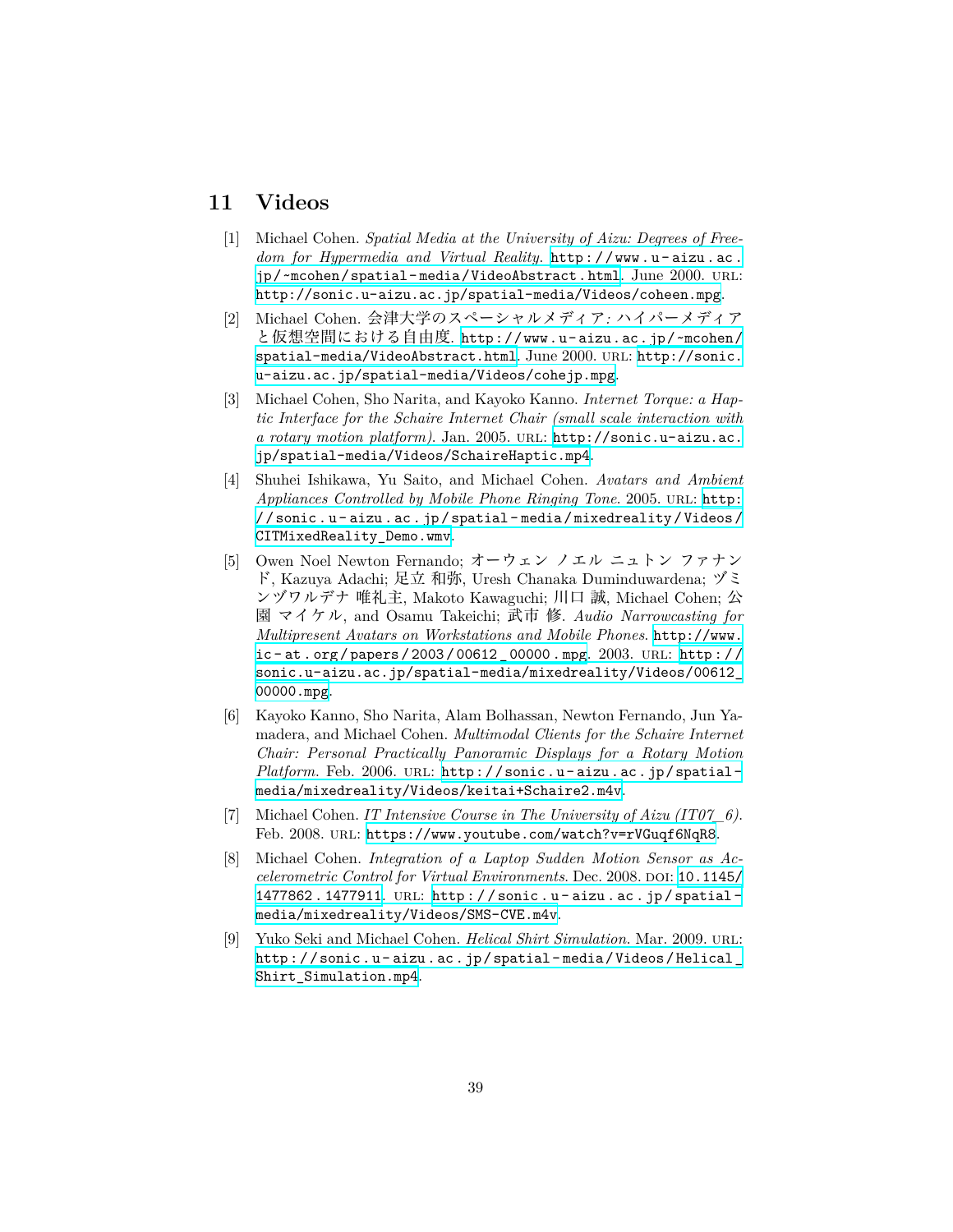- [10] Michael Cohen, Norbert Győrbíró, and Kamen Kanev. *Cryptosteganographic Affordances for Multimodal Interfaces*. Dec. 2009. url: [http:](http://sonic.u-aizu.ac.jp/spatial-media/Videos/CLUSPI_demo-HD.mov) [/ / sonic . u - aizu . ac . jp / spatial - media / Videos / CLUSPI \\_ demo -](http://sonic.u-aizu.ac.jp/spatial-media/Videos/CLUSPI_demo-HD.mov) [HD.mov](http://sonic.u-aizu.ac.jp/spatial-media/Videos/CLUSPI_demo-HD.mov).
- [11] Julián Villegas, Mamoru Ishikawa, Akira Inoue, Hirmitsu Sato, Hiroaki Tsubakihara, Michael Cohen, and Jun Yamadera. *"VMP My Ride": Windshield Wipers That Swing*. June 2009. url: [http://www.u-aizu.ac.](http://www.u-aizu.ac.jp/~mcohen/spatial-media/VMPMyRide/VMPMyRide.mp4) [jp/~mcohen/spatial-media/VMPMyRide/VMPMyRide.mp4](http://www.u-aizu.ac.jp/~mcohen/spatial-media/VMPMyRide/VMPMyRide.mp4).
- [12] Rasika Ranaweera, Prabath Weerasinghe, and Michael Cohen. *Mapping Emotions to Avatar Gestures*. May 2010. url: [https://www.youtube.](https://www.youtube.com/watch?v=ArmRWv6sVzc) [com/watch?v=ArmRWv6sVzc](https://www.youtube.com/watch?v=ArmRWv6sVzc).
- [13] Rasika Ranaweera and Michael Cohen. *Wonderland–CVE Bridge*. May 2010. url: <https://www.youtube.com/watch?v=zPzx2OkSsI4>.
- [14] Jens Herder, Michael Cohen, and Jun Yamadera. *Virtual set interview for "Japan Woche" fractals and self-similarity*. [http://vsvr.medien.fh](http://vsvr.medien.fh-duesseldorf.de/japanwoche)[duesseldorf.de/japanwoche](http://vsvr.medien.fh-duesseldorf.de/japanwoche). May 2011. URL: [http://www.youtube.](http://www.youtube.com/watch?v=ZziK_nueBpI) [com/watch?v=ZziK\\_nueBpI](http://www.youtube.com/watch?v=ZziK_nueBpI).
- [15] Michael Cohen, Rasika Ranaweera, Hayato Ito, Shun Endo, Sascha Holesch, and Julián Villegas. *"Twin Spin": Steering Karaoke (or anything else) with Smart Phone Wands Deployable as Spinnable Affordances*. Feb. 2012. url: [http://sonic.u-aizu.ac.jp/spatial-media/Videos/](http://sonic.u-aizu.ac.jp/spatial-media/Videos/Twin%20Spin.m4v) [Twin%20Spin.m4v](http://sonic.u-aizu.ac.jp/spatial-media/Videos/Twin%20Spin.m4v).
- [16] Michael Cohen. *University of Aizu Virtual Tour*. 2012. url: [http://www.](http://www.u-aizu.ac.jp/~mcohen/welcome/courses/AizuDai/undergraduate/HI&VR/VirtualTour/) [u-aizu.ac.jp/~mcohen/welcome/courses/AizuDai/undergraduate/](http://www.u-aizu.ac.jp/~mcohen/welcome/courses/AizuDai/undergraduate/HI&VR/VirtualTour/) [HI&VR/VirtualTour/](http://www.u-aizu.ac.jp/~mcohen/welcome/courses/AizuDai/undergraduate/HI&VR/VirtualTour/).
- [17] Rasika Ranaweera, Michael Cohen, and Michael Frishkopf. *Folkways in Wonderland*. 2013. url: <https://www.youtube.com/channel/UC4blqRytYoi2LxTvKUZxSmw>.
- [18] Rasika Ranaweera, Michael Cohen, and Shun Endo. *iBaton: Conducing Virtual Concerts Using Smartphones.* Nov. 2014. URL: [https://www.](https://www.youtube.com/watch?v=J7iX9QKtxOc) [youtube.com/watch?v=J7iX9QKtxOc](https://www.youtube.com/watch?v=J7iX9QKtxOc).
- [19] Michael Cohen. *Rotational DsoF: yaw, pitch, & roll → pirouettes, somersaults, & cartwheels*. Photosphere. June 2015. url: [https://www.](https://www.youtube.com/watch?annotation_id=annotation_3034847841&feature=iv&src_vid=XvMFTTOM9_U&v=j8q6kTUEWXo) [youtube.com/watch?annotation\\_id=annotation\\_3034847841&feature=](https://www.youtube.com/watch?annotation_id=annotation_3034847841&feature=iv&src_vid=XvMFTTOM9_U&v=j8q6kTUEWXo) [iv&src\\_vid=XvMFTTOM9\\_U&v=j8q6kTUEWXo](https://www.youtube.com/watch?annotation_id=annotation_3034847841&feature=iv&src_vid=XvMFTTOM9_U&v=j8q6kTUEWXo).
- [20] Michael Cohen; 公園マイケル and Oyama Tomohiro; 小山 朋浩. *Segway orbit with synchronous panning*. Photosphere. July 2015. URL: [https:](https://www.youtube.com/watch?v=-HVIKbtlsbI) [//www.youtube.com/watch?v=-HVIKbtlsbI](https://www.youtube.com/watch?v=-HVIKbtlsbI).
- [21] Endo Shun; 遠藤 駿, Ryskeldiev Bektur; リスケリヂィエフ ベクトウル, Nishimura Kensuke; 西村 健亮, Ito Hayato; 伊藤 勇斗, Yokokōji Takeshi; 横小路 健, Rasika Ranaweera; ラシィカ ラナウィラ, Okamoto Takuya; 岡本 拓也, and Michael Cohen; 公園 マイケル. *"Twhirleds" for iOS* and Android. June 2015. URL: [https://www.youtube.com/watch?v=](https://www.youtube.com/watch?v=XF2pGPDrr7s) [XF2pGPDrr7s](https://www.youtube.com/watch?v=XF2pGPDrr7s).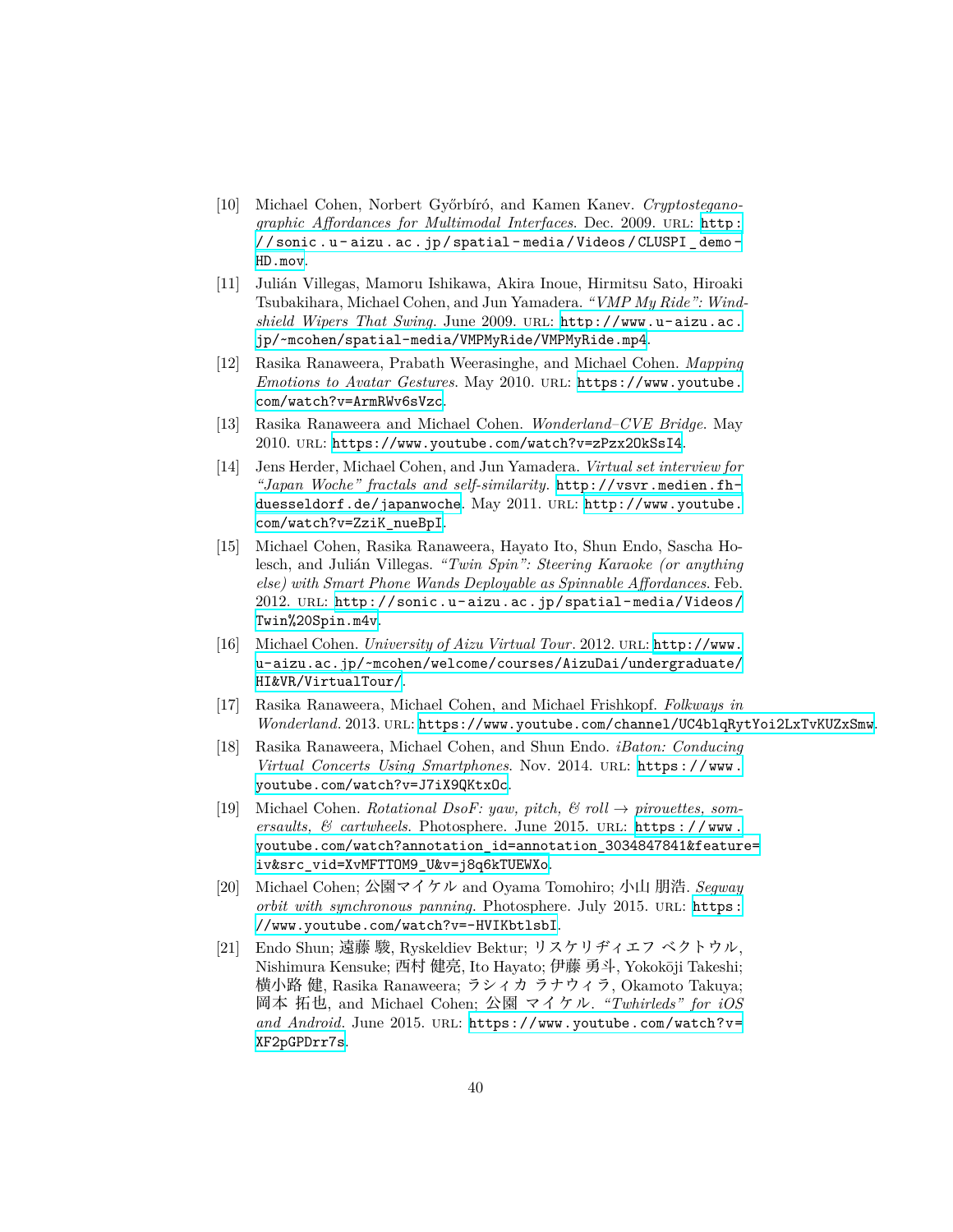- [22] Kanno Toshifumi; 菅野 才文, Okamoto Takuya; 岡本 拓也, Sugii Yuta; 杉 井 雄汰, Alam Bolhassan; アラムシャボルハサン, Oyama Tomohiro; 小 山 朋浩, Rasika Ranaweera; ラシィカ ラナウィラ, Ryskeldiev Bektur; リ スケリヂィエフ ベクトウル, Shuno Kazuki; 収納 和樹, Kamada Tomoya; 鎌田 智也, Yoshikawa Takuzou; 吉川 拓蔵, Osaka Hiroaki; 尾坂 弘章, Adachi Kazuya; 足立 和弥, Uresh Duminduwardena; 唯礼主 ヅミン ヅワルデナ, Owen Noel Newton Fernando; オーウェンノエルニュト ンファナンド, Norbert Győrbíro; ノルベルト ギョールビーロー, Sasa Kenta; 佐々 健太, Ihara Shiyougo; 伊原 正悟, Wada Takashi; 和田 貴 志, Tsukida Naoki; 月田 直樹, Shuno Kazuki; 収納 和樹, Yokomatsu Yoshiyuki; 横松 禎之, Shimizu Masataka; 清水 雅高, Saitou Gou; 斎 藤 豪, Sasamoto Yuya; 笹本 佑哉, and Michael Cohen; 公園 マイケ ル. *"CVE": Collaborative Virtual Environment*. July 2015. url: [https:](https://www.youtube.com/watch?v=iJreaIXZSI8) [//www.youtube.com/watch?v=iJreaIXZSI8](https://www.youtube.com/watch?v=iJreaIXZSI8).
- [23] Nakada Anzu; 中田 杏, Hashimoto Aya; 橋本 彩, and Michael Cohen; 公園 マイケル. *Padiddle and Poi rigs: spinning and whirling control of* photospherical browsing. June 2015. URL: [https://www.youtube.com/](https://www.youtube.com/watch?v=Fpgj6nNb6ns) [watch?v=Fpgj6nNb6ns](https://www.youtube.com/watch?v=Fpgj6nNb6ns).
- [24] Michael Cohen; 公園 マイケル, Nakada Anzu; 中田 杏, Hashimoto Aya; 橋本 彩, Ryskeldiev Bektur; リスケリヂィエフ ベクトウル, Oyama Tomohiro; 小山 朋浩, Sasamoto Yuya; 笹本 佑哉, and Uresh Duminduwardena; 唯礼主 ヅミンヅワルデナ. *Motorized turn-table for automatic panning capture;* 自動撮影する電動ターンテーブル. June 2015. url: [https://www.youtube.com/watch?v=XvMFTTOM9\\_U](https://www.youtube.com/watch?v=XvMFTTOM9_U).
- [25] Kasama Keizo; 笠間 啓造, Watanabe Keiji; 渡部 慶二, Michael Cohen; 公園 マイケル, Rasika Ranaweera; ラシィカ ラナウィラ, Nagai Tatsuya; 長井 達也, Doi Kunihiro; 土井 邦裕, Adachi Kazuya; 足立 和弥, Kanno Kayoko; 菅野 加代子, Shuno Kazuki; 収納 和樹, Kaneko Daisuke; 金子 大輔, and Alam Bolhassan; アラムシャ ボルハサン. *"Schaire" Rotary Motion Platform*. June 2015. url: [https://www.youtube.com/watch?](https://www.youtube.com/watch?v=dI4m3YUaCVk) [v=dI4m3YUaCVk](https://www.youtube.com/watch?v=dI4m3YUaCVk).
- [26] Tsukida Naoki; 月田 直樹, Okamoto Takuya; 岡本 拓也, Ryskeldiev Bektur; リスケリヂィエフ ベクトウル, and Michael Cohen; 公園 マイケ ル. *"Lights, Camera, Action!": Ambient lighting extending photospherical display.* June 2015. URL: [https://www.youtube.com/watch?v=](https://www.youtube.com/watch?v=Y7uIvOCgxpE) [Y7uIvOCgxpE](https://www.youtube.com/watch?v=Y7uIvOCgxpE).
- [27] Michael Cohen and Tomohiro Oyama. *Exocentric Rendering of "Reality Distortion" User Interface to Illustrate Egocentric Reprojection*. Aug. 2015. url: <https://www.youtube.com/watch?v=lC7cNSB1ZWE>.

#### **12 Other**

[1] Cliff Fluet, Nick Meehan, Monica Bolles, Kevin Bacon, and Michael Cohen. *Panel: The Future of Us: Exploring the Depth of Immersive Me-*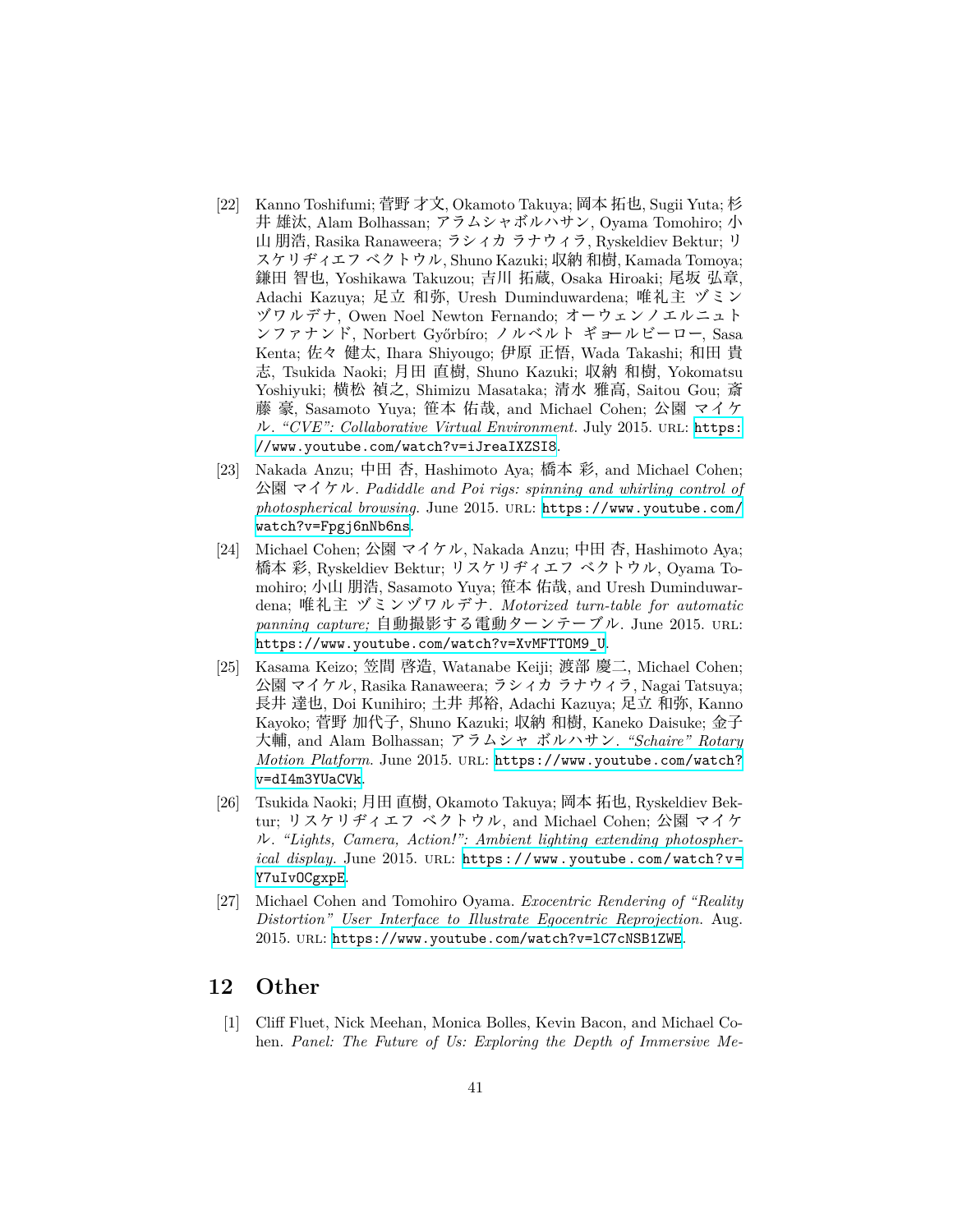*dia and Creating New Social Experiences in Extended Realities*. Reeperbahn Festival Sequencer Tour and Wunderbar Together with WickedWork. SXSW German Haus, Austin, Mar. 2019. URL: [https://mobile.](https://mobile.german-haus.com/program.html#filter=.Tue-03_12_19) [german-haus.com/program.html#filter=.Tue-03\\_12\\_19](https://mobile.german-haus.com/program.html#filter=.Tue-03_12_19).

- [2] Michael Cohen, Rob Oudendijk, and Yuka Hayashi. "Dancing Wipers". In: *Maker Faire*. <http://makezine.jp/event/makers2015/yr-design/>. Tokyo, Aug. 2015. url: <http://makezine.jp/event/mft2015/en/>.
- [3] Sanuki Wataru. *"Machi-Beacon"*. "Aizu Industry IT Technology" contest. Aizu IT Forum Encouragement Prize. Supervised by Julián Villegas and Michael Cohen. Aizu-Wakamatsu, Jan. 2014.
- [4] Taiji Yamauchi. "Program: File No. 02". In: *Universities to attempt globalization* 2 (2014), p. 11. url: [http://www.u-aizu.ac.jp/~mcohen/](http://www.u-aizu.ac.jp/~mcohen/scrapbook/p11_kiji2_131014.pdf) [scrapbook/p11\\_kiji2\\_131014.pdf](http://www.u-aizu.ac.jp/~mcohen/scrapbook/p11_kiji2_131014.pdf).
- [5] Digital Information. *Whirled Worlds*. YouTube copy: [http : / / www .](http://www.youtube.com/watch?v=mQf89AR3Tbg) [youtube.com/watch?v=mQf89AR3Tbg](http://www.youtube.com/watch?v=mQf89AR3Tbg); YouTube, Japanese version: [http:](http://www.youtube.com/watch?v=R0nGtvOhFNU) [//www.youtube.com/watch?v=R0nGtvOhFNU](http://www.youtube.com/watch?v=R0nGtvOhFNU); GizmoTv mirror: [http:](http://gizmotv.blogspot.jp/2013/01/twirling-interface-developed-for-mobile.html) [//gizmotv.blogspot.jp/2013/01/twirling-interface-developed](http://gizmotv.blogspot.jp/2013/01/twirling-interface-developed-for-mobile.html)[for- mobile.html](http://gizmotv.blogspot.jp/2013/01/twirling-interface-developed-for-mobile.html); Nate (Korean) mirror: [http://pann.nate.com/](http://pann.nate.com/video/221245229) [video/221245229](http://pann.nate.com/video/221245229). 2013. url: [http://www.diginfo.tv/v/12-0195-d](http://www.diginfo.tv/v/12-0195-d-en.php)[en.php](http://www.diginfo.tv/v/12-0195-d-en.php).
- [6] Xinghui Guo. "Digital Inclusion, Education IT: Japan university helps special education school with ICT". In: *FutureGov Asia Pacific* (Aug. 2011). url: [http://www.futuregov.asia/articles/2011/may/20/](http://www.futuregov.asia/articles/2011/may/20/japan-university-helps-special-education-school-ic) [japan-university-helps-special-education-school-ic](http://www.futuregov.asia/articles/2011/may/20/japan-university-helps-special-education-school-ic).
- [7] Fukushima Minpo. "University of Aizu professor and student develop easy to use software for disabled students". In: *Fukushima Minpo* (Feb. 18, 2011), p. 9. url: [http://www.u-aizu.ac.jp/~mcohen/scrapbook/](http://www.u-aizu.ac.jp/~mcohen/scrapbook/Fukushima_Minpo_18.2.2011.pdf) [Fukushima\\_Minpo\\_18.2.2011.pdf](http://www.u-aizu.ac.jp/~mcohen/scrapbook/Fukushima_Minpo_18.2.2011.pdf).
- [8] Ayako Shibata. "Software Development for Yougo Gakko Special Students". In: *University Newspaper* (Aug. 4, 2011). [http://www.u-aizu.](http://www.u-aizu.ac.jp/~mcohen/scrapbook/UniversityNewspaper-8.4.11.pdf) [ac.jp/~mcohen/scrapbook/UniversityNewspaper-8.4.11.pdf](http://www.u-aizu.ac.jp/~mcohen/scrapbook/UniversityNewspaper-8.4.11.pdf), p. 18. url: <http://daigakushinbun.com/post/view/578>.
- [9] *"Cyberbus" Spatial Sound Navigation Seminar*. [http://www.u-aizu.](http://www.u-aizu.ac.jp/events/jisedainavi.html) [ac.jp/events/jisedainavi.html](http://www.u-aizu.ac.jp/events/jisedainavi.html), [http://www.fukushima-iri.jp/](http://www.fukushima-iri.jp/news/topic-id723.php) [news/topic- id723.php](http://www.fukushima-iri.jp/news/topic-id723.php). June 2010. url: [http://www.fukushima](http://www.fukushima-iri.jp/news/topic-id710.php)[iri.jp/news/topic-id710.php](http://www.fukushima-iri.jp/news/topic-id710.php).
- [10] Ian Wilson. "Seeing Speech". In: *Fukushima Course* 323 (July 2009). Experimental subject, pp. 38–41. issn: 0288-0954.
- [11] Michael Cohen. "I Do *♡* Aizu; アイヅ あいづ!". In: *Fukushima Minpo* (June 14 2009). The University of Aizu Relay Essay, [http://www.u](http://www.u-aizu.ac.jp/~mcohen/welcome/Aizu/IDoLoveAizu-J.html)[aizu.ac.jp/~mcohen/welcome/Aizu/IDoLoveAizu-J.html](http://www.u-aizu.ac.jp/~mcohen/welcome/Aizu/IDoLoveAizu-J.html), p. 9. url: [http://www.u-aizu.ac.jp/~mcohen/welcome/Aizu/IDoLoveAizu.](http://www.u-aizu.ac.jp/~mcohen/welcome/Aizu/IDoLoveAizu.html) [html](http://www.u-aizu.ac.jp/~mcohen/welcome/Aizu/IDoLoveAizu.html).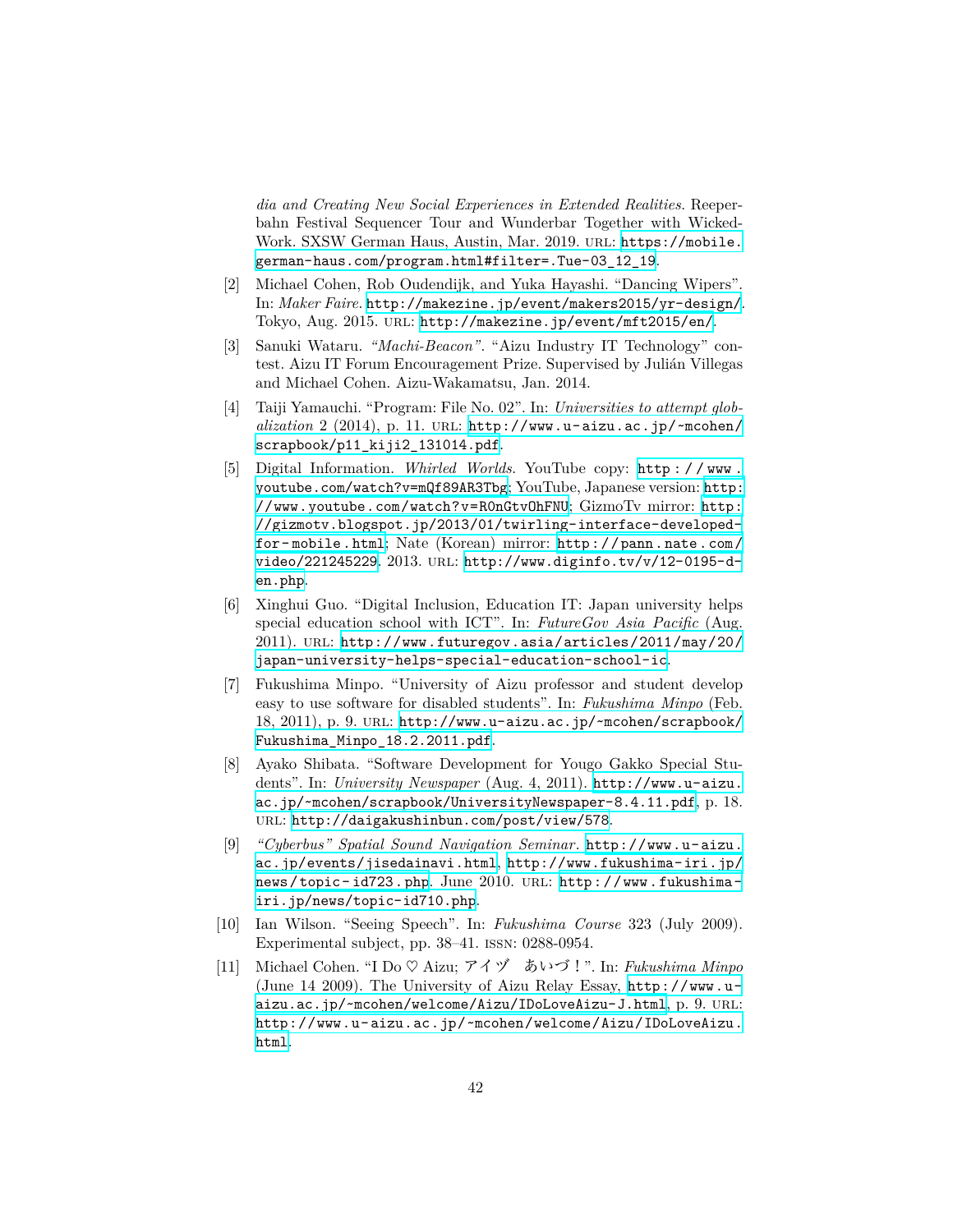- [12] Taiji Yamauchi. In: Nikkei BP Mook 'Changing Universities' Series. Nikkei BP, 2008-2009, pp. 62–65. isbn: 978-4-86130-329-6. url: [http://ec.](http://ec.nikkeibp.co.jp/item/books/K00710.html) [nikkeibp.co.jp/item/books/K00710.html](http://ec.nikkeibp.co.jp/item/books/K00710.html).
- [13] O. N. N. Fernando, M. Cohen, A. D. Cheok, A. P Madurapperuma, R. Koskimaa, and K. Lehtonen, eds. *Spatial Audio for Mobile Devices (Workshop at MobileHCI: The 9th Conf. on Human-Computer Interaction with Mobile Devices and Services)*. Singapore, Sept. 2007.
- [14] Michael Cohen. "Spatial Media". In: *Boston Siggraph Summit*. Boston, July 2006.
- [15] Durand R. Begault and Michael Cohen. *Sonic Web Site for Desktop Audio Production: An Electronic Guide to Producing Computer Audio for Multimedia*. 2007. url: <http://sonic.u-aizu.ac.jp>.
- [16] Michael Cohen. *ATIP01.020: Report on Virtual Reality 2001 (VR'01)*. Apr. 2001. URL: [http://www.atip.org/index.php/atip-publications-](http://www.atip.org/index.php/atip-publications-2/atip-reports/2001/7472-atip01-020-virtual-reality-2001-vr01)[2/atip-reports/2001/7472-atip01-020-virtual-reality-2001](http://www.atip.org/index.php/atip-publications-2/atip-reports/2001/7472-atip01-020-virtual-reality-2001-vr01) [vr01](http://www.atip.org/index.php/atip-publications-2/atip-reports/2001/7472-atip01-020-virtual-reality-2001-vr01).
- [17] Michael Cohen. *ATIP01.021: Report on Mixed Reality (ISMR'01 & Mi-Rai'01*). May 2001. URL: [http://www.atip.org/index.php/atip](http://www.atip.org/index.php/atip-publications-2/atip-reports/2001/7473-atip01-021-mixed-reality-isrm01-mirai01)[publications- 2/atip- reports/2001/7473- atip01- 021- mixed](http://www.atip.org/index.php/atip-publications-2/atip-reports/2001/7473-atip01-021-mixed-reality-isrm01-mirai01)[reality-isrm01-mirai01](http://www.atip.org/index.php/atip-publications-2/atip-reports/2001/7473-atip01-021-mixed-reality-isrm01-mirai01).
- [18] Michael Cohen. マルチメディアを皆様のために*:* バーチャルリアリ ティー*(*仮想現実*)* とテレコミュニケーション*; Conferences, Concerts, and Cocktail Parties*. Technical Report 95-1-015. University of Aizu, May 1995.
- [19] Michael Cohen and Elizabeth M. Wenzel. *The Design of Multidimensional Sound Interfaces*. Technical Report 95-1-004. University of Aizu, Feb. 1995.
- [20] Michael Cohen and Mikiko Cohen. "Techno Tokyo". In: *Tokyo Journal* 139 (Mar. 1993), pp. 32–33. url: <http://www.tokyojournal.com>.
- [21] Michael Cohen. *Two-Dimensional Audio Windows: Conferences, Concerts, and Cocktails*. Tech. rep. HITL-R-91-1. University of Washington: **H**uman **I**nterface **T**echnology Lab, Feb. 1991.
- [22] Michael Cohen. *Multidimensional Audio Window Management*. Technical Memorandum TM-NPL-015362. Bell Communications Research, Oct. 1989.
- [23] Michael Cohen. *Holoistics*. Winning Paper, Honeywell Futurist Competition. Apr. 1988.
- [24] Michael Cohen, Stephen Mann, Rik Littlefield, and Kenneth Sloan. *3D I/O*. Technical Report 88-06-01. Department of Computer Science, University of Washington, June 1988.
- [25] Michael Cohen. *What's Trup: Doc*. Internal Memorandum IM-000-21460- 87-03. Bell Communications Research, Oct. 1987.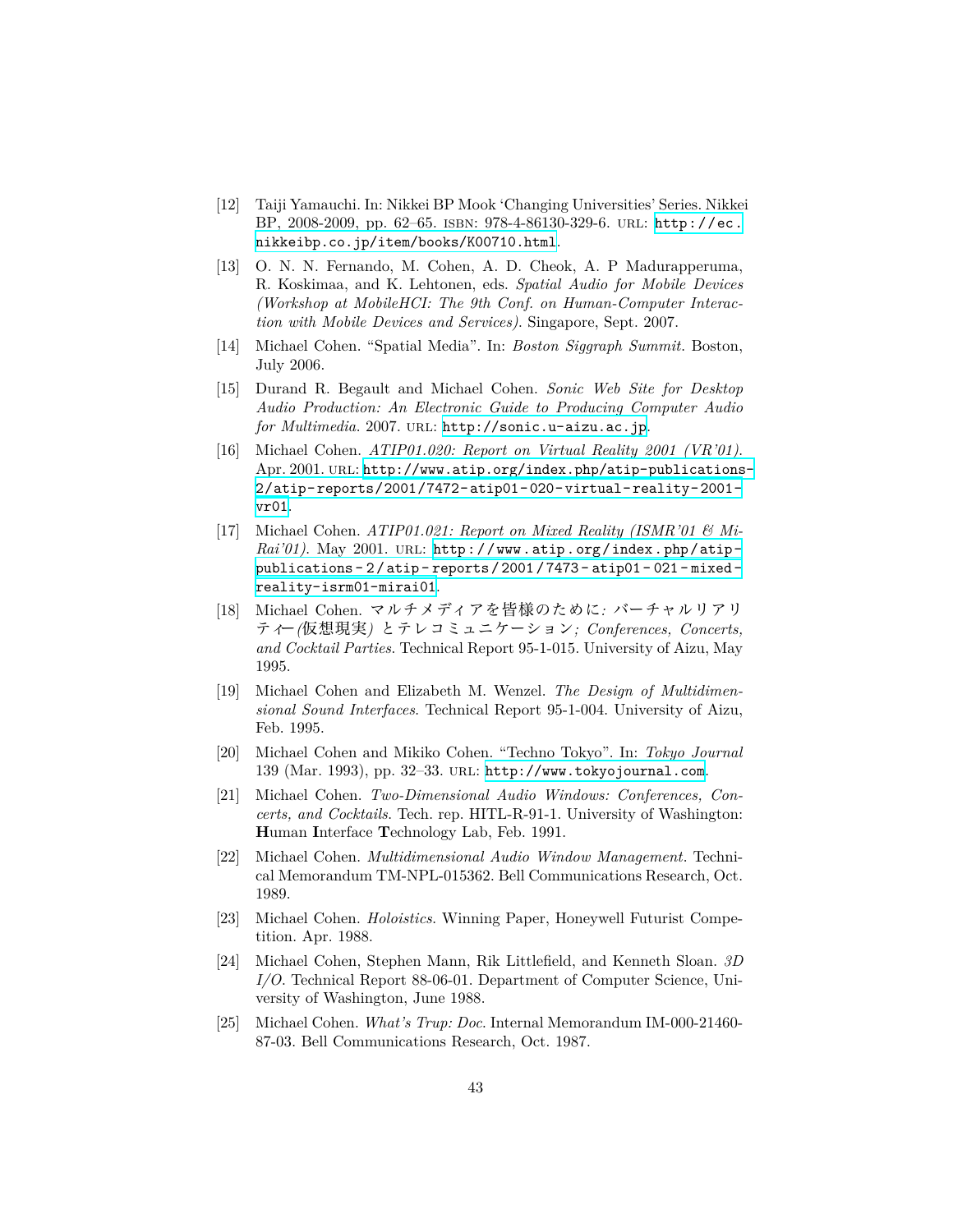- [26] Michael Cohen. *Stereotelephonics*. Internal Memorandum IM-000-21460- 87-04. Bell Communications Research, Oct. 1987.
- [27] Michael Cohen. *jigShirtTM Helical Puzzle Fashions*. U.S. Patent #D279,937. Aug. 1985. url: [http://pdfpiw.uspto.gov/.piw?PageNum=0&docid=](http://pdfpiw.uspto.gov/.piw?PageNum=0&docid=D0279937) [D0279937](http://pdfpiw.uspto.gov/.piw?PageNum=0&docid=D0279937).
- [28] Michael Cohen and Drew Powles. *NU Database Installation Guide*. BBN Report 5688. Bolt, Beranek and Newman Communication (BBNCC), 1984.
- [29] Michael Cohen. *PL300 Device Test Module Users' Manual*. Tech. rep. PL300 UM 02540-1081; 553-153-56. Teradyne, Mar. 1982.
- [30] Michael Cohen. *Photographs*. The Hamagshimim Journal. Jan. 1981.

#### **13 Doctoral Students**

- [1] Hisada Masayuki; 久田 雅之. "Combinatorial and Topological Methods for Shape Processing". Co-supervised with Sasha Belyaev. PhD thesis. Mar. 2002.
- [2] Marui Atsushi; 丸井 淳史. "Perceptually-based Control of Multiparameter Distortion Effects Processing for Musical Applications; 音楽用多 次元ディストーション・エフェクトの感性をベースとした制御". Cosupervised with William Martens. PhD thesis. Mar. 2003.
- [3] Ashu Marasinghe; チャンドラジット アーシュボーダ. "Perceptual, Semantic, Typological, and Kansei Attributes/Properties for Cross-Language Vowel Perception". PhD thesis. Mar. 2004.
- [4] Noor Alamshah Boolhassan; ノア アラムシャ ボルハサン. "Image-based Stereographic Navigation in Collaborative Virtual Environments Using Dynamic Node Selection". PhD thesis. Mar. 2005.
- [5] Newton Fernando; オーウェンノエル ニュトン ファナンド. "Narrowcasting and Privacy for Multipresent Avatars on Workstations and Mobile Phones in Collaborative Virtual Environments". PhD thesis. Mar. 2006.
- [6] Charith Giragama; チャリットニランヂャン ワャゴダポラ ギラーガマ. "Perceptual, Semantic, Typological, and Kansei Attributes/Properties for Cross-Language Vowel Perception". Co-supervised with William Martens. PhD thesis. Mar. 2008.
- [7] Sabbir Alam; モハメド サッビル アラム. "Narrowcasting Attributes for Articulated Media Privacy and Awareness in SIP Audio Conferencing; SIP 音声会議における、分離された内輪情報(メディアプライバシー) と認識のためのナローキャスティング概念の利用". PhD thesis. Mar. 2008.
- [8] Julián Villegas; ジュリアン ヴィジェガス. "Psychoacoustic Roughness Applications in Music: On Automatic Retuning and Binaural Perception". PhD thesis. Mar. 2010.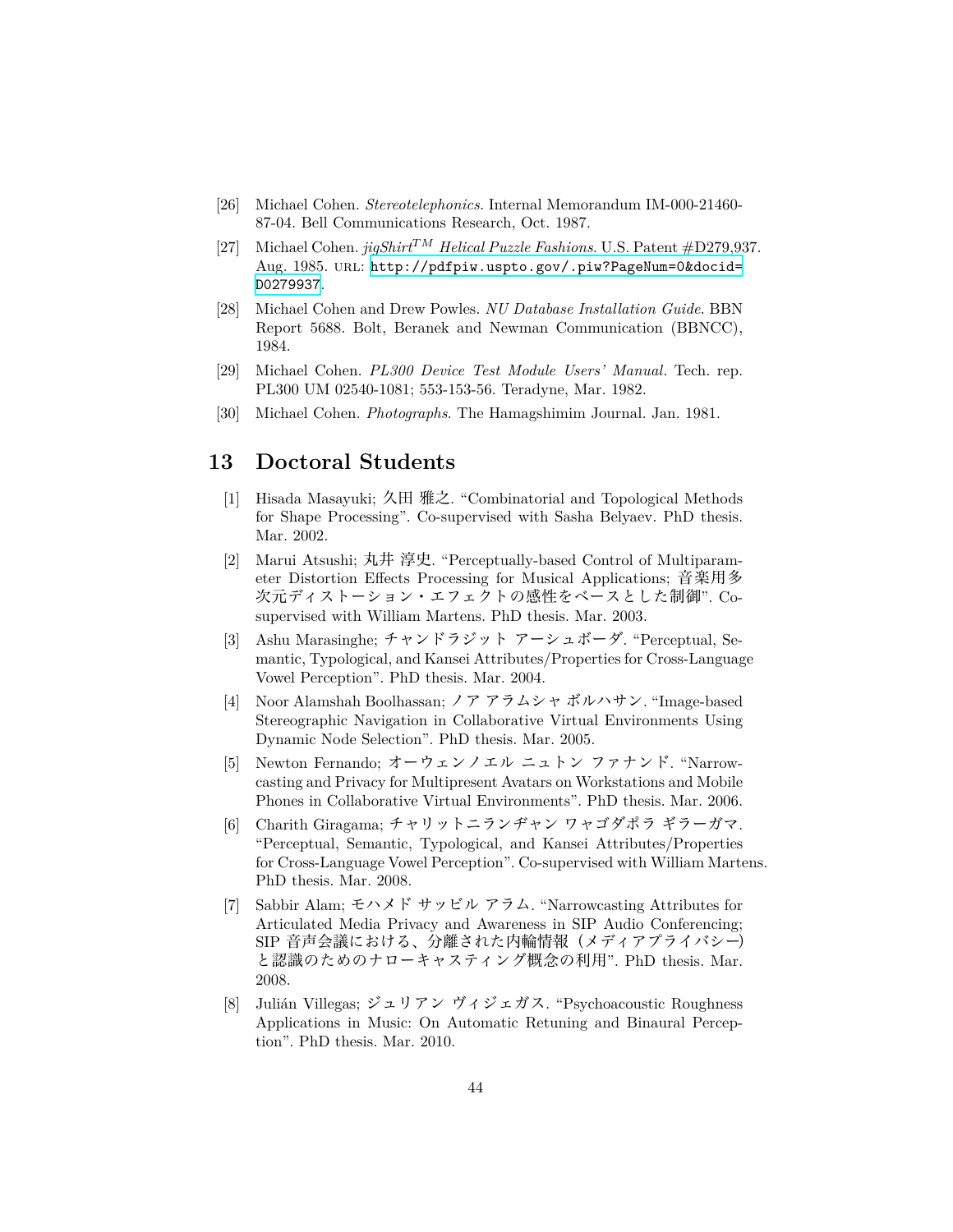- [9] Norbert Győrbíró; ノルベルト ギョールビーロー. "Interaction Methods for Recording and Recollecting Personal Experiences; 個人の重要な経験 を記録し回想する新しいインタラクション". PhD thesis. Mar. 2011.
- [10] Senaka Amarakeerthi; セナカ アマラキールテイ. "Voice-Based Emotion Excitation of Collaborative Virtual Environments; 仮想環境での音声に 基づいた感情表現". PhD thesis. Mar. 2013.
- [11] Rasika Ranaweera; ラシィカ アミル ラナウィラ. "Gestural Interfaces for Orchestral Control with Musical Sequencing and Narrowcasting- and Multipresence-Enabled Music Browser for Multimodal Interfaces in Immersive Virtual Environments". PhD thesis. Mar. 2016. URL: https: [//u-aizu.repo.nii.ac.jp/?action=repository\\_uri&item\\_id=128](https://u-aizu.repo.nii.ac.jp/?action=repository_uri&item_id=128).
- [12] Bektur Ryskeldiev; リスケリヂィエフ ベクトウル. "Compositing realtime media streams for groupware panoramic browsing, situation awareness, and enriched user experience; 共同作業ソフトウェアにおける周囲 のパノラマ閲覧,状況認識,および豊かなユーザー体験を提供するた めのリアルタイムメディアストリームの合成". PhD thesis. Sept. 2018. url: [https://u-aizu.repo.nii.ac.jp/?action=repository\\_uri&](https://u-aizu.repo.nii.ac.jp/?action=repository_uri&item_id=156) [item\\_id=156](https://u-aizu.repo.nii.ac.jp/?action=repository_uri&item_id=156).

#### **14 Masters Students**

- [1] Ishikawa Kimitaka; 石川君孝. "Using a MIDI Module as a Sound Spatialization Backend". Co-supervised with William Martens. MA thesis. University of Aizu, 1999.
- [2] Yasuda Satoko; 安田諭子. "Modeling Spatial Radiation Characteristics of the Clarinet". Co-supervised with William Martens. MA thesis. University of Aizu, 1999.
- [3] Watanabe Yuuko; 渡辺祐子. "Kansei Engineering for Control of Effects Processing for Musical Sound". Co-supervised with William Martens. MA thesis. University of Aizu, 1999.
- [4] Osada Hideyuki; 長田英之. "Using Spatial Position of Audio Channels for Virtual Karaoke". Co-supervised with William Martens. MA thesis. University of Aizu, 2000.
- [5] Shimizu Masataka; 清水雅高. "Multimodal Information Controlled by a Dynamic Map". Co-supervised with William Martens. MA thesis. University of Aizu, 2001.
- [6] Mikuriya Takashi; 御厨高志. "A Base Architecture for Collaborative Virtual Environment Adapted for Heterogeneous Clients". MA thesis. University of Aizu, 2001.
- [7] Suzuki Kenji; 鈴木健司. "Multichannel Simulation and Reproduction of Virtual Acoustic Environments with Walls of Unequal Absorption". MA thesis. University of Aizu, 2002.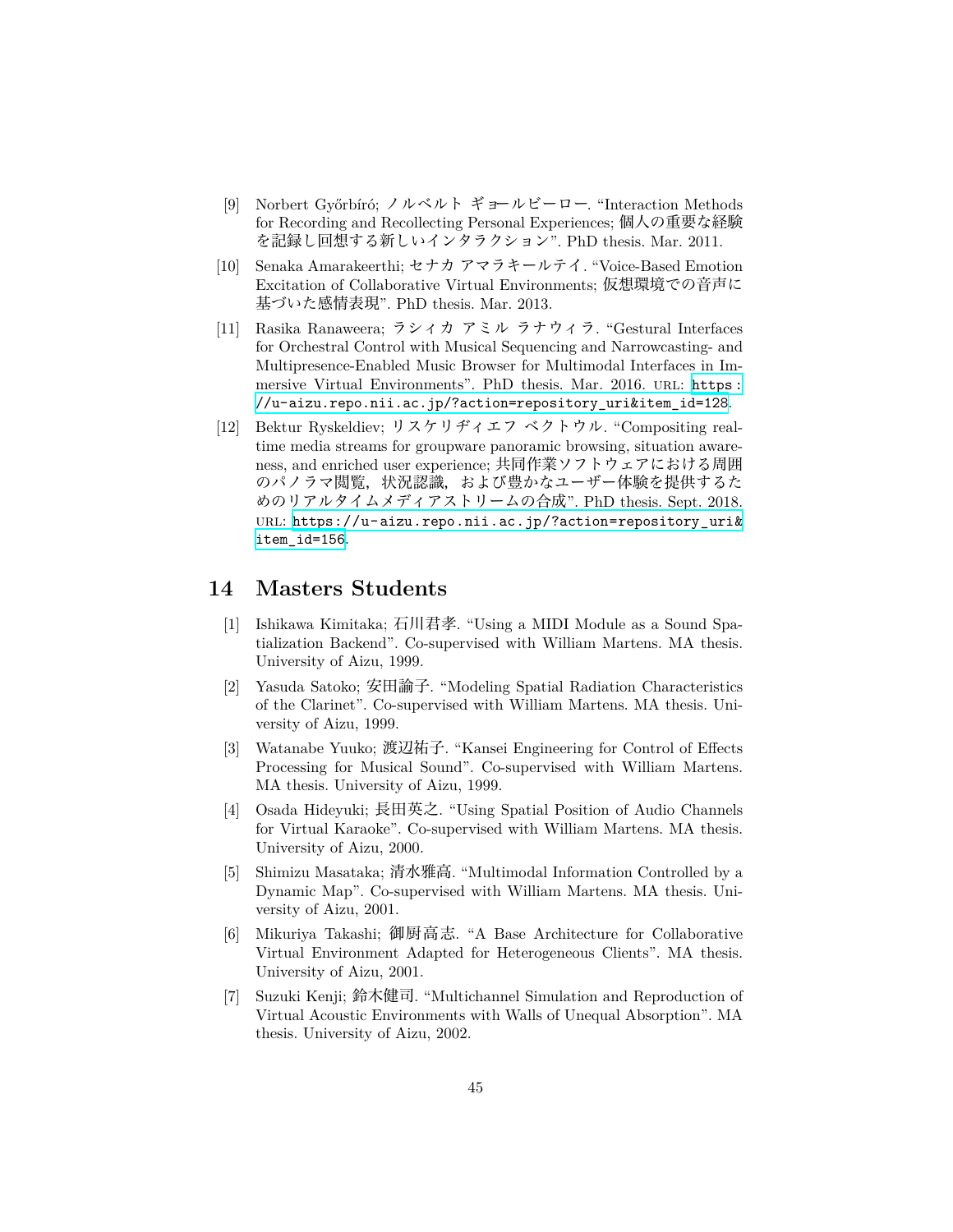- [8] Noor Alamshah Hj Bolhassan; ノアアラムシャボルハサン. "A multiuser multiperspective browser using QuickTime VR and Java; クイクタイム VR と Java を使用した、360 度視覚によるマルチユーザー、マルチ知 覚の研究". MA thesis. University of Aizu, 2002.
- [9] Yamazaki Yasuhiro; 山崎泰宏. "Augmented Audio Reality: compositing mobile telerobotic and virtual spatial audio; アーギュメンテッドオー ディオリアリティ: 遠隔操作ロボットと仮想立体音響の融合について". MA thesis. University of Aizu, 2002.
- [10] Pubudu Medavi Handapangoda; プブドゥハンダパンゴダ. "Information extraction from unstructured and semi-structured textual web documents: A wrapper generation approach; 非体系的、または半ば組み立 てられた本文のウェブドキュメントにおける情報抽出:ラッパー処理 を生成するアプローチ". MA thesis. University of Aizu, 2002.
- [11] Owen Noel Newton Fernando; オーウェンノエルニュトンファナンド. "Java3D-based Development of a Spatial Audio Multipresence Application Featuring Narrowcasting Functions and Rotatable Loudspeaker Axis (Pairwise-Selected Speakers) for a Collaborative Virtual Environment; Java3D による、ナローキャスティングと協調仮想空間のため の回転可能なスピーカー軸(選ばれた対になるスピーカー)を特徴と する空間音響マルチプレゼンスアプリケーションの開発". MA thesis. University of Aizu, 2003.
- [12] Mochizuki Kazuhiro; 望月一広. "Robust and Adaptive Polygonization of Implicit Curves and Surfaces; 陰関数に最適かれたポリゴナイズ手法 について". Co-supervised with Carl Vilbrandt. MA thesis. University of Aizu, 2004.
- [13] Dishna Wanasinghe; デイシウナロウワニワナシンハムデイヤンセラ ゲ. "Psychophysical Validation of a Signal Processing Model Predicting Japanese Onomatopoeia Words Produced in Response to Impact Sounds; 打音を表現する日本語擬音語を予測する信号処理モデルの心理学的検 証". Co-supervised with William Martens. MA thesis. University of Aizu, 2004.
- [14] Mohammad Sabbir Alam; モハメドサッビルアラム. "A Case Study of SIP Application Performance Across Different Networks". MA thesis. University of Aizu, 2004.
- [15] Kawaguchi Makoto; 川口誠. "Implementation of Narrowcasting Operations for Multipresent Avatars in Collaborative Virtual Environments; 仮 想空間における CVE クライアントとしての携帯電話の利用と、音響 の境域制御の実装". MA thesis. University of Aizu, 2005.
- [16] Sasaki Masahiro; 佐々木正浩. ""Dancing Music": Motion Capture Data Parameterizing Musical Synthesis and Spatialization via Speaker Array; 「ダンシングミュージック」: モーションキャプチャデータを用いた音 楽合成とスピーカ群による立体音響の構築". MA thesis. University of Aizu, 2005.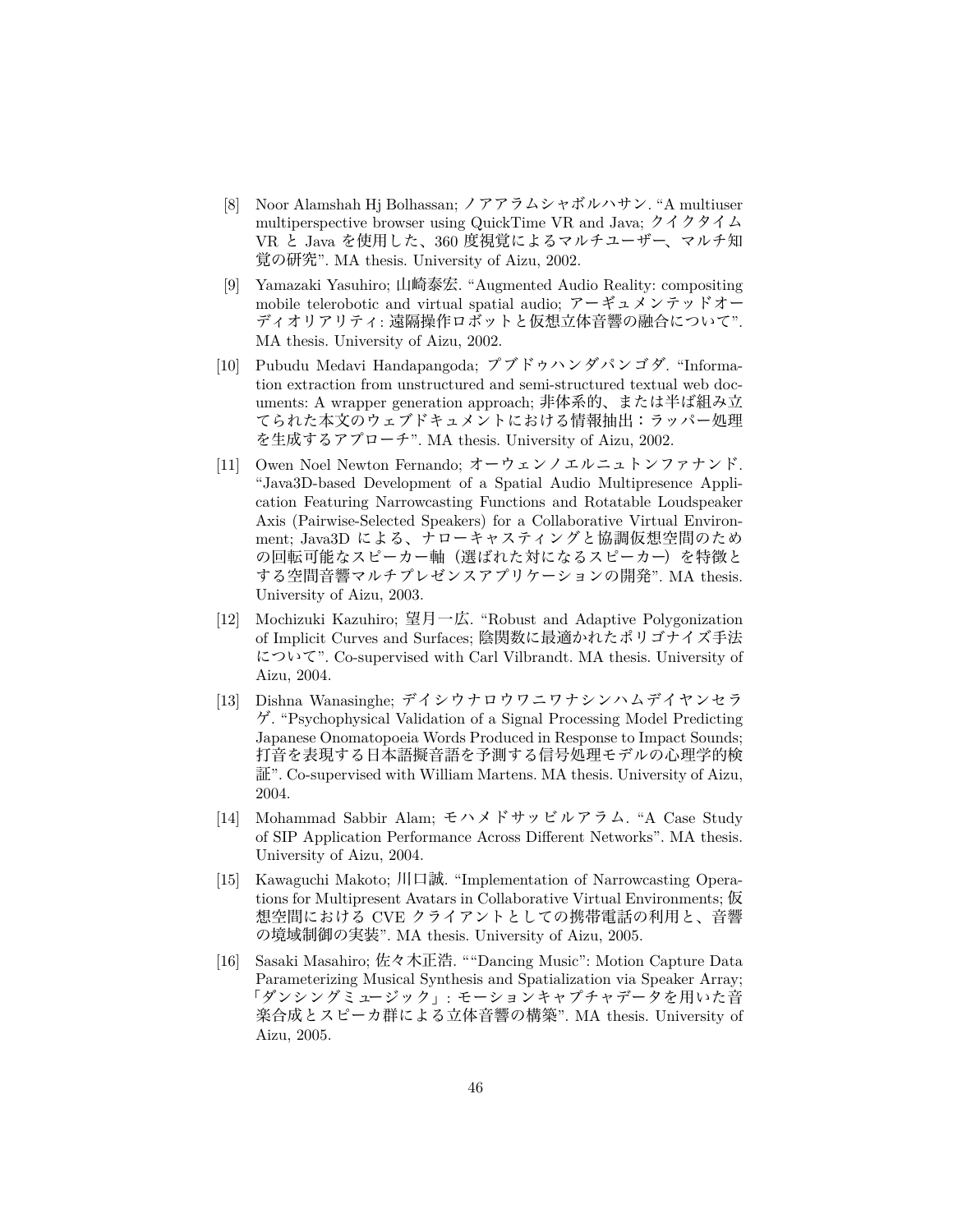- [17] Nakamura Toshinari; 中村寿成. "High Resolution HRTF Measurement and Analysis Using the HATS System". Co-supervised with Jie Huang. MA thesis. University of Aizu, 2005.
- [18] Adachi Kazuya; 足立和弥. "Piloting a Radio-Controlled Vehicle via Rotary Motion Platform Driving Simulator". MA thesis. University of Aizu, 2006.
- [19] Ishikawa Shuhei; 石川周平. "Realtime Video Input Device for Control in Collaborative Virtual Environments". MA thesis. University of Aizu, 2006.
- [20] Hirose Atsuko; 広瀬敦子. "Real-time Motion-capture-driven Musical Spatialization via Speaker Array". MA thesis. University of Aizu, 2006.
- [21] Julián Villegas; ジュリアンヴィジェガス. "Local Consonance Maximization in Realtime". MA thesis. University of Aizu, 2006.
- [22] Kanno Kayoko; 菅野加代子. "Visual Narrowcasting Interface Using Posture Recognition". MA thesis. University of Aizu, 2007.
- [23] Yoshiyuki Yokomatsu; 横松禎之. "Primassa: Polyphonic Spatial Audio System with Matrix Mixer and Speaker Array Integrated with CVE". MA thesis. University of Aizu, 2007.
- [24] Doi Kunihiro; 土井邦裕. "Video Tracking of Rotary Chair for Control in Collaborative Virtual Environments and Virtual Reality Experience with Window Dilation". MA thesis. University of Aizu, 2007.
- [25] Nagai Tatsuya; 長井達也. ""Segwayfinding": Personal Transporter Situation Awareness Using GPS, Google Maps, and Spatial Sound". MA thesis. University of Aizu, 2008.
- [26] Nakamura Takenori; 中村健雄. "Narrowcasting Position in Mobile Groupware: Privacy of Mobile Phone Tracking Using Collaborative Virtual Environment". MA thesis. University of Aizu, 2008.
- [27] Hattori Takayuki; 服部恭幸. "Narrowcasting Position in Mobile Groupware: Privacy of Mobile Phone Tracking Using Collaborative Virtual Environment". MA thesis. University of Aizu, 2009.
- [28] Mine Yorinobu; 岑頼信. "Gestural Domestic Appliance Control". MA thesis. University of Aizu, 2009.
- [29] Sebastian Böttner. "Chromostereopsis In Interactive Walkthroughs". MA thesis. University of Aizu and Hasso Plattner Institut, Universität Potsdam, 2009.
- [30] Ogura Hideki; 小倉英樹. "Remote Control and Tracking of Coordinated Virtual and Miniature Skyship Models". MA thesis. University of Aizu, 2010.
- [31] Rasika Ranaweera; ラシィカアミルラナウィラ. "Enhancing Immersive Music Browsing via "Music in Wonderland"". MA thesis. University of Aizu, 2010.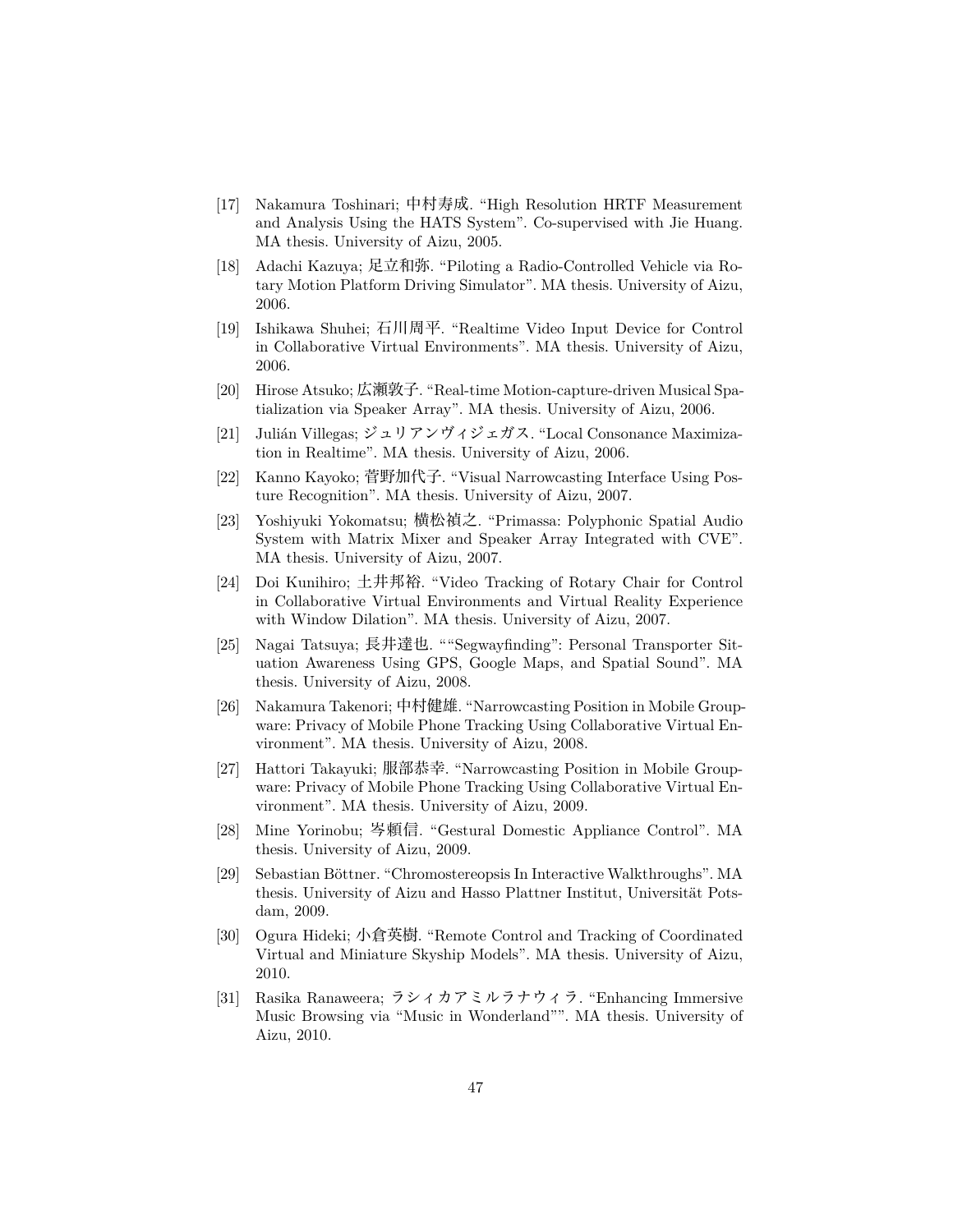- [32] Inoue Akira; 井上昂. "Time-Aware Geomedia Browsing Integration with Virtual Environment". MA thesis. University of Aizu, 2011.
- [33] Mamoru Ishikawa; 石川君孝. "Dancing Wiper in a Driving Simulator". MA thesis. University of Aizu, 2011.
- [34] Sato Hiromitsu; 佐藤浩晃. "Using Motion Capture for Real-time Augmented Reality Scenes". MA thesis. University of Aizu, 2011.
- [35] Prabath Weerasinghe; プラバスウィ̶ラシンハ. "Animating virtual environments with voice-based emotion and beat-tracked rhythm". MA thesis. University of Aizu, 2013.
- [36] Sasamoto Yuya; 笹本佑哉. "Controlling Spatial Sound with Table-top Interfaces". MA thesis. University of Aizu, 2014.
- [37] Saze Shougo; 佐瀬翔吾. "Map- & Photo-Enabled Navigation Assistance in a Driving Simulator". MA thesis. University of Aizu, 2014.
- [38] Nishimura Kensuke; 西村健亮. "Spatial drawing with mobile device". MA thesis. University of Aizu, 2014.
- [39] Ryskeldiev Bektur; リスケリヂィエフベクトウル. "Realtime spatial sound rendering using streamed audio displayed through mobile device loudspeakers". MA thesis. University of Aizu, 2015.
- [40] Oyama Tomohiro; 小山朋浩. "Augmented Reality Scenes for Visualization of Egocentric Projection and Reprojection Featuring Deliberate Distortion and Ambient Lighting". MA thesis. University of Aizu, 2015.
- [41] Isuru Jayarathne; イスルジェアラテネ. "Development of an EEG-Based Biometric Authentication System". MA thesis. University of Aizu, 2017.
- [42] Florian Debaene; フロリアンデバァエン. "E·book authoring to support affective text analysis and semi-automatic selection of mood-compatible soundtracks; 感情的な文章分析と雰囲気に適したサウンドトラックの 半自動選択をサポートする電子書籍作成ツール". MA thesis. University of Aizu, 2019.
- [43] Loïck Walle; ロイクワアル. "Mobile phone affordance controlling rigged extended reality scenes; バイルフォンアフォーダンスによる拡張現実 シーンの操作". MA thesis. University of Aizu, 2019.

# **15 Graduation Research (Capstone Project Advisor)**

- [1] Imaizumi Takashi; 今泉 貴志. *Color-Blushed Outlines*. Graduation Research Thema, University of Aizu. 1997.
- [2] Sekine Naoto. *Zebrackets for Kanji*. Graduation Research Thema, University of Aizu. 1997.
- [3] Suda Junichi. *Chromadepth Color Cues for Virtual Reality*. Graduation Research Thema, University of Aizu. 1997.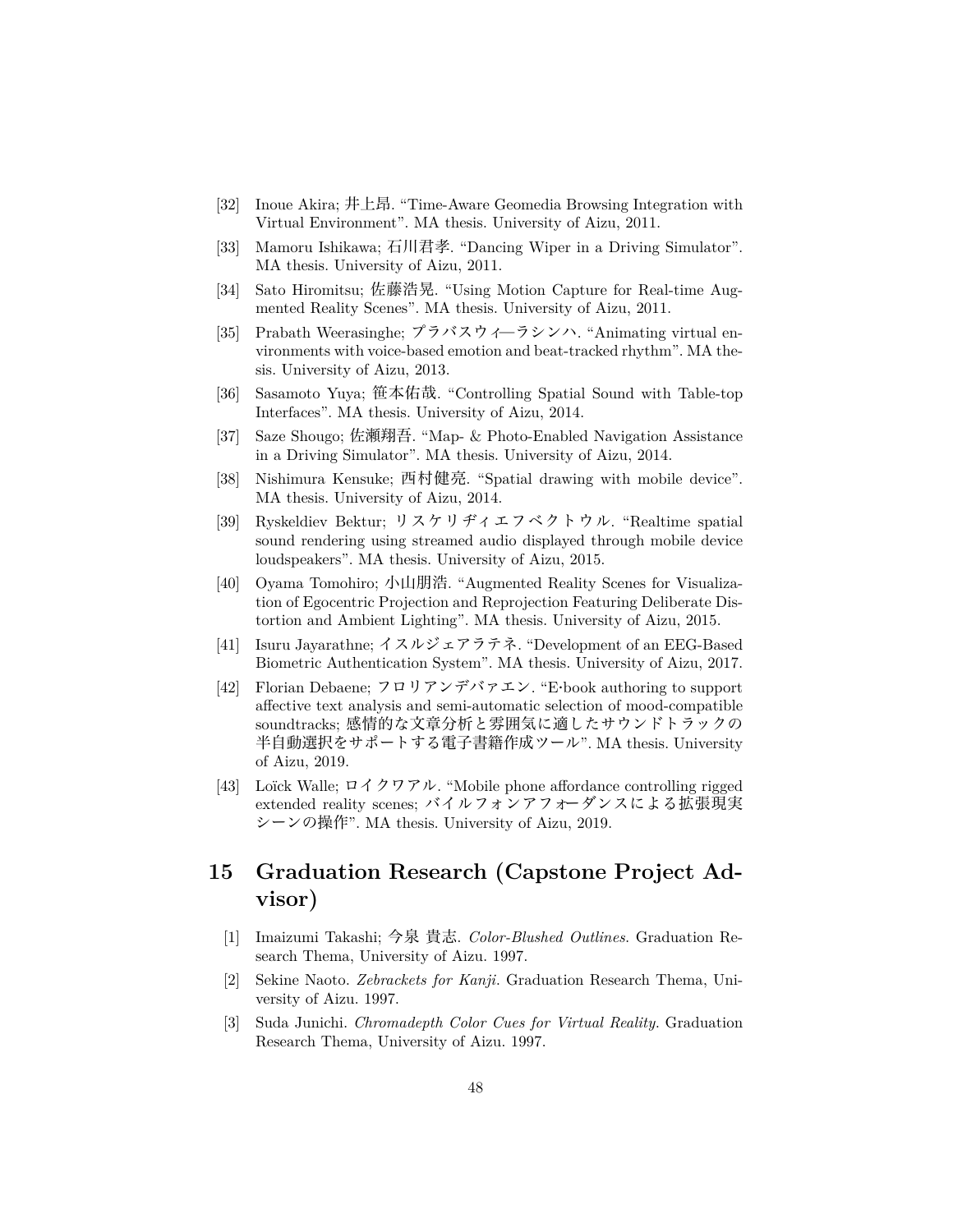- [4] Suzuki Taku; 鈴木 卓 and Jens Herder. *Resource Management for MIDI Mixels*. Graduation Research Thema, University of Aizu. 1997.
- [5] Yoshiba Junichi. *Keyboard Animation*. Graduation Research Thema, University of Aizu. 1997.
- [6] Suzuki Hiromi. *Calculations of Entropy Using Mathematica*. Graduation Research Thema, University of Aizu. 1998.
- [7] Hirose Minefumi and Jens Herder. *Abstract Interface to Sound Spatialization Hardware and Software*. Graduation Research Thema, University of Aizu. 1998.
- [8] Kozuma Itaru and Jens Herder. *Abstract Interface to Audio Hardware and Software*. Graduation Research Thema, University of Aizu. 1998.
- [9] Tateno Rike; 舘野里佳. *Modeling Binaural Gain for an Energy-Conservative Rotating-Skin System*. Graduation Research Thema, University of Aizu. 1998.
- [10] Hoshi Hideki. *Software Design for a Virtual Drum*. Graduation Research Thema, University of Aizu. 1998.
- [11] Wada Mayumi. *Evaluation of Coordination between Virtual Acoustical and Graphical Behavior*. Graduation Research Thema, University of Aizu. 1998.
- [12] Seiyama Hironori; 清山博範. *Animating LaTeX*. Graduation Research Thema, University of Aizu. 1998.
- [13] Kusakabe Manabu, Jens Herder, and William Martens. *Realtime control for first-order reflections based on an image source model*. Graduation Research Thema, University of Aizu. 1999.
- [14] Shiba Yoshiki; 柴芳樹, William Martens, and Jens Herder. *Sound Occluders*. Graduation Research Thema, University of Aizu. 1999.
- [15] Suzuki Ikumi, William Martens, and Jens Herder. *Elevation Identification Performance for Real Sound Sources vs. HRTF-Processed Virtual Sources*. Graduation Research Thema, University of Aizu. 1999.
- [16] Honno Kuniaki; 本野 邦明 and Jens Herder. *Monitoring Sound Objects in Virtual Reality Environments*. Graduation Research Thema, University of Aizu. 1999.
- [17] Satou Haruki; 佐藤春樹. *Chromastereopsis with OpenGL and Mathematica*. Graduation Research Thema, University of Aizu. 1999.
- [18] Sasa Kenta; 佐々健太. *A Java Interface for the Internet Chair*. Graduation Research Thema, University of Aizu. 2000.
- [19] Kariya Mariko. *Computer Calligraphy*. Graduation Research Thema, University of Aizu (unfinished). 2000.
- [20] Sakashita MaNaBu. *Shout and Whisper Functions: implementation and testing*. Graduation Research Thema, University of Aizu. 2000.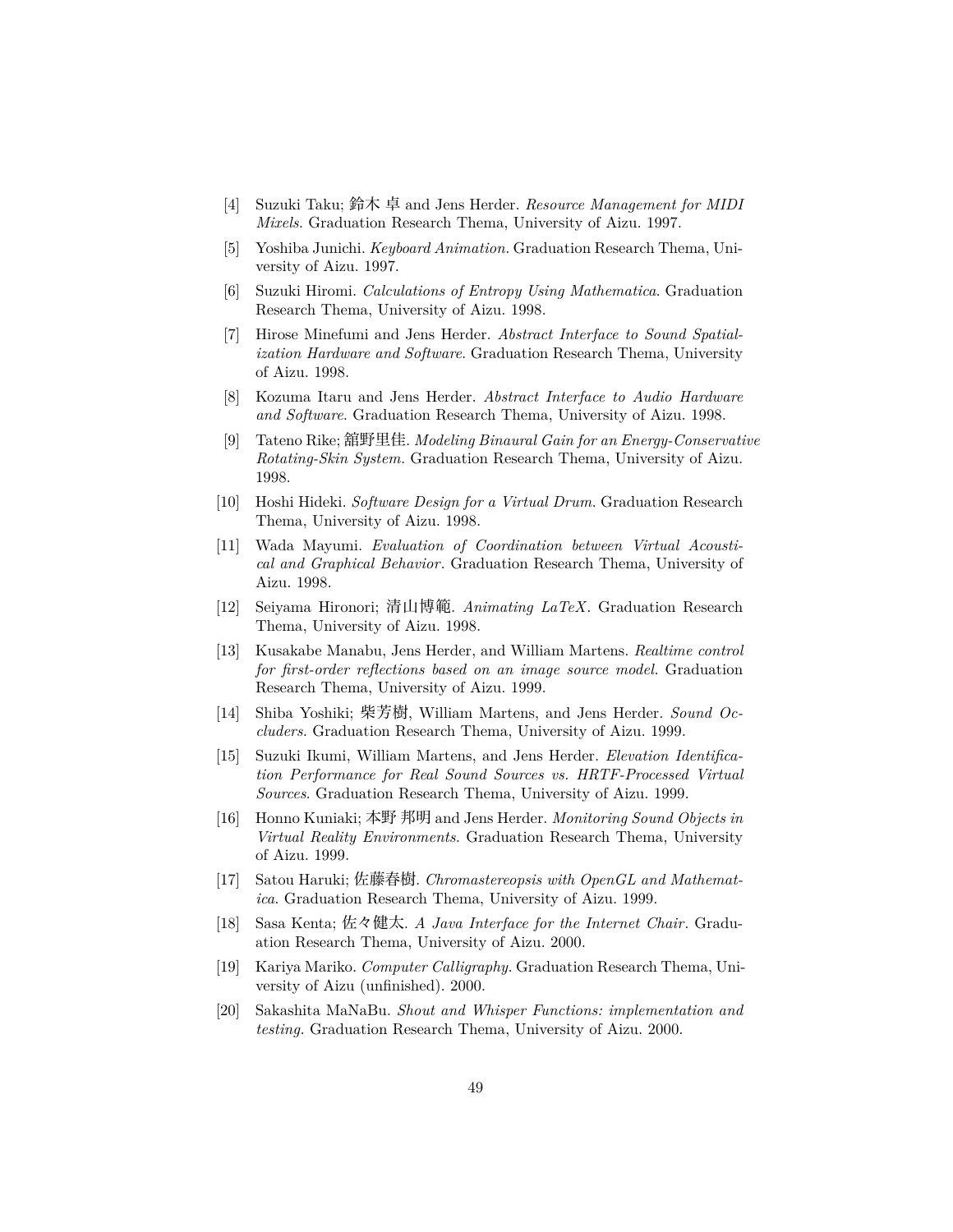- [21] Suzuki Kenji; 鈴木健司 and Jens Herder. *Implementation of a Device Driver in the Sound Spatialization Framework for the Roland RSS-10 Sound Space Processor*. Graduation Research Thema, University of Aizu. 2000.
- [22] Nishoji Yuji and Jens Herder. *Implementation of Context Switch of Aural Attributes for Simulation of Room Effects in Virtual Environments*. Graduation Research Thema, University of Aizu. 2000.
- [23] Yamazaki Yasuhiro; 山崎泰宏, Jens Herder, and William Martens. *Exploring Audio Conferencing Functionality in Multiuser Virtual Environments*. Graduation Research Thema, University of Aizu. 2000.
- [24] Kannoo Tomoyuki and William Martens. *Visual Music*. Graduation Research Thema, University of Aizu. 2000.
- [25] Yamada Masafumi and William Martens. *Dynamic Audio Gestures Using the* PsFC. Graduation Research Thema, University of Aizu. 2000.
- [26] Akiko Yoshida; 吉田 明子, William Martens, and Jens Herder. *Chat Space with Spatial Audio and Whisper Function*. Graduation Research Thema, University of Aizu. 2000.
- [27] Sato Manabu; 佐藤 学. *Mixed Reality Via Streaming from the* PSFC. Graduation Research Thema, University of Aizu. 2001.
- [28] Ihara Shiyougo; 伊原 正悟. *A Helical Spring Groupware Client with Spatial Audio Capability*. Graduation Research Thema, University of Aizu. 2001.
- [29] Akio Saitou and William Martens. *Engineering of Visual Music for Real Time Music Driven Animation*. Graduation Research Thema, University of Aizu. 2001.
- [30] Tanaka Satoshi; 田中 聡 and William Martens. *A 3D Graphic User Interface for Percussion Performance: Realtime Event-Driven Graphic Animation and MIDI Synthesis*. Graduation Research Thema, University of Aizu. 2001.
- [31] Shimizu Hideto; 清水 英斗. *A Networked Virtual Car Implemented with Java3D*. Graduation Research Thema, University of Aizu. 2002.
- [32] Kaneko Daisuke; 金子 大輔. *A Virtual Internet Chair Implemented as a Java3D Client*. Graduation Research Thema, University of Aizu. 2002.
- [33] Shuno Kazuki; 収納 和樹. *A 3D Graphical Interface for Controlling Actual and Virtual Robots*. Graduation Research Thema, University of Aizu. 2002.
- [34] Yatsuyanagi Yoshiki; 八柳 芳生. *Cross-Fading RSS-10 Driver Enhancement Using Gain Control*. Graduation Research Thema, University of Aizu. 2003.
- [35] Sasaki Masahiro; 佐々木 正. *Development of a Networked Spatial Audio Speaker Array System using RSS-10s*. Graduation Research Thema, University of Aizu. 2003.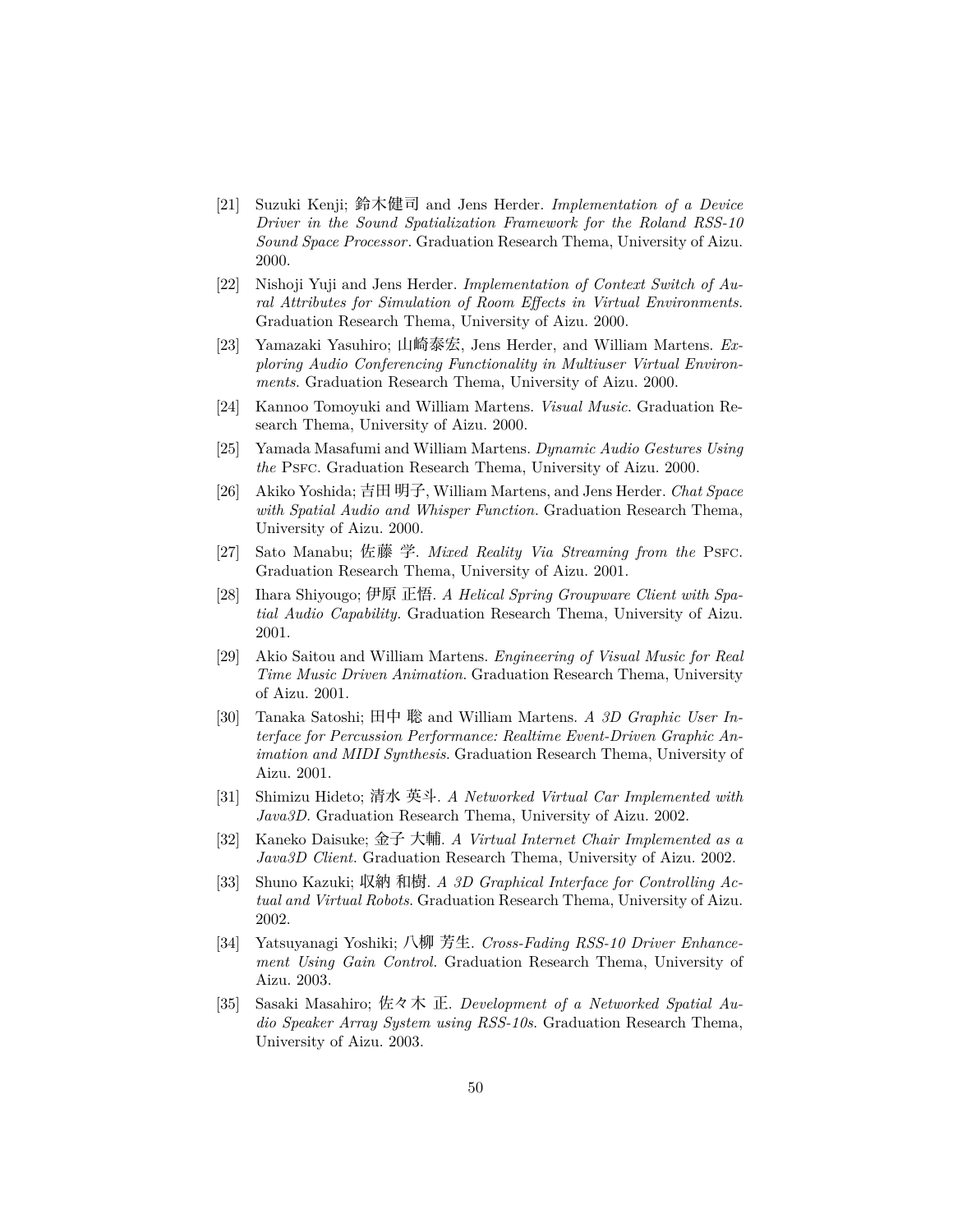- [36] Yoshikawa Takuzou; 吉川 拓蔵 and Alam Bolhassan. *Humanoid Interface for Hybrid CG / Texture-Mapped Space*. Graduation Research Thema, University of Aizu. 2003.
- [37] Osaka Hiroaki; 尾坂 弘章, Newton Fernando, and Alam Bolhassan. *Development of a Panoramic Browser Emulator Using Runtime-Adjustable Transparency*. Graduation Research Thema, University of Aizu. 2003.
- [38] Kamada Tomoya; 鎌田 智. *3-Dimensional and Interactive Graphical User Interface Featuring Panoramic Stereographic Mixed Reality*. Graduation Research Thema, University of Aizu. 2003.
- [39] Kawaguchi Makoto; 川口 誠. *Extending a CVE Client for Mobile Phone*. Graduation Research Thema, University of Aizu. 2003.
- [40] Kawase Yoshio; 川瀬 善夫. *Pitch Detection with Cepstrum Analysis*. Graduation Research Thema, University of Aizu. 2003.
- [41] Saitou Gou; 斎藤 豪. *Dynamic Audio Gestures Using the PSFC*. Graduation Research Thema, University of Aizu. 2003.
- [42] Fukuoka Masato; 福岡 まさと. *"Developing a Dancing Music Sound System Using RSS-10 and PSFC*. Graduation Research Thema, University of Aizu. 2004.
- [43] Higuchi Ryutaro; 樋口 隆太郎. *MIDI File Based Virtual Sound Source Positioning Using RSS-10*. Graduation Research Thema, University of Aizu. 2004.
- [44] Nemoto Etsuko; 根本 絵津子 and Alam Bolhassan. *microVR4U2C: A Mobile Stereographic Panorama Browser in a Collaborative Virtual Environment"*. Graduation Research Thema, University of Aizu. 2004.
- [45] Adachi Kazuya; 足立 和弥. *Narrowcasting and Autofocus Function in CVEs with Multipresence*. Graduation Research Thema, University of Aizu. 2004.
- [46] Nakayama Shota; 中山 昇太. *Simulation of VR4U2C deployed in Schaire Internet Chair*. Graduation Research Thema, University of Aizu. 2004.
- [47] Ishikawa Shuuhei; 石川 周平. *"Extending iCon Using Way-Finding Operation for Dynamic Control*. Graduation Research Thema, University of Aizu. 2004.
- [48] Sawahata Kazuhiko; 澤幡 和彦. *"A LAN Concento CVE Client*. Graduation Research Thema, University of Aizu. 2004.
- [49] Takaya Yu; 高谷 有. *Shepherd Tones: a panning sound illusion*. Graduation Research Thema, University of Aizu. 2004.
- [50] Matsumoto Takeshi; 桝本武史 and William Martens. *Musically Useful Range of Chorus Depth and Rate*. Graduation Research Thema, University of Aizu. 2004.
- [51] Suzuki Yousuke; 鈴木陽介 and William Martens. *Development and Evaluation of a Modulation Effects Processor for Natural Sound of Vibrato*. Graduation Research Thema, University of Aizu. 2004.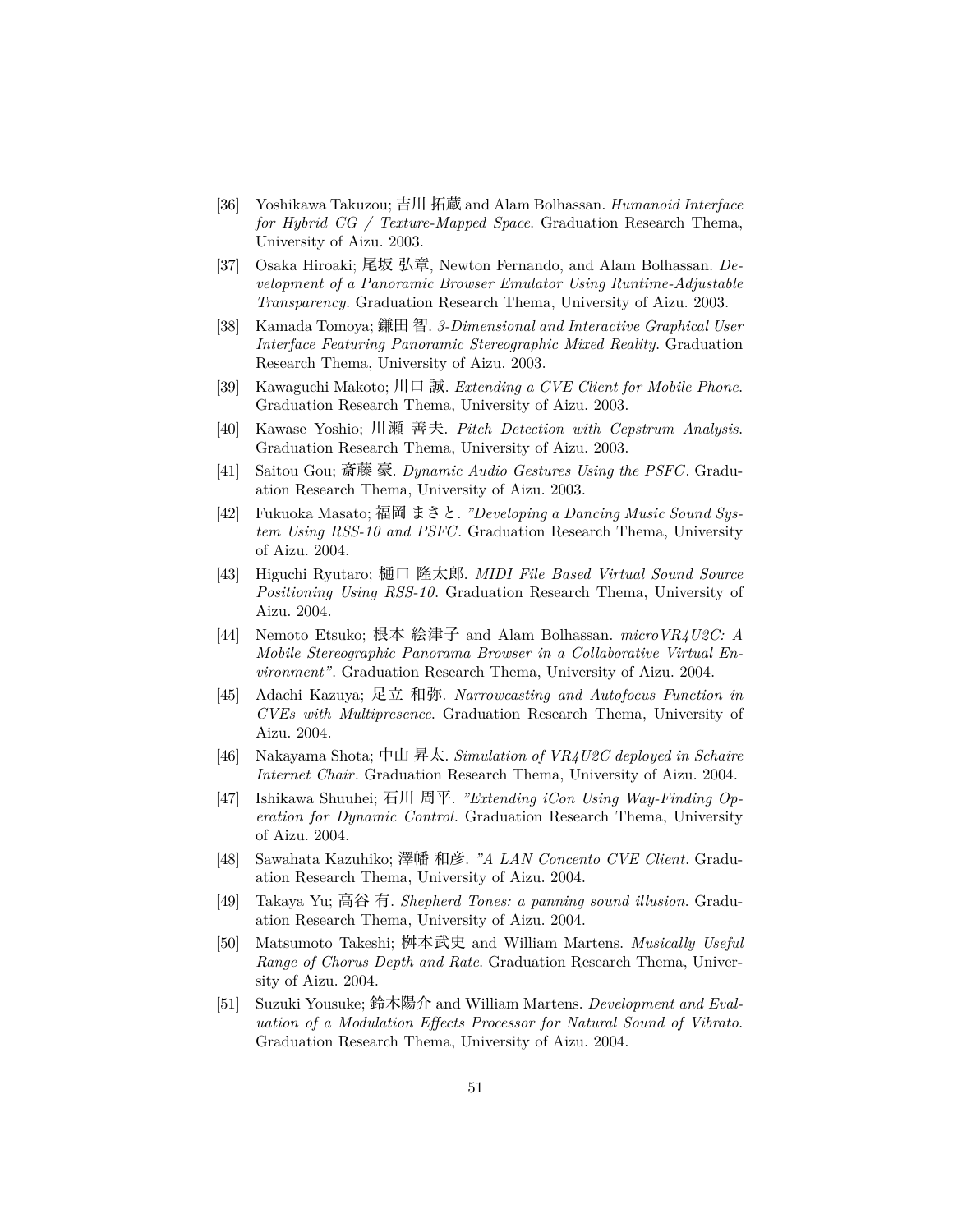- [52] Kaminaga Hisao; 神長寿 and William Martens. *The Meaning of Thickness on Musical Sound*. Graduation Research Thema, University of Aizu. 2004.
- [53] Kojima Hitoshi; 小島仁 and William Martens. *Automatic Generation of Natural Sounding Vibrato in Guitar Effects Processing*. Graduation Research Thema, University of Aizu. 2004.
- [54] Yokoyama Yuki; 横山 裕季. *Motion Capture*. Graduation Research Thema, University of Aizu. 2005.
- [55] Yamada Eiji; 山田英次, Adachi Kazuya; 足立和弥, and Newton Fernando. *"Audio for a Networked Driving Simulator with Way-Finding*. Graduation Research Thema, University of Aizu. 2005.
- [56] Kanno Kayoko; 菅野加代子, Adachi Kazuya; 足立和弥, and Uresh Duminduwardena. *"Kuru-kuru Pitcher": A Game for the Schaire Internet Chair Rotary Motion Platform*. Graduation Research Thema, University of Aizu. 2005.
- [57] Suzuki Akira; 鈴木僚 and Uresh Duminduwardena. *Controlling the Schaire Internet Chair with a Mobile Phone*. Graduation Research Thema, University of Aizu. 2005.
- [58] Saito Yuu; 斎藤 友. *""Dancing Music": Synchronization of Networked Avatars with Mobile Phone Ringtone*. Graduation Research Thema, University of Aizu. 2005.
- [59] Yokomatsu Yoshiyuki; 横松 禎之. *Exploring the Potential of MPEG-4 Structured Audio: Developing a Software Spatial Audio Mixer*. Graduation Research Thema, University of Aizu. 2005.
- [60] Iwai Ken'ichiro; 岩井健一郎, Newton Fernando, and Adachi Kazuya; 足 立和弥. *3D Graphics for Wayfinding Directions with a Networked Driving Simulator*. Graduation Research Thema, University of Aizu. 2005.
- [61] Mizutani Tomonori; 水谷 友則. *Combining Pictograms with Mobile Phones*. Graduation Research Thema, University of Aizu. 2005.
- [62] Saitou Gou; 斎藤豪 and Newton Fernando. *Pasteboard Operations for Mobile VR Applications*. Graduation Research Thema, University of Aizu. 2005.
- [63] Nagai Tatsuya; 長井 達也. *Feeding back collision force to drivers: The steering wheel as an output device for Networked Driving Simulator*. Graduation Research Thema, University of Aizu. 2006.
- [64] Tanno Yoshie; 丹野良重 and Newton Fernando. *Narrowcasting and Clipboard Operations Across Multiple Spaces for Collaborative Virtual Environments Using Mobile Phones*. Graduation Research Thema, University of Aizu. 2006.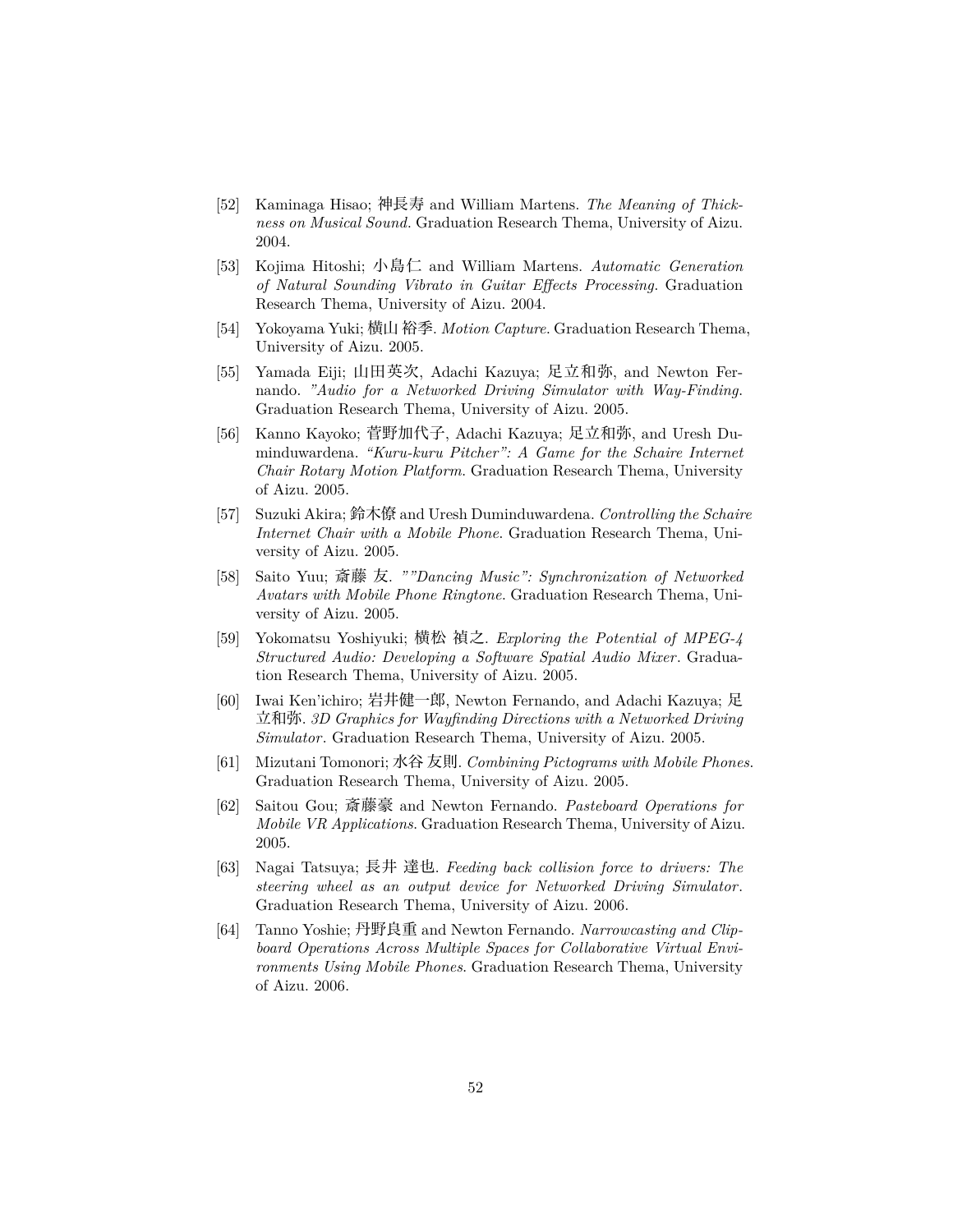- [65] Kawano Yuuta; 河野雄太 and Julián Villegas. *Harmonic Stretching with the Helical Keyboard Featuring Dynamic Microtuning and Chromastereoptic Visualization*. Graduation Research Thema, University of Aizu. 2006.
- [66] Yamaki Akira; 山木晃 and Sabbir Alam. *'M & M': Audio Filters for Muffle and Muzzle*. Graduation Research Thema, University of Aizu. 2006.
- [67] Nakamura Takenori; 中村健雄 and Ishikawa Shuhei; 石川周平. *Sound Localization and CVE Control Using a Microphone Vector*. Graduation Research Thema, University of Aizu. 2006.
- [68] Matsumoto Noriyoshi; 松本悟欣 and Yoshiyuki Yokomatsu; 横松禎之. *LabanReader: A Choreography Interface to a Collaborative Virtual Environment Featuring Spatial Sound*. Graduation Research Thema, University of Aizu. 2006.
- [69] Midorikawa Junko; 緑川純子 and Newton Fernando. *Spatial Sound with Spiral Spring Interface on Workstation and Mobile Phone*. Graduation Research Thema, University of Aizu. 2006.
- [70] Suzuki Kazuyuki; 鈴木和之 and Carl Vilbrandt. *Firefox/Mozilla Application for Hyperfun*. Graduation Research Thema, University of Aizu. 2006.
- [71] Arai Yutaka; 新井 裕. *Visual Music Using G-Force, the iTunes Visualizer, and ChromaDepth 3D;*「*ChromaDepth 3D* を用いた *Visual Music*」. Graduation Research Thema, University of Aizu. 2007.
- [72] Murakami Youko; 村上陽子 and Nagai Tatsuya; 長井達也. *Dual driver with 3-dimensional effects for networked driving simulator;*「ネットワー クドライビングシミュレータにおける2人のドライバーへの3次元効 果」. Graduation Research Thema, University of Aizu. 2007.
- [73] Imae Masatoshi; 今江 雅俊. *Analysis of flying disc throwing gesture with motion capture;*「モーションキャプチャーによるフライングディスク のスローフォームの解析」. Graduation Research Thema, University of Aizu. 2007.
- [74] Mine Yorinobu; 岑 頼信. *Optical Road Sign Recognition System;*「道路 標識認識システム」. Graduation Research Thema, University of Aizu. 2007.
- [75] Koakutsu Katsuhito; 小圷 勝仁. *Using Google SketchUp to Build the University of Aizu in Google Earth*. Graduation Research Thema, University of Aizu. 2008.
- [76] Seki Yuko; 関 結子. *Helix Software (Fashion Design) in Maya with Animation*. Graduation Research Thema, University of Aizu. 2008.
- [77] Konno Yuki; 今野 夕貴. *Music Spatial Gestures with a MIDI Breath Controller*. Graduation Research Thema, University of Aizu. 2008.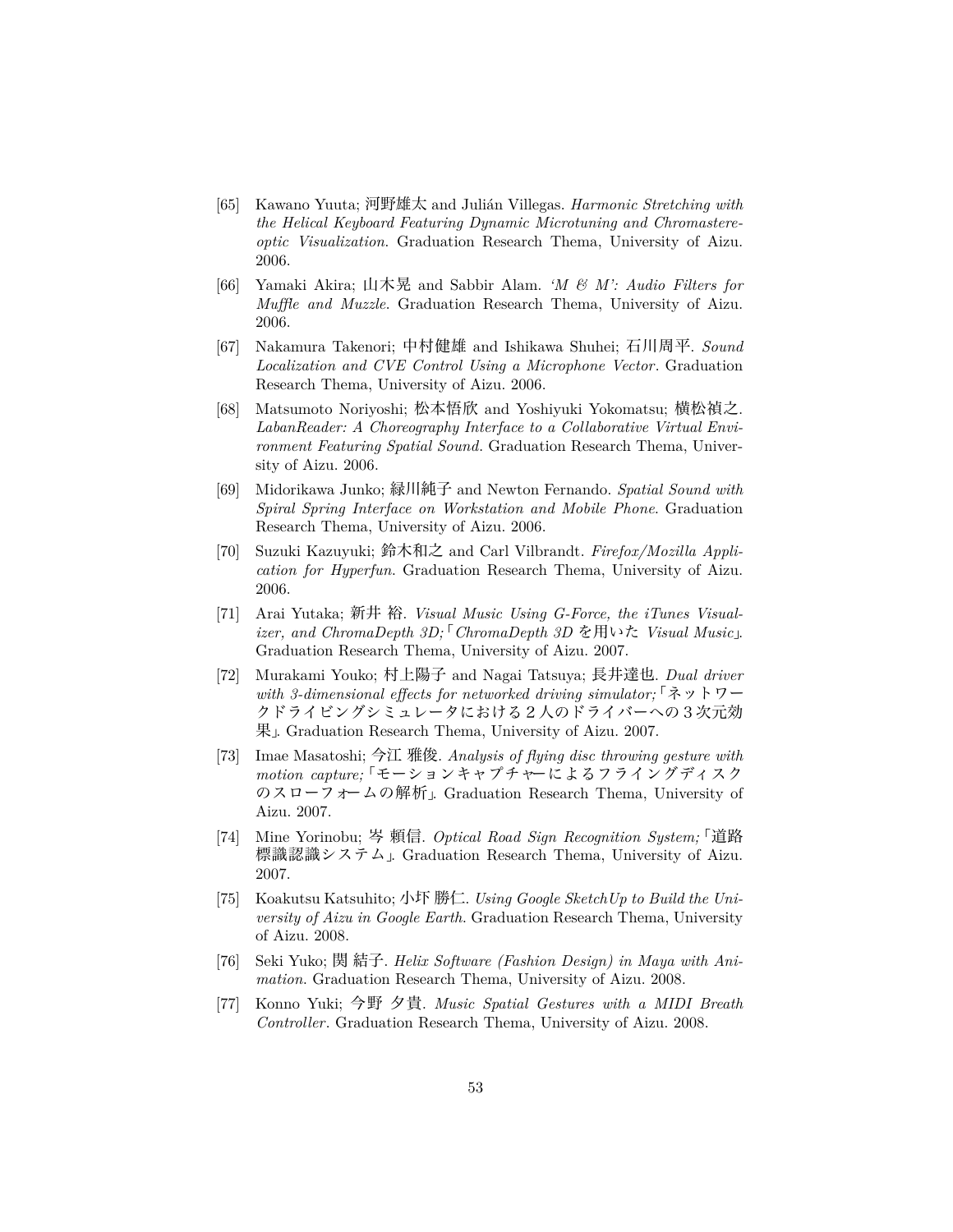- [78] Kobayashi Junya; 小林 純哉. *Integration of Laptop Sudden Motion Sensor as Gyroscopic Control for Virtual Environments*. Graduation Research Thema, University of Aizu. 2008.
- [79] Moriguchi Yoshinori; 森口 慶紀. *"Segwayfinding" with 3D Sensor*. Graduation Research Thema, University of Aizu. 2009.
- [80] Ando Ryu; 安藤 諒. *Authoring Flash Through Adobe AIR*. Graduation Research Thema, University of Aizu. 2009.
- [81] Inoue Akira; 井上 昂. *WonderFL Web Music Creator*. Graduation Research Thema, University of Aizu. 2009.
- [82] Ishikawa Mamoru; 石川 葵. *Simulated Stereophonic System Using PC with R/GPS Receiver*. Graduation Research Thema, University of Aizu. 2009.
- [83] Sato Hiromitsu; 佐藤 浩晃. *Using Motion Capture to Produce Augmented Reality Drum-Playing Movies*. Graduation Research Thema, University of Aizu. 2009.
- [84] Nojima Ayumu; 野島 歩. *Dynamic Composition and Decomposition of Musical Clusters*. Graduation Research Thema, University of Aizu. 2009.
- [85] Hirofumi Kasagi; 傘木 博文. *Automatic Generation of Hexapod Character Ambulation: Development of 3ds Max Plug-In*. Graduation Research Thema, University of Aizu. 2009.
- [86] Tsumaraya Yota; 圓谷 陽太. *Google Earth Interface Intended for World Music Browser*. Graduation Research Thema, University of Aizu. 2010.
- [87] Sasaki Tsutomo; 佐々木 功. *CAD of Japanese Cultural Artifacts for Wonderland via Collada*. Graduation Research Thema, University of Aizu. 2010.
- [88] Ito Masahito; 伊藤政仁. *Falling Leaves Simulator Using Maya Particle Systems with MEL*. Graduation Research Thema, University of Aizu. 2010.
- [89] Watanabe Kazuki; 渡辺一樹. *Kaleidoscopic Video for Mobile Phone Authored with Adobe AIR*. Graduation Research Thema, University of Aizu. 2010.
- [90] Tsubakihara Hiroki; 椿原 裕樹. *VMR: Dance of Windshield Wipers and Blinkers of an Automobile*. Graduation Research Thema, University of Aizu. 2010.
- [91] Shimizu Shinichiro; 清水 慎一朗. *Setting Rigging for Maya with a MEL Script*. Graduation Research Thema, University of Aizu. 2011.
- [92] Saze Shougo; 佐瀬 翔吾. *Augmented Reality Interface for Spatial Sound*. Graduation Research Thema, University of Aizu. 2011.
- [93] Sasamoto Yuka; 笹本 佑哉. *Spatial Sound Control with the Yamaha Tenori-On*. Graduation Research Thema, University of Aizu. 2011.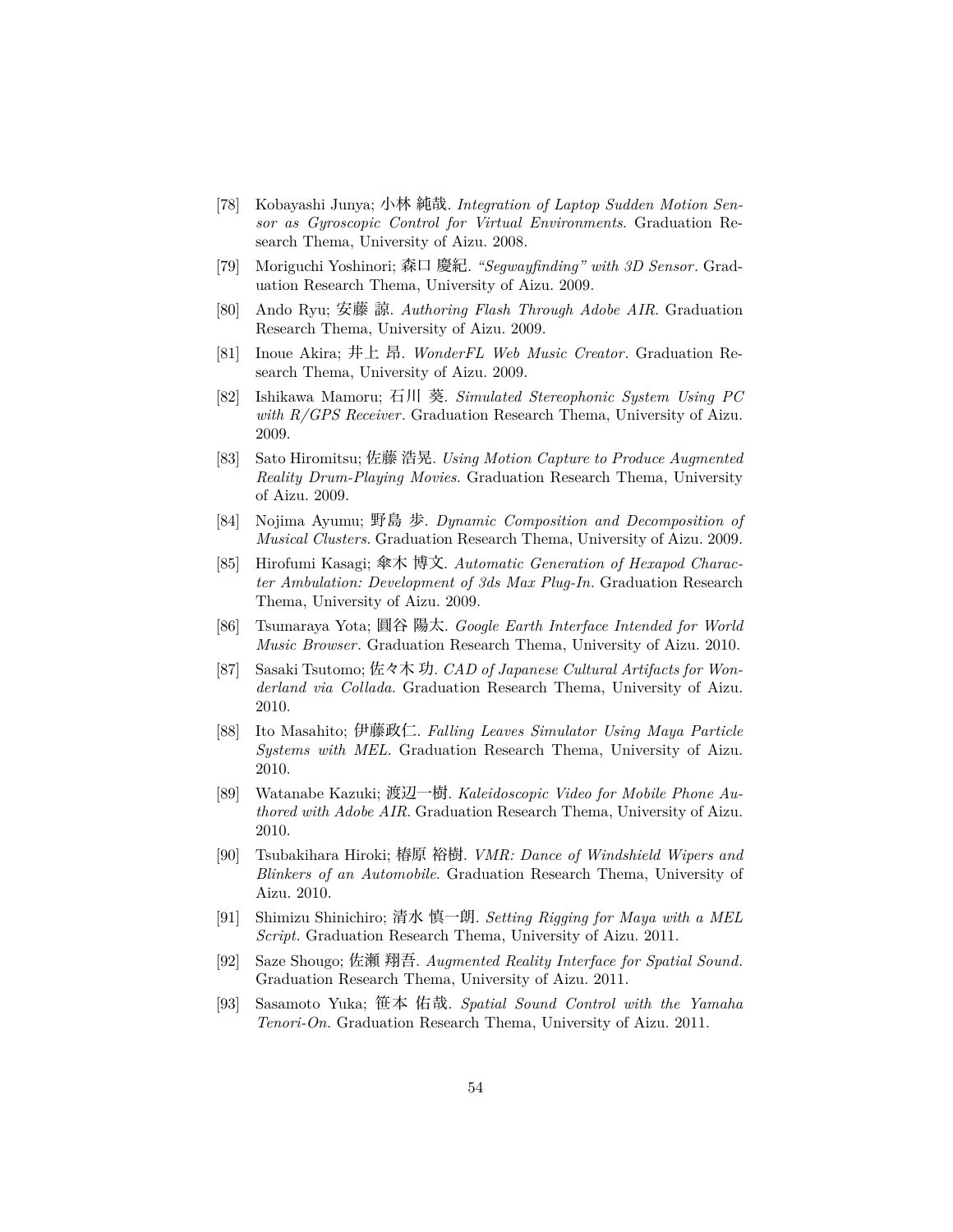- [94] Katauno Kayoko; 上遠野 京子. *Zoom-Dolly Camera Perspective with Alice*. Graduation Research Thema, University of Aizu. 2011.
- [95] Shiratori Shun; 白鳥 峻. *Contrasting Rendering in MentalRay and RenderMan*. Graduation Research Thema, University of Aizu. 2011.
- [96] Shohei Abe; 阿部 翔平. *USB Interface for Driving Simulator Controls*. Graduation Research Thema, University of Aizu. 2012.
- [97] Koichirou Amitou; 綱藤 公一郎. *"Developing Driving Simulator with Alice 3.0 and Cockpit of a Real Vehicle";*「*Alice 3.0* と自動車筐体を用 いたドライビングシミュレータの研究」. Graduation Research Thema, University of Aizu. 2012.
- [98] Kensuke Nishimura; 西村 健亮. *Multimedia for Accessibility: Media Players for Special Users*. Graduation Research Thema, University of Aizu. 2012.
- [99] Masaki Okano; 岡野 真希. *"Narrowcasting Interface for Alice";*「アリス のためのナローキャスティング」. Graduation Research Thema, University of Aizu. 2012.
- [100] Hayato Ito; 勇斗 伊藤. *"Whirling interface: Spinnable Interface for Android Smartphone";*「回転するインターフェース*: Android* スマートフォ ンを用いた回転可能なインターフェースについての研究」. Graduation Research Thema, University of Aizu. 2012.
- [101] Shun Endo; 遠藤 駿. *"Whirling Interface: iPhone and iPad as Spinnable Affordances";*「回転インターフェイス:回転アフォーダンスとして *iPhone* と *iPad*」. Graduation Research Thema, University of Aizu. 2012.
- [102] Taro Koshimizu; 小清水 太郎. *Spatial Sound Controlled by Alice*. Graduation Research Thema, University of Aizu. 2012.
- [103] Kazuma Dohi; 土肥 一馬. *Spatial Sound Controlled by Alice*. Graduation Research Thema, University of Aizu. 2013.
- [104] Ohashi Tetunobu; 大橋 哲恒. *Collaborative Virtual Environment Event Simulator*. Graduation Research Thema, University of Aizu. 2013.
- [105] Nishikawa Yukihiro; 西川 幸博. *Musical Sequencing Controlled by Whirling Affordance*. Graduation Research Thema, University of Aizu. 2013.
- [106] Oyama Tomohiro; 小山 朋浩. *Augmented Reality Scenes in Alice Rigged with Whirling Affordance*. Graduation Research Thema, University of Aizu. 2013.
- [107] Kanno Ryo; 菅野 諒. *Virtual Environment Control with Monotouch iOS Interface*. Graduation Research Thema, University of Aizu. 2013.
- [108] Shirakura Juniti; 白倉 潤一. *Development of an Automated Tracing Tool*. Graduation Research Thema, University of Aizu. 2013.
- [109] Tanoue Isamu; 田之上 勇武. *Stitching UAV-captured Photos into Panoramic Images*. Graduation Research Thema, University of Aizu. 2013.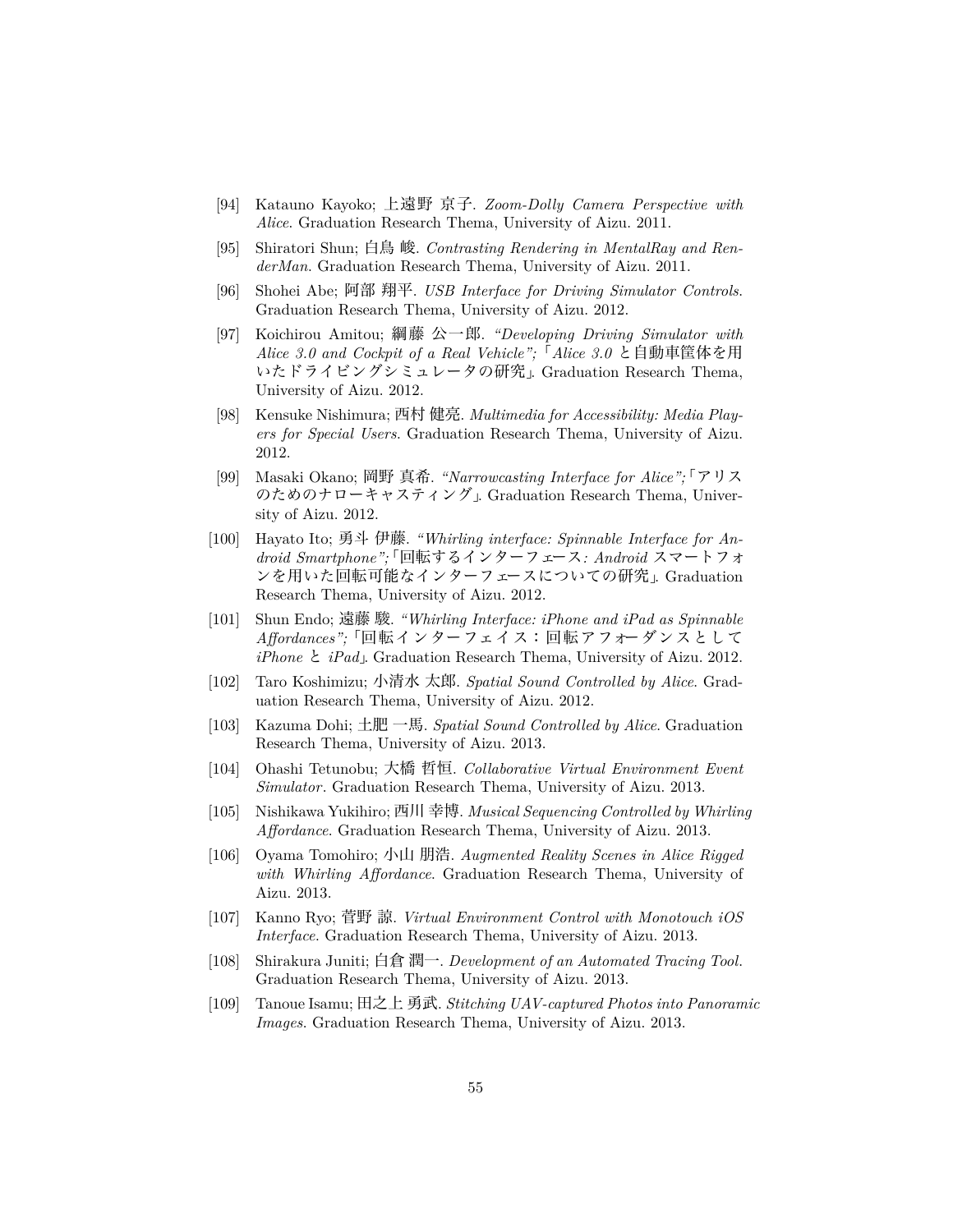- [110] Chiba Yukihiro; 千葉 行博. *Navigating in virtual worlds using smart phones: Reflecting real world motion in virtual environments;* スマート フォンによる現実世界での移動と一致させたバーチャル世界での移動. Graduation Research Thema, University of Aizu. 2014.
- [111] Sakai Takemitsu; 酒井 健充. *Visualization of the center of gravity and posture: Attitude of the adult male skeleton before and after correction of the lower jaw;* 姿勢と重心の可視化*:* 下顎の骨格矯正前後の成人男性の 姿勢. Graduation Research Thema, University of Aizu. 2014.
- [112] Sanuki Wataru; 讃岐 航. *Spatial Sound For Mobile Navigation System;* 携帯型道案内システムのための立体音響. Graduation Research Thema, University of Aizu. 2014.
- [113] Nakada Anzu; 中田 杏. *Integrating the Collaborative Virtual Environment Protocol with Mathematica;* 協力的な仮想環境プロトコルと *Mathematica* の統合. Graduation Research Thema, University of Aizu. 2014.
- [114] Suzuki Taiki; 鈴木 大貴. *Approach Object and Bluetooth Detection with Unmanned Air Vehicle;* 無人航空機による、物体への接近と *Bluetooth* を用いた発見. Graduation Research Thema, University of Aizu. 2014.
- [115] Sakui Kodai; 作井 宏大. *Developing audio filter patch in PureData; Pure-Data* におけるの音響フィルターの開発. Graduation Research Thema, University of Aizu. 2014.
- [116] Komatsubara Yuki; 小松原 由紀. *Graphical Affect-Based Animation of Facial Expression Based on Mined Twitter Stream*. Graduation Research Thema, University of Aizu. 2015.
- [117] Yokokoji Takeshi; 横小路 健. *Duplex Communication for Android-based Client in Collaborative Virtual Environment*. Graduation Research Thema, University of Aizu. 2015.
- [118] Hashimoto Aya; 橋本 彩. *MIDI sequencing for Twirling Interface in Collaborative Virtual Environment Groupware*. Graduation Research Thema, University of Aizu. 2015.
- [119] Okamoto Takuya; 岡本 拓也. *Panoramic Browsing Client for Collaborative Virtual Environment Groupware*. Graduation Research Thema, University of Aizu. 2015.
- [120] Sasaki Taishi; 佐々木 太士. *Synchronization of Parallel Stereoscopic Machinima Viewports*. Graduation Research Thema, University of Aizu. 2016.
- [121] Takeshige Akane; 竹重 朱音. *Mixed Virtuality Scene Modulated by Flying Disc*. Graduation Research Thema, University of Aizu. 2016.
- [122] Sato Masafumi; 佐藤 真史. *Coordinated Panoramic and Photospherical Browsing*. Graduation Research Thema, University of Aizu. 2016.
- [123] Nagayama Yōsuke; 永山 陽亮. *Extending a "Stand-Alone" or "Shutin" application;* 閉塞的、封鎖的アプリケーションの拡張. Graduation Research Thema, University of Aizu. 2017.